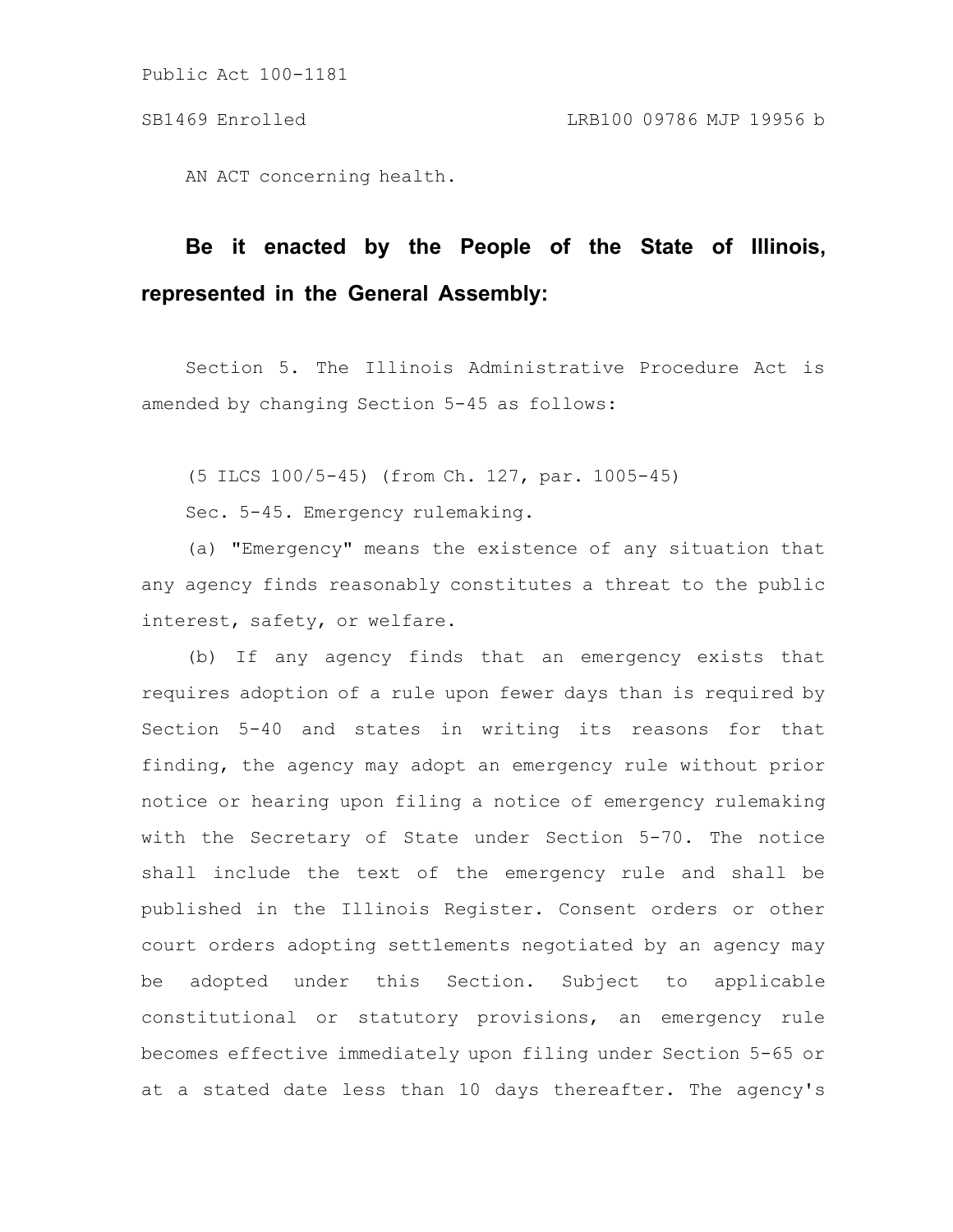finding and a statement of the specific reasons for the finding shall be filed with the rule. The agency shall take reasonable and appropriate measures to make emergency rules known to the persons who may be affected by them.

(c) An emergency rule may be effective for a period of not longer than 150 days, but the agency's authority to adopt an identical rule under Section 5-40 is not precluded. No emergency rule may be adopted more than once in any 24-month period, except that this limitation on the number of emergency rules that may be adopted in a 24-month period does not apply to (i) emergency rules that make additions to and deletions from the Drug Manual under Section 5-5.16 of the Illinois Public Aid Code or the generic drug formulary under Section 3.14 of the Illinois Food, Drug and Cosmetic Act, (ii) emergency rules adopted by the Pollution Control Board before July 1, 1997 to implement portions of the Livestock Management Facilities Act, (iii) emergency rules adopted by the Illinois Department of Public Health under subsections (a) through (i) of Section 2 of the Department of Public Health Act when necessary to protect the public's health, (iv) emergency rules adopted pursuant to subsection (n) of this Section, (v) emergency rules adopted pursuant to subsection (o) of this Section, or (vi) emergency rules adopted pursuant to subsection (c-5) of this Section. Two or more emergency rules having substantially the same purpose and effect shall be deemed to be a single rule for purposes of this Section.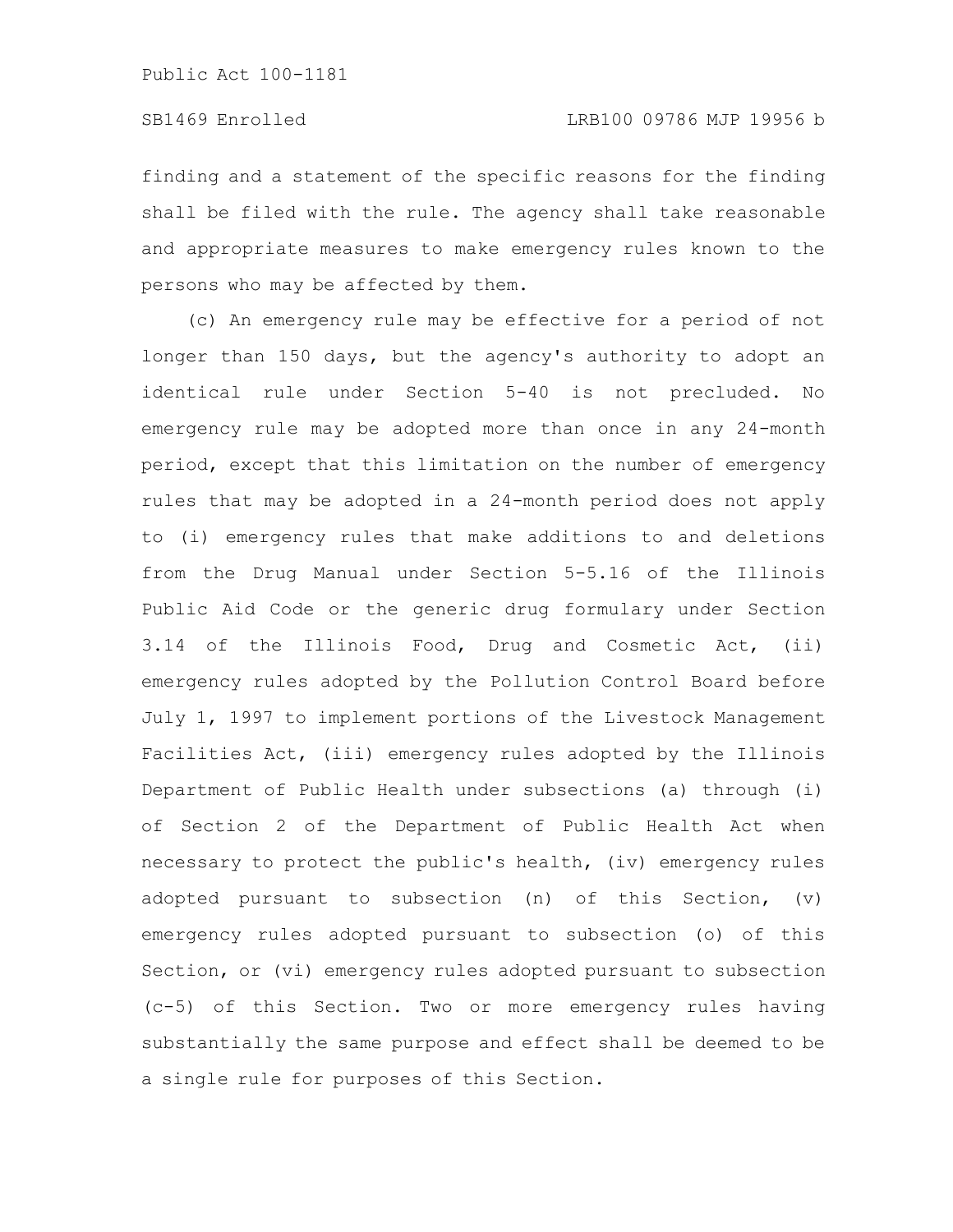# SB1469 Enrolled LRB100 09786 MJP 19956 b

(c-5) To facilitate the maintenance of the program of group health benefits provided to annuitants, survivors, and retired employees under the State Employees Group Insurance Act of 1971, rules to alter the contributions to be paid by the State, annuitants, survivors, retired employees, or any combination of those entities, for that program of group health benefits, shall be adopted as emergency rules. The adoption of those rules shall be considered an emergency and necessary for the public interest, safety, and welfare.

(d) In order to provide for the expeditious and timely implementation of the State's fiscal year 1999 budget, emergency rules to implement any provision of Public Act 90-587 or 90-588 or any other budget initiative for fiscal year 1999 may be adopted in accordance with this Section by the agency charged with administering that provision or initiative, except that the 24-month limitation on the adoption of emergency rules and the provisions of Sections 5-115 and 5-125 do not apply to rules adopted under this subsection (d). The adoption of emergency rules authorized by this subsection (d) shall be deemed to be necessary for the public interest, safety, and welfare.

(e) In order to provide for the expeditious and timely implementation of the State's fiscal year 2000 budget, emergency rules to implement any provision of Public Act 91-24 or any other budget initiative for fiscal year 2000 may be adopted in accordance with this Section by the agency charged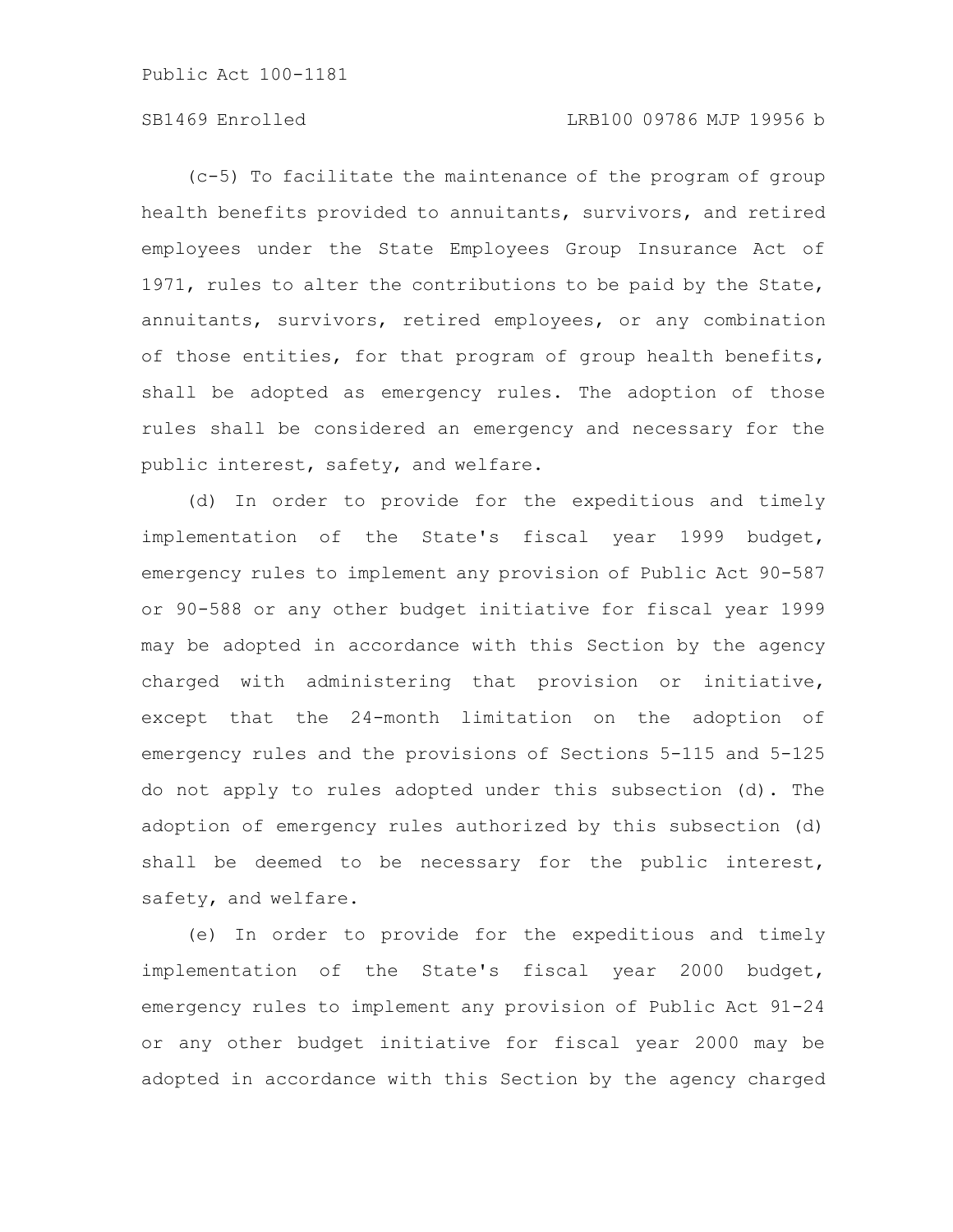with administering that provision or initiative, except that the 24-month limitation on the adoption of emergency rules and the provisions of Sections 5-115 and 5-125 do not apply to rules adopted under this subsection (e). The adoption of emergency rules authorized by this subsection (e) shall be deemed to be necessary for the public interest, safety, and welfare.

(f) In order to provide for the expeditious and timely implementation of the State's fiscal year 2001 budget, emergency rules to implement any provision of Public Act 91-712 or any other budget initiative for fiscal year 2001 may be adopted in accordance with this Section by the agency charged with administering that provision or initiative, except that the 24-month limitation on the adoption of emergency rules and the provisions of Sections 5-115 and 5-125 do not apply to rules adopted under this subsection (f). The adoption of emergency rules authorized by this subsection (f) shall be deemed to be necessary for the public interest, safety, and welfare.

(g) In order to provide for the expeditious and timely implementation of the State's fiscal year 2002 budget, emergency rules to implement any provision of Public Act 92-10 or any other budget initiative for fiscal year 2002 may be adopted in accordance with this Section by the agency charged with administering that provision or initiative, except that the 24-month limitation on the adoption of emergency rules and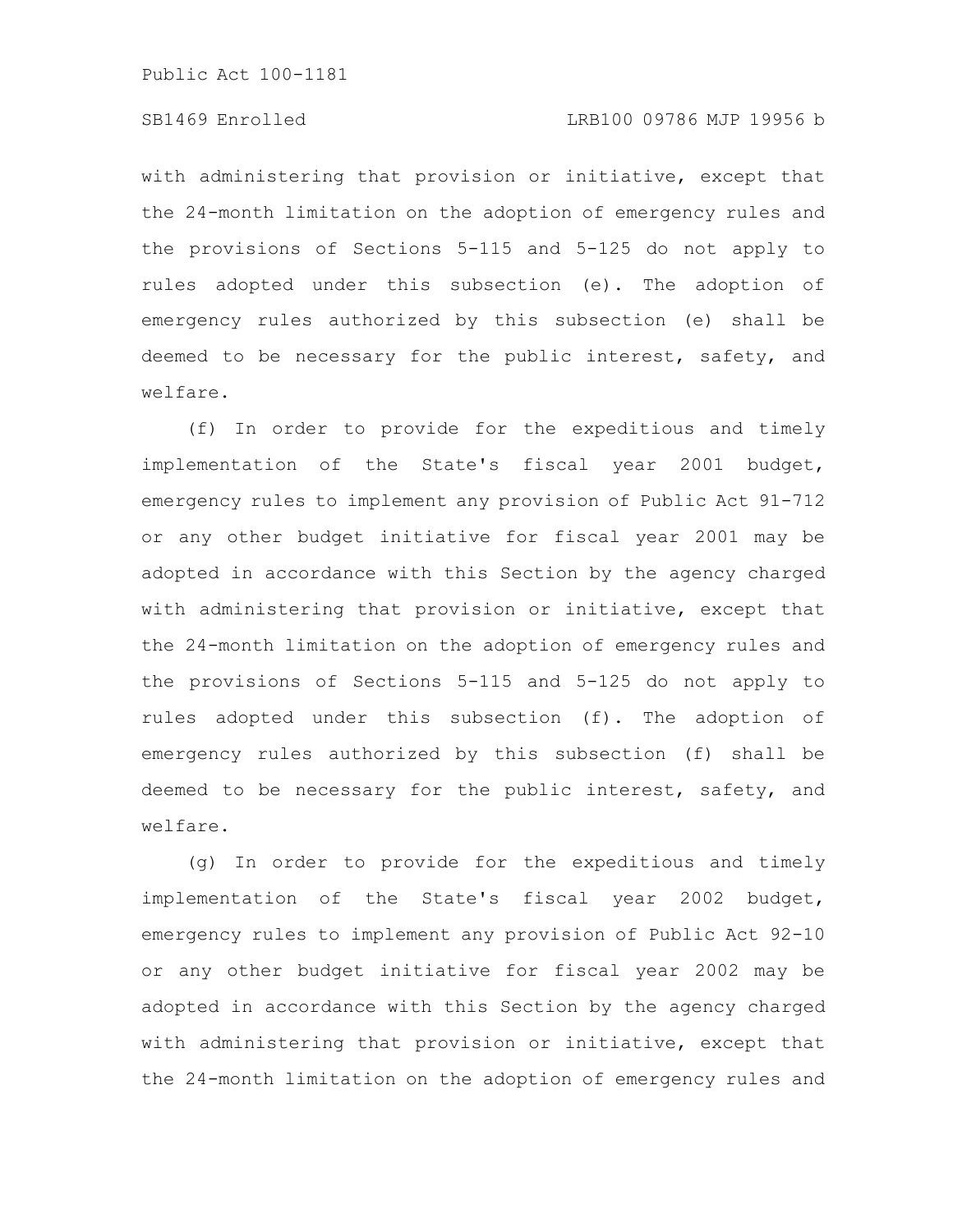the provisions of Sections 5-115 and 5-125 do not apply to rules adopted under this subsection (g). The adoption of emergency rules authorized by this subsection (g) shall be deemed to be necessary for the public interest, safety, and welfare.

(h) In order to provide for the expeditious and timely implementation of the State's fiscal year 2003 budget, emergency rules to implement any provision of Public Act 92-597 or any other budget initiative for fiscal year 2003 may be adopted in accordance with this Section by the agency charged with administering that provision or initiative, except that the 24-month limitation on the adoption of emergency rules and the provisions of Sections 5-115 and 5-125 do not apply to rules adopted under this subsection (h). The adoption of emergency rules authorized by this subsection (h) shall be deemed to be necessary for the public interest, safety, and welfare.

(i) In order to provide for the expeditious and timely implementation of the State's fiscal year 2004 budget, emergency rules to implement any provision of Public Act 93-20 or any other budget initiative for fiscal year 2004 may be adopted in accordance with this Section by the agency charged with administering that provision or initiative, except that the 24-month limitation on the adoption of emergency rules and the provisions of Sections 5-115 and 5-125 do not apply to rules adopted under this subsection (i). The adoption of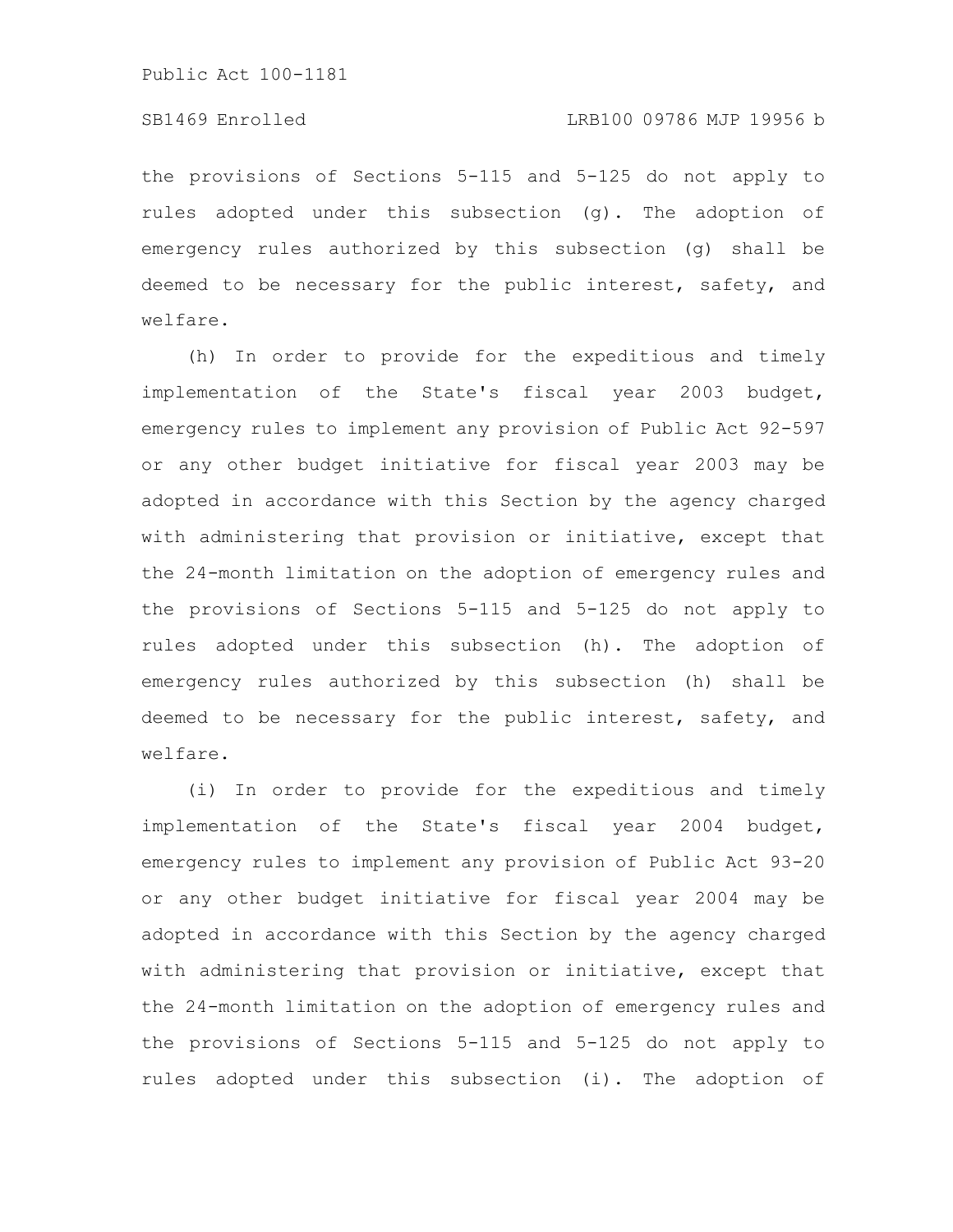emergency rules authorized by this subsection (i) shall be deemed to be necessary for the public interest, safety, and welfare.

(j) In order to provide for the expeditious and timely implementation of the provisions of the State's fiscal year 2005 budget as provided under the Fiscal Year 2005 Budget Implementation (Human Services) Act, emergency rules to implement any provision of the Fiscal Year 2005 Budget Implementation (Human Services) Act may be adopted in accordance with this Section by the agency charged with administering that provision, except that the 24-month limitation on the adoption of emergency rules and the provisions of Sections 5-115 and 5-125 do not apply to rules adopted under this subsection  $(j)$ . The Department of Public Aid may also adopt rules under this subsection (j) necessary to administer the Illinois Public Aid Code and the Children's Health Insurance Program Act. The adoption of emergency rules authorized by this subsection (j) shall be deemed to be necessary for the public interest, safety, and welfare.

(k) In order to provide for the expeditious and timely implementation of the provisions of the State's fiscal year 2006 budget, emergency rules to implement any provision of Public Act 94-48 or any other budget initiative for fiscal year 2006 may be adopted in accordance with this Section by the agency charged with administering that provision or initiative, except that the 24-month limitation on the adoption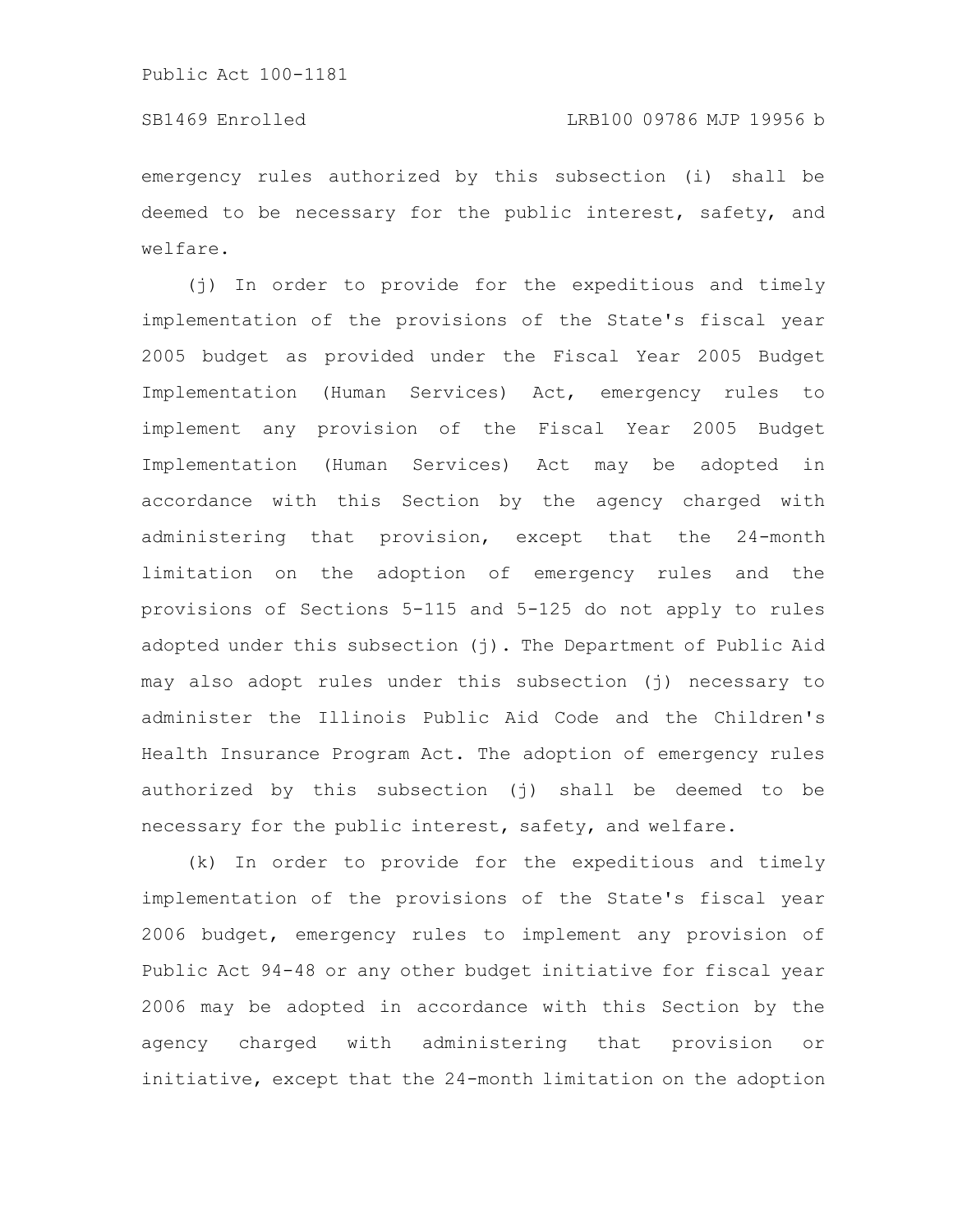# SB1469 Enrolled LRB100 09786 MJP 19956 b

of emergency rules and the provisions of Sections 5-115 and 5-125 do not apply to rules adopted under this subsection (k). The Department of Healthcare and Family Services may also adopt rules under this subsection (k) necessary to administer the Illinois Public Aid Code, the Senior Citizens and Persons with Disabilities Property Tax Relief Act, the Senior Citizens and Disabled Persons Prescription Drug Discount Program Act (now the Illinois Prescription Drug Discount Program Act), and the Children's Health Insurance Program Act. The adoption of emergency rules authorized by this subsection (k) shall be deemed to be necessary for the public interest, safety, and welfare.

(l) In order to provide for the expeditious and timely implementation of the provisions of the State's fiscal year 2007 budget, the Department of Healthcare and Family Services may adopt emergency rules during fiscal year 2007, including rules effective July 1, 2007, in accordance with this subsection to the extent necessary to administer the Department's responsibilities with respect to amendments to the State plans and Illinois waivers approved by the federal Centers for Medicare and Medicaid Services necessitated by the requirements of Title XIX and Title XXI of the federal Social Security Act. The adoption of emergency rules authorized by this subsection (l) shall be deemed to be necessary for the public interest, safety, and welfare.

(m) In order to provide for the expeditious and timely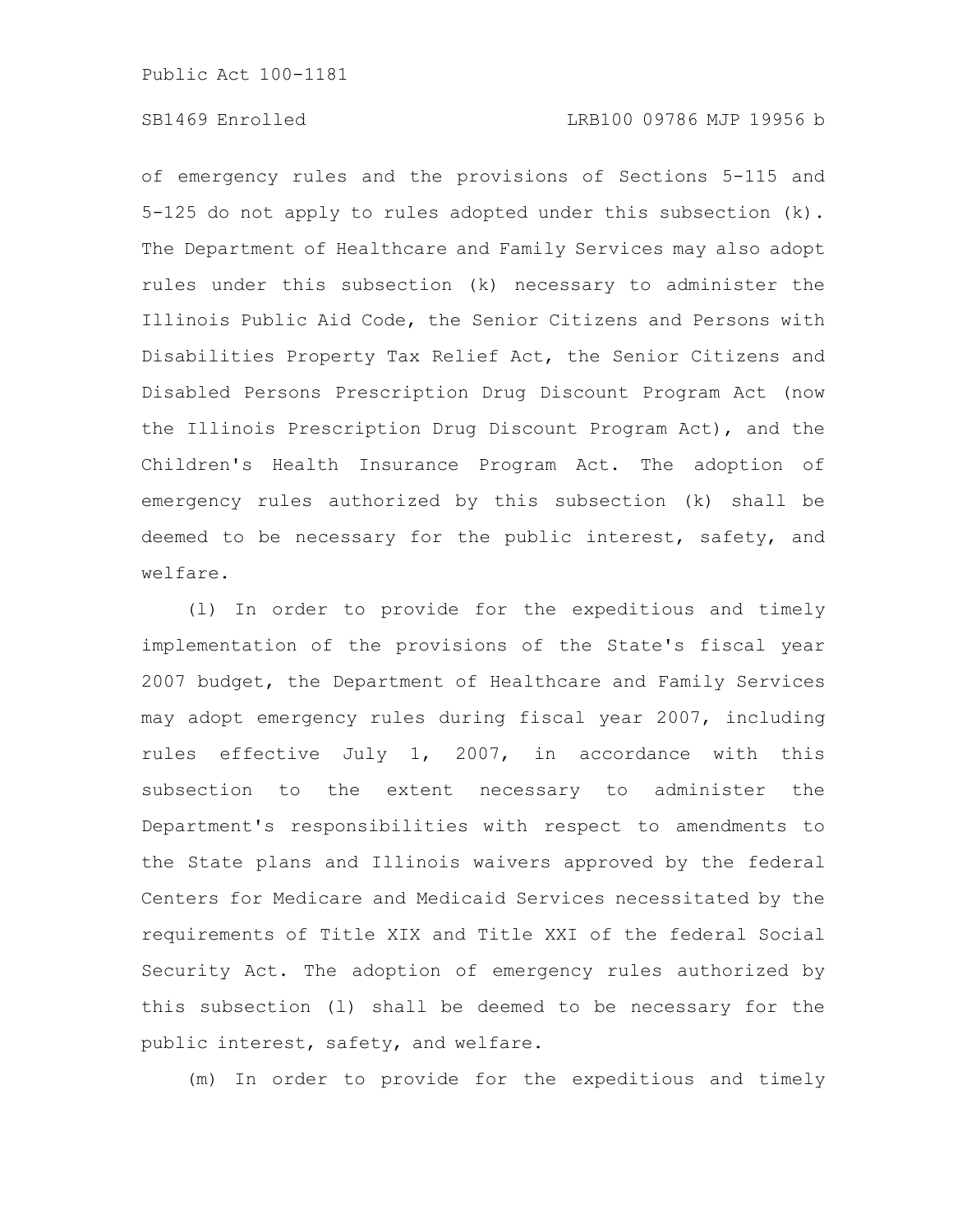# SB1469 Enrolled LRB100 09786 MJP 19956 b

implementation of the provisions of the State's fiscal year 2008 budget, the Department of Healthcare and Family Services may adopt emergency rules during fiscal year 2008, including rules effective July 1, 2008, in accordance with this subsection to the extent necessary to administer the Department's responsibilities with respect to amendments to the State plans and Illinois waivers approved by the federal Centers for Medicare and Medicaid Services necessitated by the requirements of Title XIX and Title XXI of the federal Social Security Act. The adoption of emergency rules authorized by this subsection (m) shall be deemed to be necessary for the public interest, safety, and welfare.

(n) In order to provide for the expeditious and timely implementation of the provisions of the State's fiscal year 2010 budget, emergency rules to implement any provision of Public Act 96-45 or any other budget initiative authorized by the 96th General Assembly for fiscal year 2010 may be adopted in accordance with this Section by the agency charged with administering that provision or initiative. The adoption of emergency rules authorized by this subsection (n) shall be deemed to be necessary for the public interest, safety, and welfare. The rulemaking authority granted in this subsection (n) shall apply only to rules promulgated during Fiscal Year 2010.

(o) In order to provide for the expeditious and timely implementation of the provisions of the State's fiscal year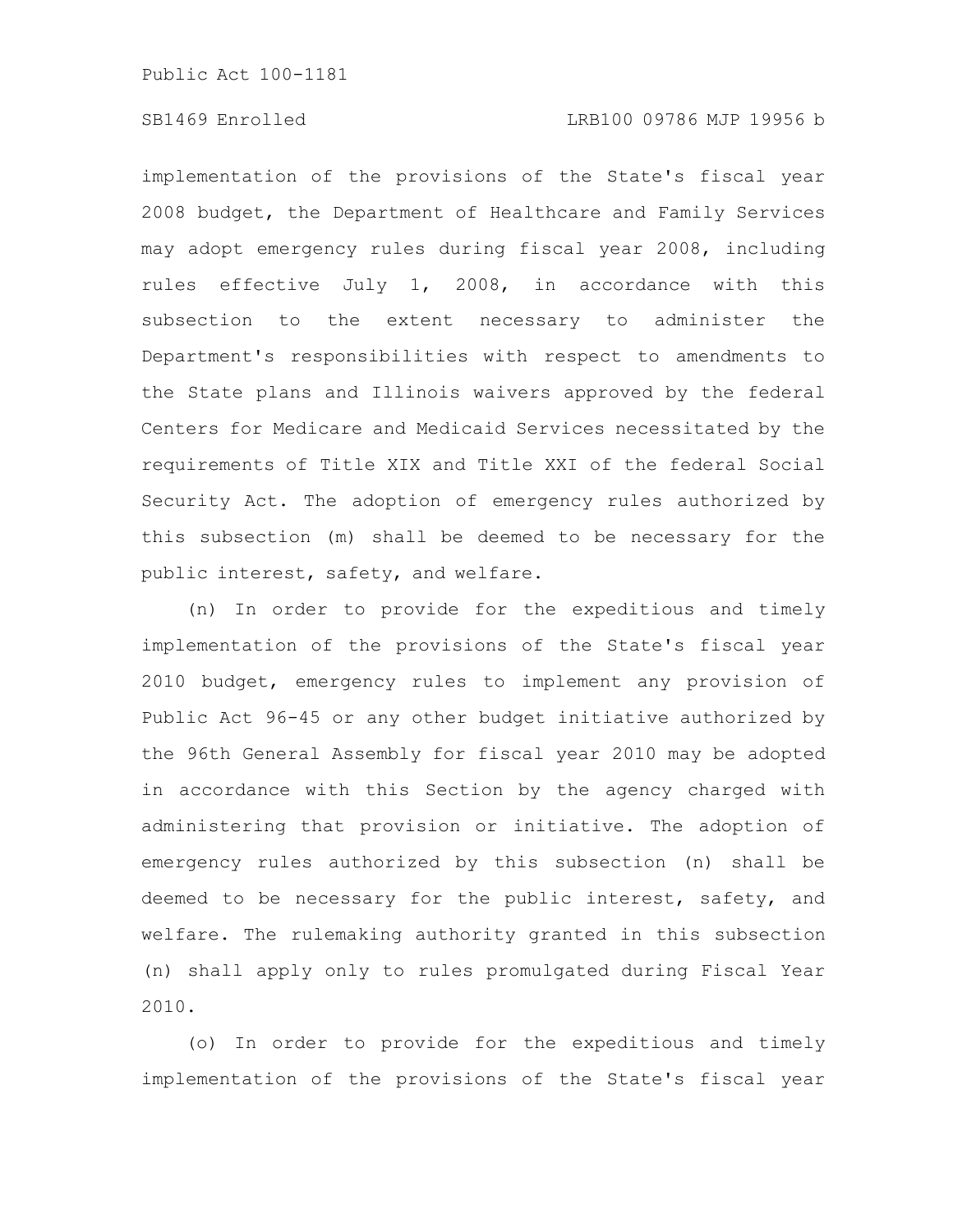2011 budget, emergency rules to implement any provision of Public Act 96-958 or any other budget initiative authorized by the 96th General Assembly for fiscal year 2011 may be adopted in accordance with this Section by the agency charged with administering that provision or initiative. The adoption of emergency rules authorized by this subsection (o) is deemed to be necessary for the public interest, safety, and welfare. The rulemaking authority granted in this subsection (o) applies only to rules promulgated on or after July 1, 2010 (the effective date of Public Act 96-958) through June 30, 2011.

(p) In order to provide for the expeditious and timely implementation of the provisions of Public Act 97-689, emergency rules to implement any provision of Public Act 97-689 may be adopted in accordance with this subsection (p) by the agency charged with administering that provision or initiative. The 150-day limitation of the effective period of emergency rules does not apply to rules adopted under this subsection (p), and the effective period may continue through June 30, 2013. The 24-month limitation on the adoption of emergency rules does not apply to rules adopted under this subsection (p). The adoption of emergency rules authorized by this subsection (p) is deemed to be necessary for the public interest, safety, and welfare.

(q) In order to provide for the expeditious and timely implementation of the provisions of Articles 7, 8, 9, 11, and 12 of Public Act 98-104, emergency rules to implement any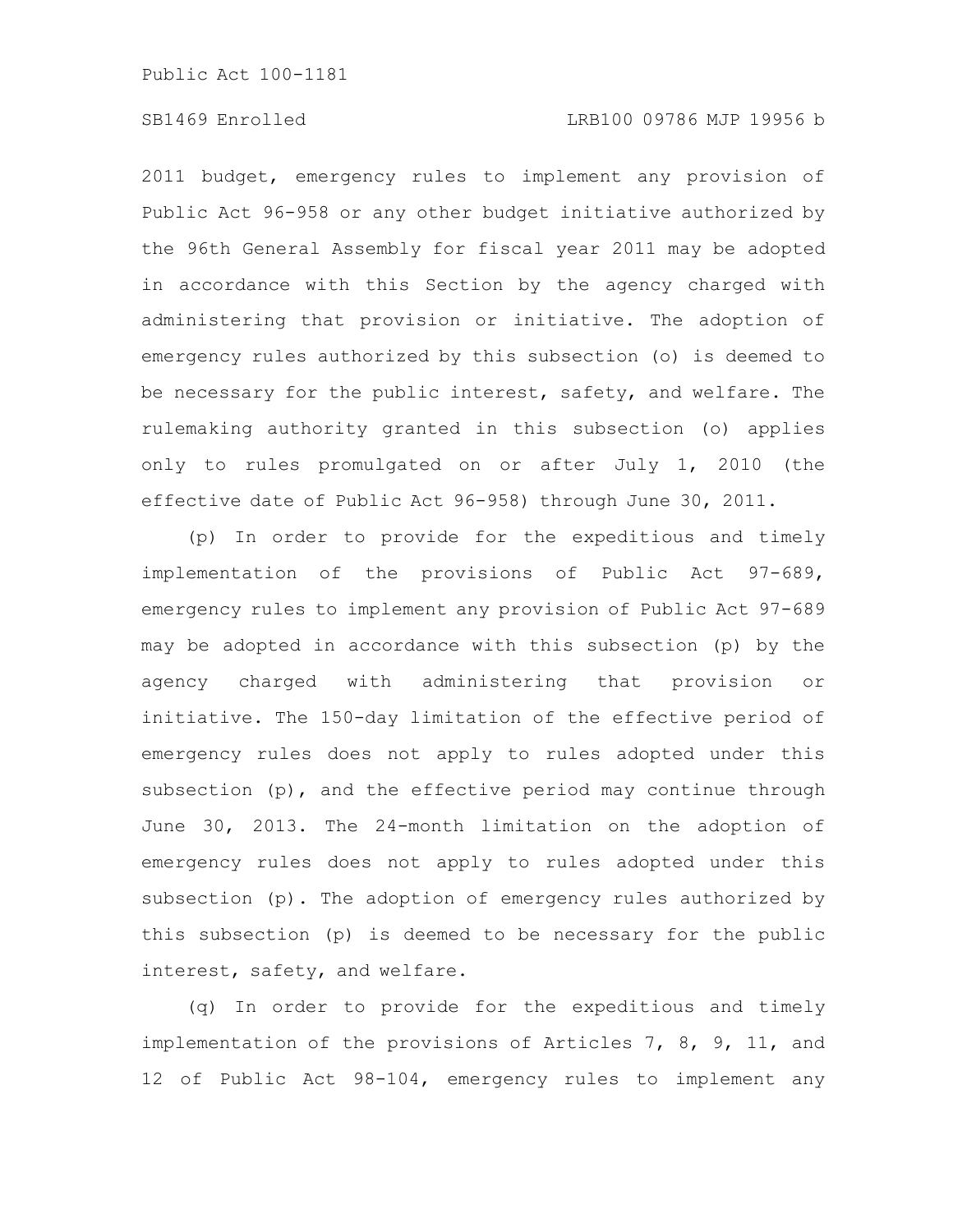# SB1469 Enrolled LRB100 09786 MJP 19956 b

provision of Articles 7, 8, 9, 11, and 12 of Public Act 98-104 may be adopted in accordance with this subsection (q) by the agency charged with administering that provision or initiative. The 24-month limitation on the adoption of emergency rules does not apply to rules adopted under this subsection (q). The adoption of emergency rules authorized by this subsection (q) is deemed to be necessary for the public interest, safety, and welfare.

(r) In order to provide for the expeditious and timely implementation of the provisions of Public Act 98-651, emergency rules to implement Public Act 98-651 may be adopted in accordance with this subsection (r) by the Department of Healthcare and Family Services. The 24-month limitation on the adoption of emergency rules does not apply to rules adopted under this subsection  $(r)$ . The adoption of emergency rules authorized by this subsection (r) is deemed to be necessary for the public interest, safety, and welfare.

(s) In order to provide for the expeditious and timely implementation of the provisions of Sections 5-5b.1 and 5A-2 of the Illinois Public Aid Code, emergency rules to implement any provision of Section 5-5b.1 or Section 5A-2 of the Illinois Public Aid Code may be adopted in accordance with this subsection (s) by the Department of Healthcare and Family Services. The rulemaking authority granted in this subsection (s) shall apply only to those rules adopted prior to July 1, 2015. Notwithstanding any other provision of this Section, any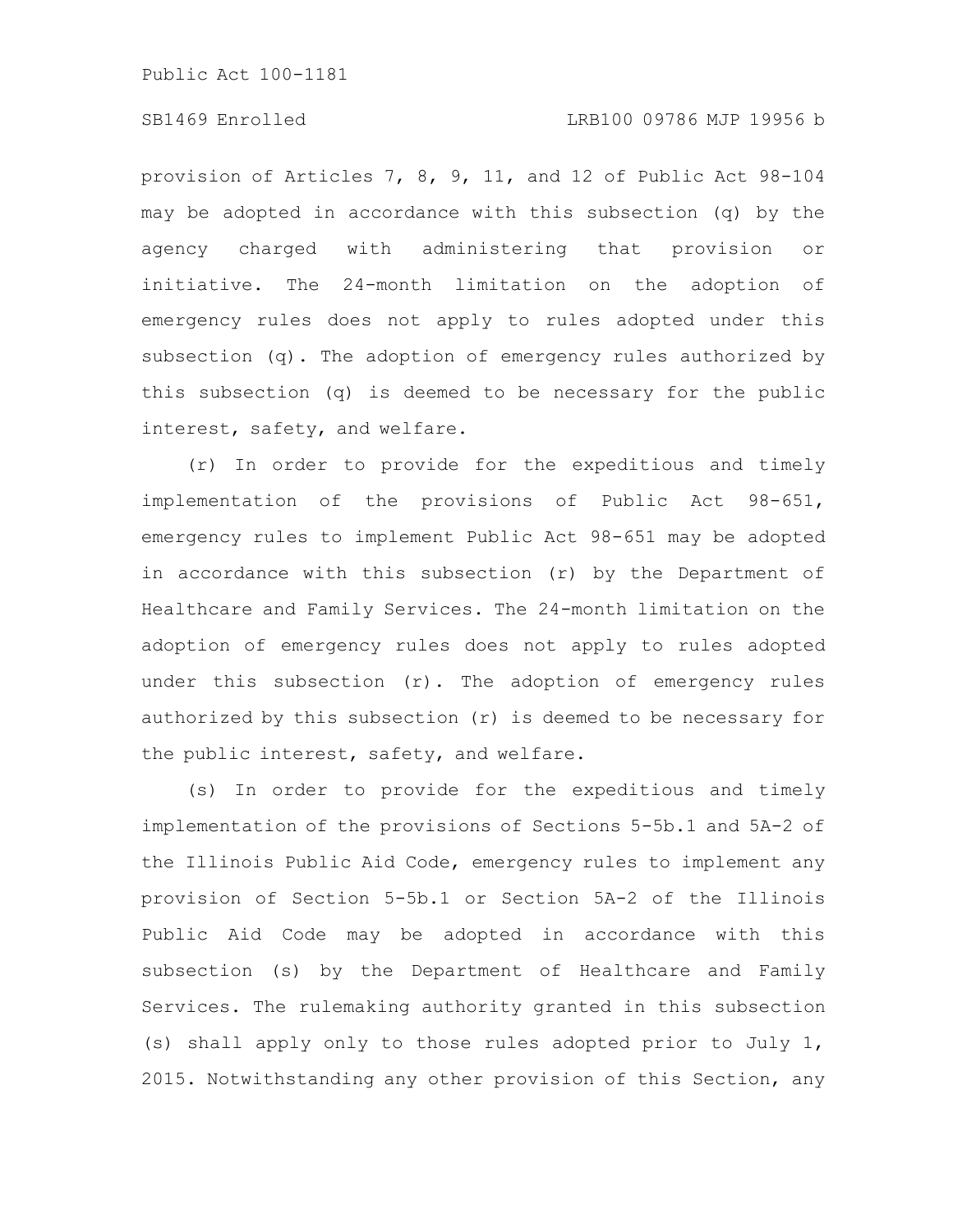emergency rule adopted under this subsection (s) shall only apply to payments made for State fiscal year 2015. The adoption of emergency rules authorized by this subsection (s) is deemed to be necessary for the public interest, safety, and welfare.

(t) In order to provide for the expeditious and timely implementation of the provisions of Article II of Public Act 99-6, emergency rules to implement the changes made by Article II of Public Act 99-6 to the Emergency Telephone System Act may be adopted in accordance with this subsection (t) by the Department of State Police. The rulemaking authority granted in this subsection (t) shall apply only to those rules adopted prior to July 1, 2016. The 24-month limitation on the adoption of emergency rules does not apply to rules adopted under this subsection (t). The adoption of emergency rules authorized by this subsection (t) is deemed to be necessary for the public interest, safety, and welfare.

(u) In order to provide for the expeditious and timely implementation of the provisions of the Burn Victims Relief Act, emergency rules to implement any provision of the Act may be adopted in accordance with this subsection (u) by the Department of Insurance. The rulemaking authority granted in this subsection (u) shall apply only to those rules adopted prior to December 31, 2015. The adoption of emergency rules authorized by this subsection (u) is deemed to be necessary for the public interest, safety, and welfare.

(v) In order to provide for the expeditious and timely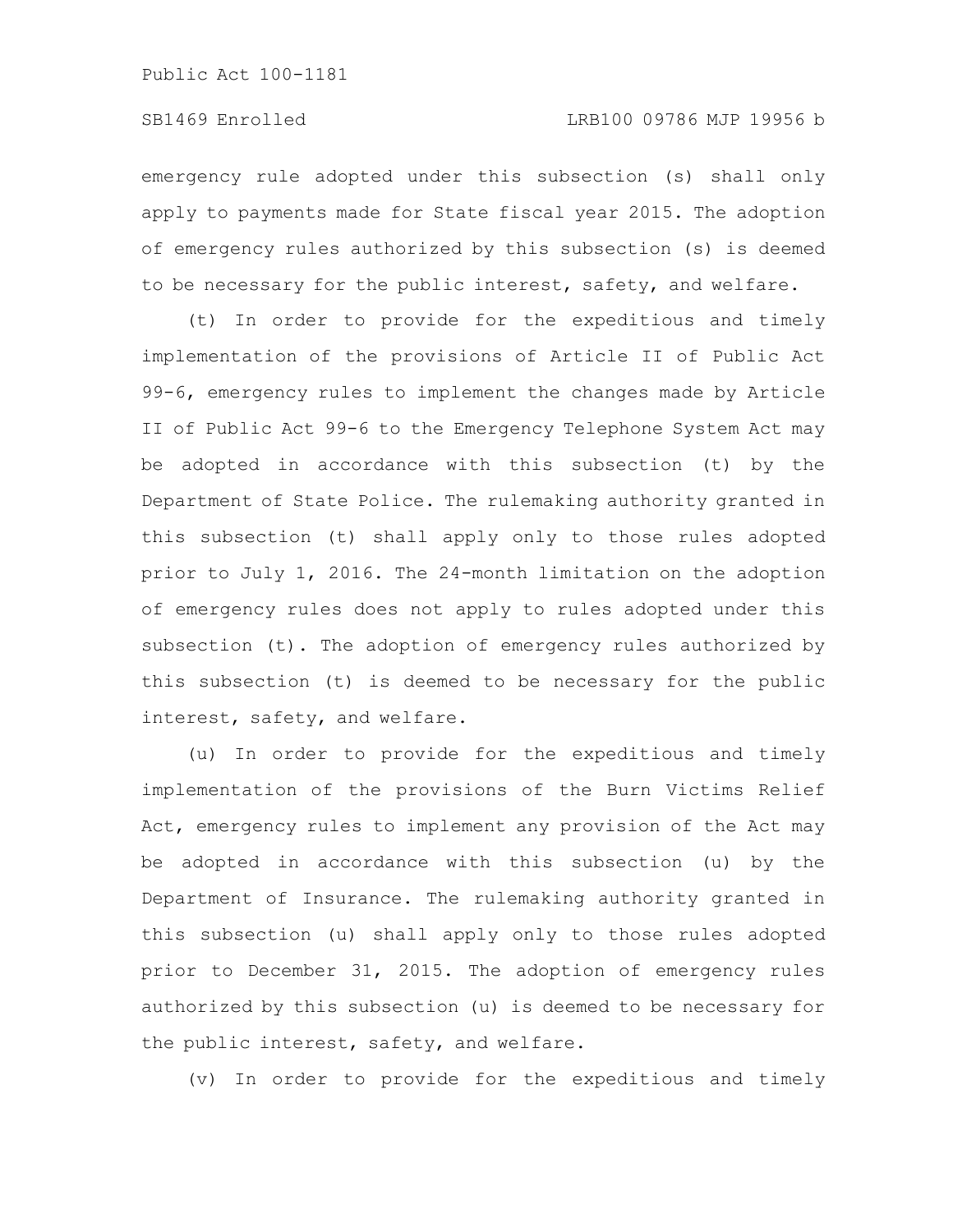# SB1469 Enrolled LRB100 09786 MJP 19956 b

implementation of the provisions of Public Act 99-516, emergency rules to implement Public Act 99-516 may be adopted in accordance with this subsection (v) by the Department of Healthcare and Family Services. The 24-month limitation on the adoption of emergency rules does not apply to rules adopted under this subsection (v). The adoption of emergency rules authorized by this subsection (v) is deemed to be necessary for the public interest, safety, and welfare.

(w) In order to provide for the expeditious and timely implementation of the provisions of Public Act 99-796, emergency rules to implement the changes made by Public Act 99-796 may be adopted in accordance with this subsection (w) by the Adjutant General. The adoption of emergency rules authorized by this subsection (w) is deemed to be necessary for the public interest, safety, and welfare.

(x) In order to provide for the expeditious and timely implementation of the provisions of Public Act 99-906, emergency rules to implement subsection (i) of Section 16-115D, subsection (g) of Section 16-128A, and subsection (a) of Section 16-128B of the Public Utilities Act may be adopted in accordance with this subsection (x) by the Illinois Commerce Commission. The rulemaking authority granted in this subsection (x) shall apply only to those rules adopted within 180 days after June 1, 2017 (the effective date of Public Act 99-906). The adoption of emergency rules authorized by this subsection (x) is deemed to be necessary for the public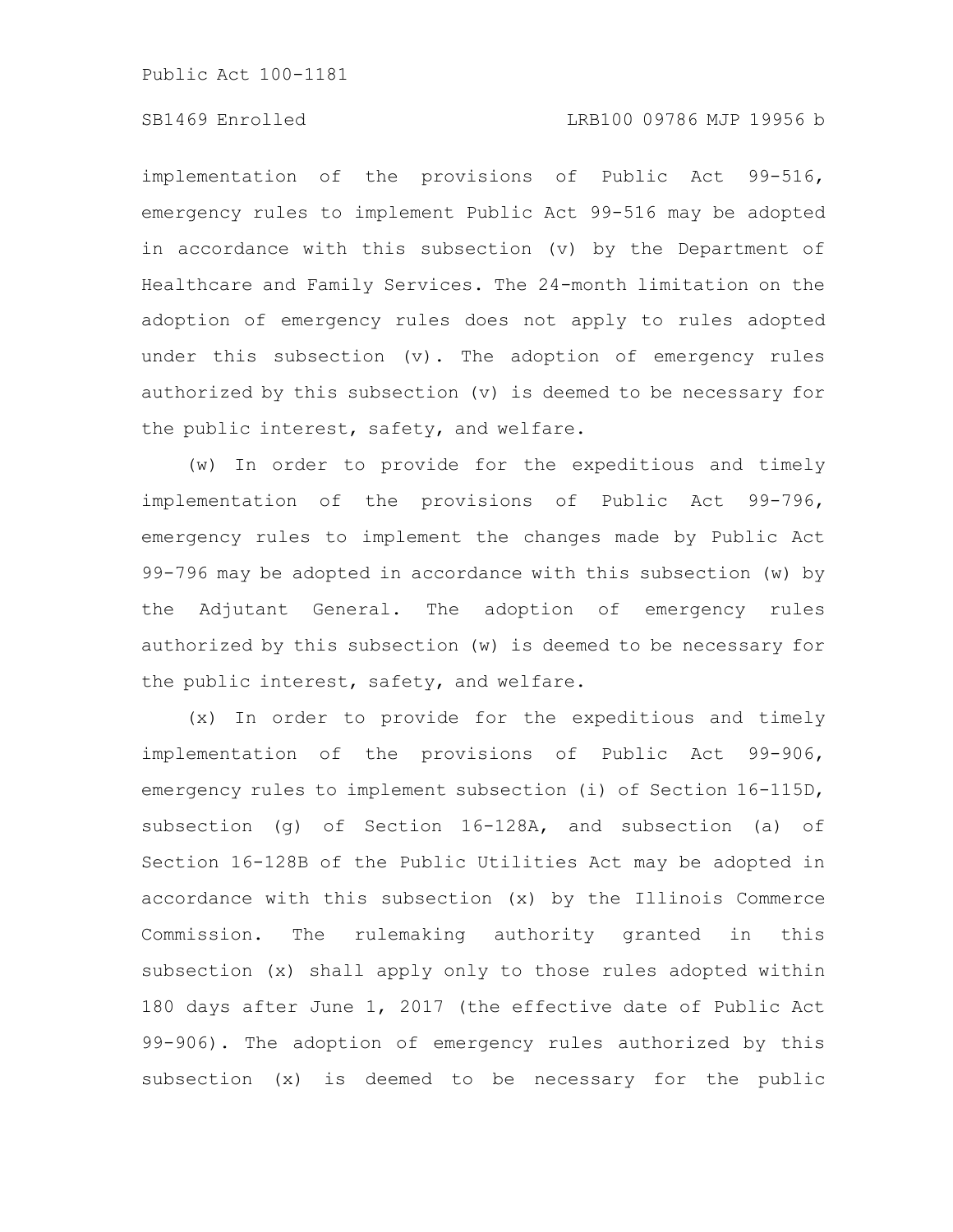interest, safety, and welfare.

(y) In order to provide for the expeditious and timely implementation of the provisions of Public Act 100-23 this amendatory Act of the 100th General Assembly, emergency rules to implement the changes made by Public Act 100-23 this amendatory Act of the 100th General Assembly to Section 4.02 of the Illinois Act on the Aging, Sections 5.5.4 and 5-5.4i of the Illinois Public Aid Code, Section 55-30 of the Alcoholism and Other Drug Abuse and Dependency Act, and Sections 74 and 75 of the Mental Health and Developmental Disabilities Administrative Act may be adopted in accordance with this subsection (y) by the respective Department. The adoption of emergency rules authorized by this subsection (y) is deemed to be necessary for the public interest, safety, and welfare.

(z) In order to provide for the expeditious and timely implementation of the provisions of Public Act 100-554 this amendatory Act of the 100th General Assembly, emergency rules to implement the changes made by Public Act 100-554 this amendatory Act of the 100th General Assembly to Section 4.7 of the Lobbyist Registration Act may be adopted in accordance with this subsection (z) by the Secretary of State. The adoption of emergency rules authorized by this subsection (z) is deemed to be necessary for the public interest, safety, and welfare.

(aa) In order to provide for the expeditious and timely initial implementation of the changes made to Articles 5, 5A, 12, and 14 of the Illinois Public Aid Code under the provisions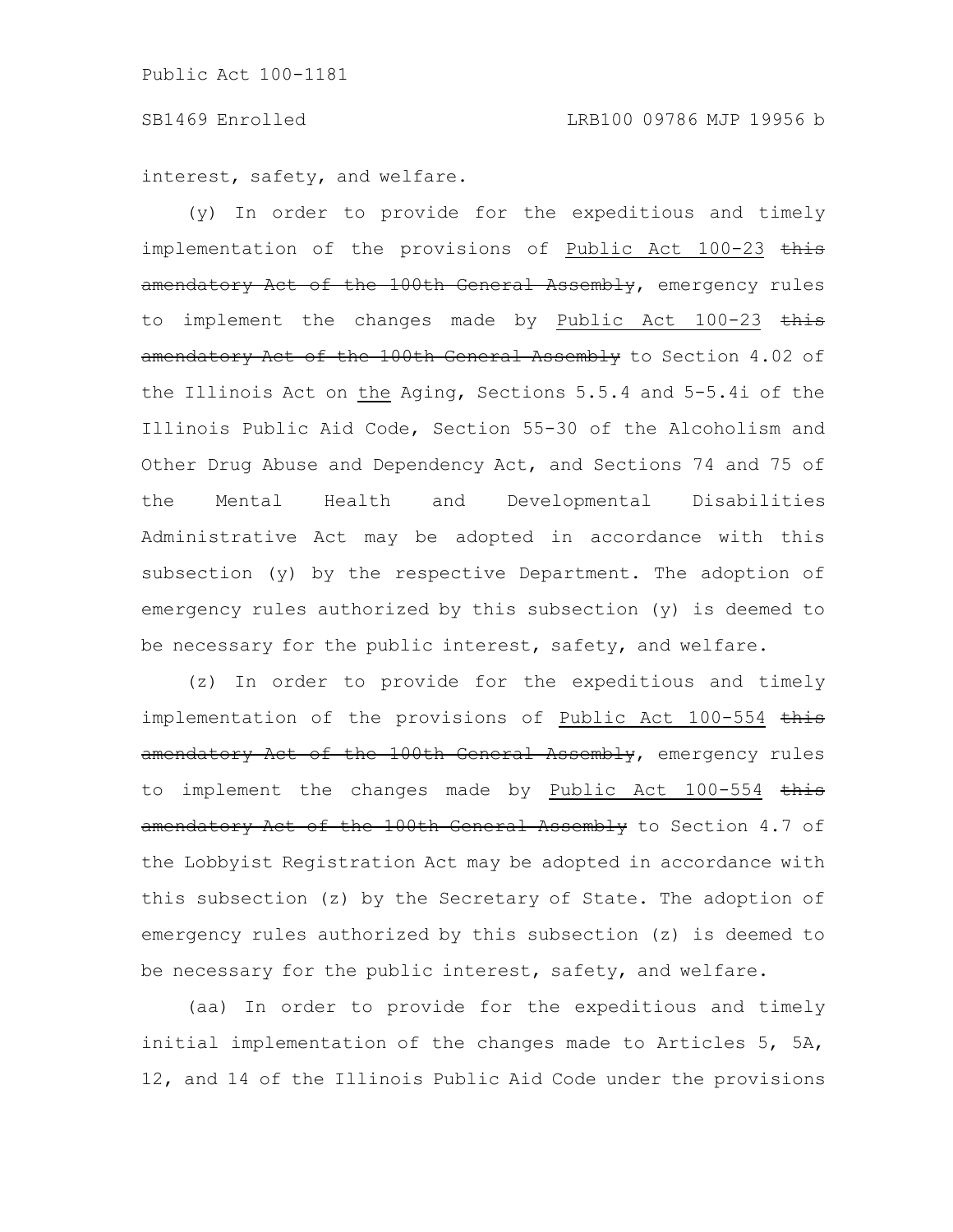of Public Act 100-581 this amendatory Act of the 100th General Assembly, the Department of Healthcare and Family Services may adopt emergency rules in accordance with this subsection (aa). The 24-month limitation on the adoption of emergency rules does not apply to rules to initially implement the changes made to Articles 5, 5A, 12, and 14 of the Illinois Public Aid Code adopted under this subsection (aa). The adoption of emergency rules authorized by this subsection (aa) is deemed to be necessary for the public interest, safety, and welfare.

(bb) In order to provide for the expeditious and timely implementation of the provisions of Public Act 100-587 this amendatory Act of the 100th General Assembly, emergency rules to implement the changes made by Public Act 100-587 this amendatory Act of the 100th General Assembly to Section 4.02 of the Illinois Act on the Aging, Sections 5.5.4 and 5-5.4i of the Illinois Public Aid Code, subsection (b) of Section 55-30 of the Alcoholism and Other Drug Abuse and Dependency Act, Section 5-104 of the Specialized Mental Health Rehabilitation Act of 2013, and Section 75 and subsection (b) of Section 74 of the Mental Health and Developmental Disabilities Administrative Act may be adopted in accordance with this subsection (bb) by the respective Department. The adoption of emergency rules authorized by this subsection (bb) is deemed to be necessary for the public interest, safety, and welfare.

(cc)  $\left(\frac{b}{b}\right)$  In order to provide for the expeditious and timely implementation of the provisions of Public Act 100-587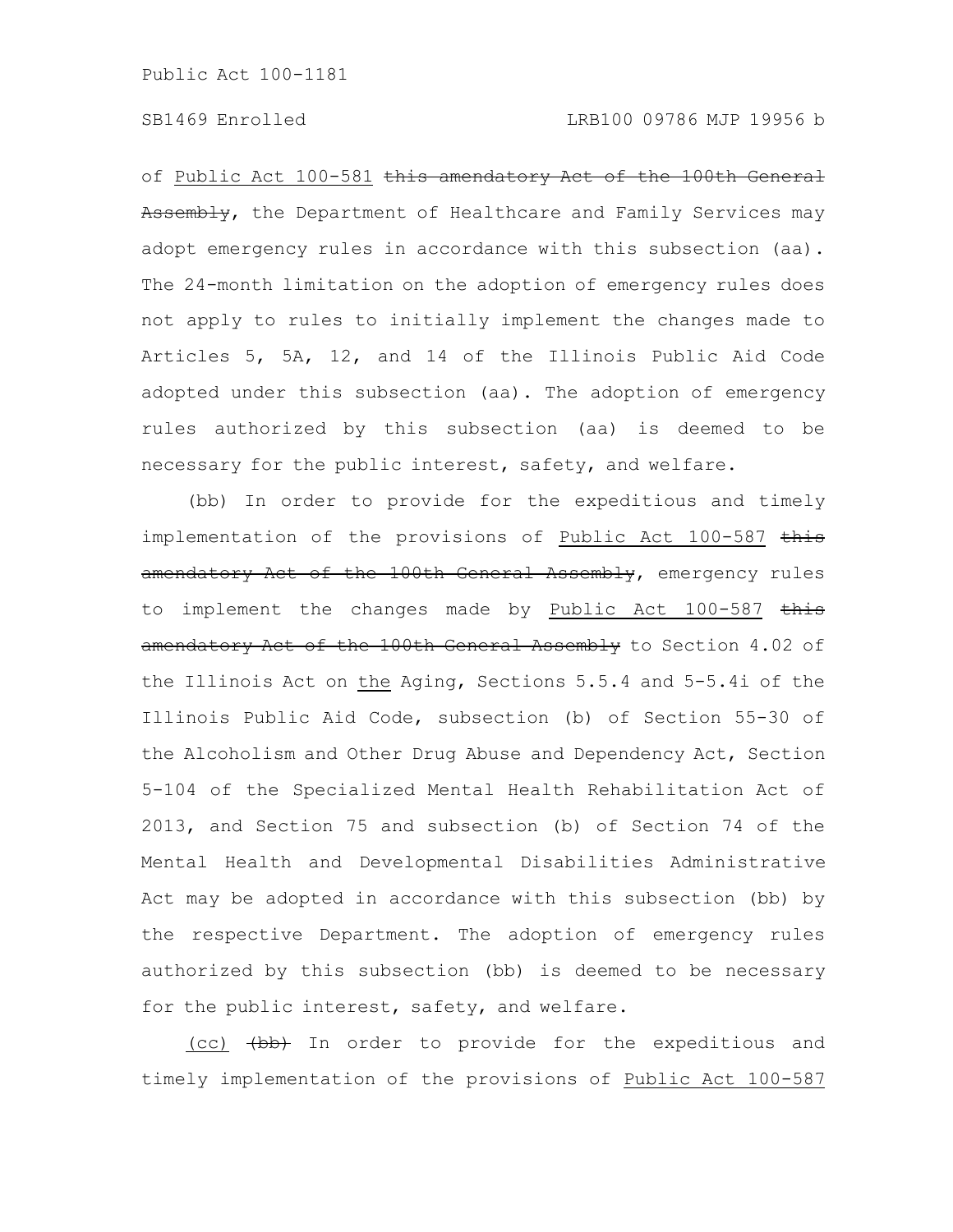this amendatory Act of the 100th General Assembly, emergency rules may be adopted in accordance with this subsection (cc) (bb) to implement the changes made by Public Act 100-587 this amendatory Act of the 100th General Assembly to: Sections 14-147.5 and 14-147.6 of the Illinois Pension Code by the Board created under Article 14 of the Code; Sections 15-185.5 and 15-185.6 of the Illinois Pension Code by the Board created under Article 15 of the Code; and Sections 16-190.5 and 16-190.6 of the Illinois Pension Code by the Board created under Article 16 of the Code. The adoption of emergency rules authorized by this subsection (cc)  $\left(\frac{b}{b}\right)$  is deemed to be necessary for the public interest, safety, and welfare.

(dd)  $(a + b)$  In order to provide for the expeditious and timely implementation of the provisions of Public Act 100-864 this amendatory Act of the 100th General Assembly, emergency rules to implement the changes made by Public Act 100-864 this amendatory Act of the 100th General Assembly to Section 3.35 of the Newborn Metabolic Screening Act may be adopted in accordance with this subsection (dd)  $\frac{\partial}{\partial x}$  by the Secretary of State. The adoption of emergency rules authorized by this subsection (dd)  $(a + b)$  is deemed to be necessary for the public interest, safety, and welfare.

(ee) In order to provide for the expeditious and timely initial implementation of the changes made to Articles 5A and 14 of the Illinois Public Aid Code under the provisions of this amendatory Act of the 100th General Assembly, the Department of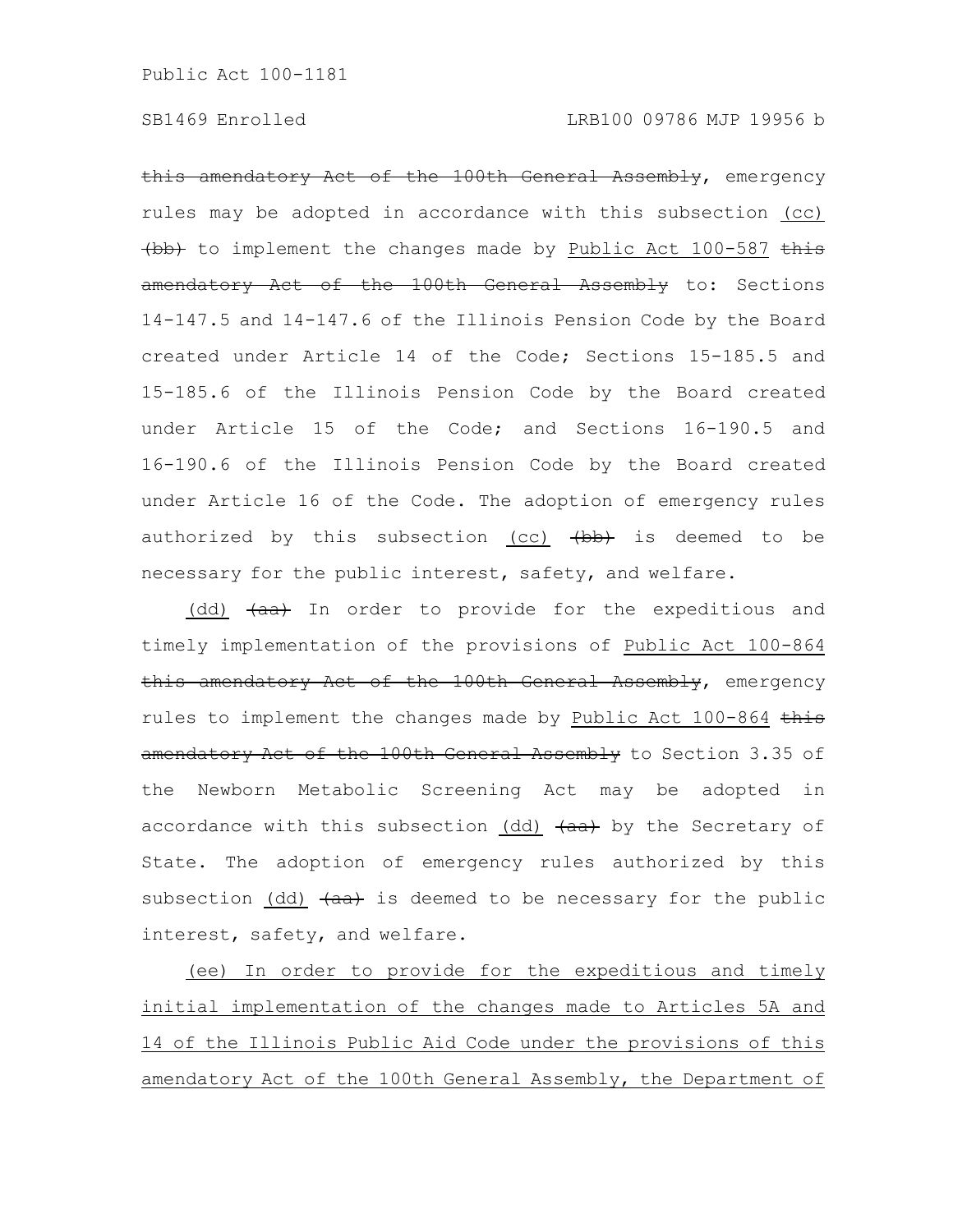Healthcare and Family Services may on a one-time-only basis adopt emergency rules in accordance with this subsection (ee). The 24-month limitation on the adoption of emergency rules does not apply to rules to initially implement the changes made to Articles 5A and 14 of the Illinois Public Aid Code adopted under this subsection (ee). The adoption of emergency rules authorized by this subsection (ee) is deemed to be necessary for the public interest, safety, and welfare.

(Source: P.A. 99-2, eff. 3-26-15; 99-6, eff. 1-1-16; 99-143, eff. 7-27-15; 99-455, eff. 1-1-16; 99-516, eff. 6-30-16; 99-642, eff. 7-28-16; 99-796, eff. 1-1-17; 99-906, eff. 6-1-17; 100-23, eff. 7-6-17; 100-554, eff. 11-16-17; 100-581, eff. 3-12-18; 100-587, Article 95, Section 95-5, eff. 6-4-18; 100-587, Article 110, Section 110-5, eff. 6-4-18; 100-864, eff. 8-14-18; revised 10-18-18.)

Section 15. The Use Tax Act is amended by changing Section 3-8 as follows:

(35 ILCS 105/3-8)

Sec. 3-8. Hospital exemption.

(a) Until July 1, 2022, tangible Tangible personal property sold to or used by a hospital owner that owns one or more hospitals licensed under the Hospital Licensing Act or operated under the University of Illinois Hospital Act, or a hospital affiliate that is not already exempt under another provision of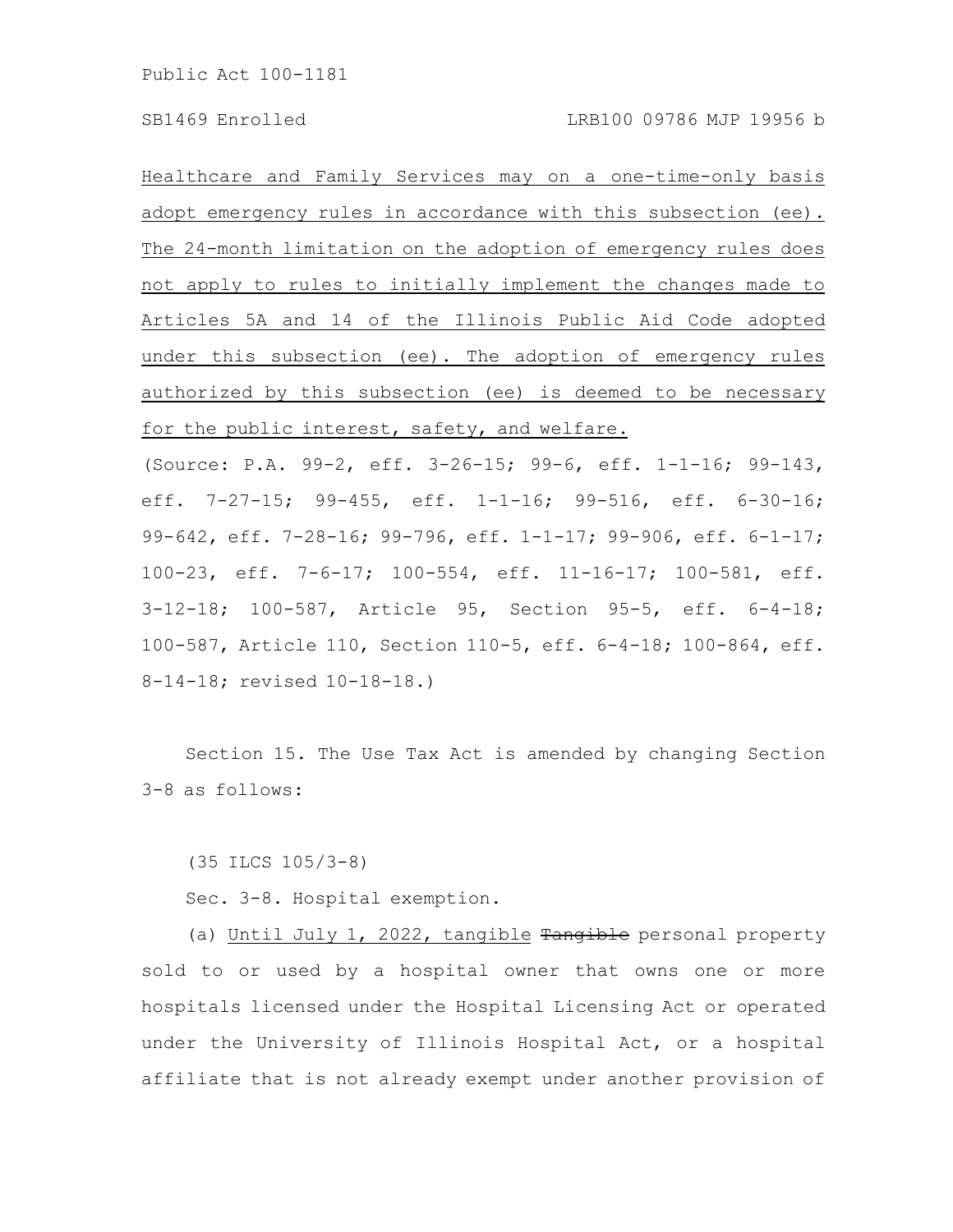this Act and meets the criteria for an exemption under this Section, is exempt from taxation under this Act.

(b) A hospital owner or hospital affiliate satisfies the conditions for an exemption under this Section if the value of qualified services or activities listed in subsection (c) of this Section for the hospital year equals or exceeds the relevant hospital entity's estimated property tax liability, without regard to any property tax exemption granted under Section 15-86 of the Property Tax Code, for the calendar year in which exemption or renewal of exemption is sought. For purposes of making the calculations required by this subsection (b), if the relevant hospital entity is a hospital owner that owns more than one hospital, the value of the services or activities listed in subsection (c) shall be calculated on the basis of only those services and activities relating to the hospital that includes the subject property, and the relevant hospital entity's estimated property tax liability shall be calculated only with respect to the properties comprising that hospital. In the case of a multi-state hospital system or hospital affiliate, the value of the services or activities listed in subsection (c) shall be calculated on the basis of only those services and activities that occur in Illinois and the relevant hospital entity's estimated property tax liability shall be calculated only with respect to its property located in Illinois.

(c) The following services and activities shall be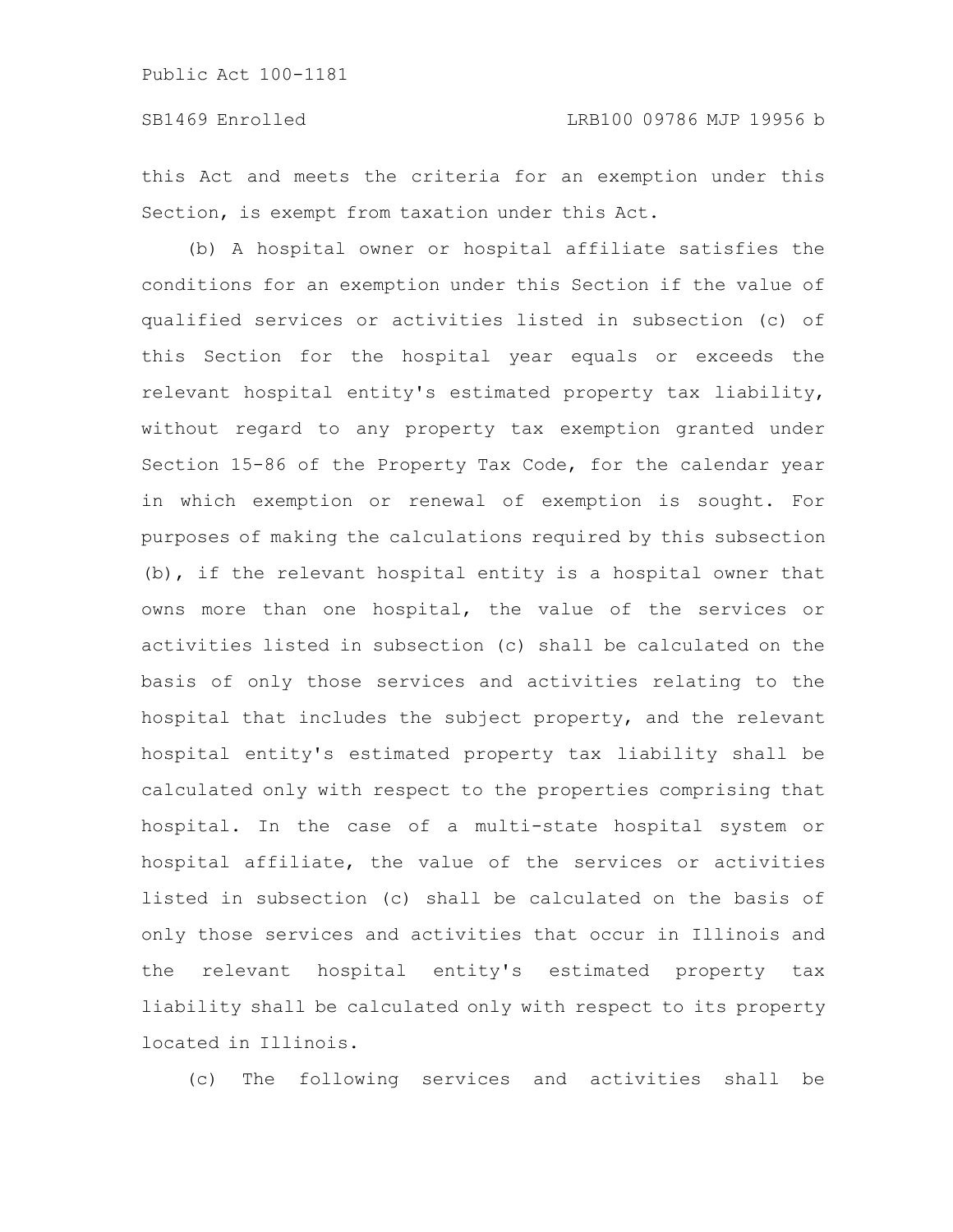considered for purposes of making the calculations required by subsection (b):

(1) Charity care. Free or discounted services provided pursuant to the relevant hospital entity's financial assistance policy, measured at cost, including discounts provided under the Hospital Uninsured Patient Discount Act.

(2) Health services to low-income and underserved individuals. Other unreimbursed costs of the relevant hospital entity for providing without charge, paying for, or subsidizing goods, activities, or services for the purpose of addressing the health of low-income or underserved individuals. Those activities or services may include, but are not limited to: financial or in-kind support to affiliated or unaffiliated hospitals, hospital affiliates, community clinics, or programs that treat low-income or underserved individuals; paying for or subsidizing health care professionals who care for low-income or underserved individuals; providing or subsidizing outreach or educational services to low-income or underserved individuals for disease management and prevention; free or subsidized goods, supplies, or services needed by low-income or underserved individuals because of their medical condition; and prenatal or childbirth outreach to low-income or underserved persons.

(3) Subsidy of State or local governments. Direct or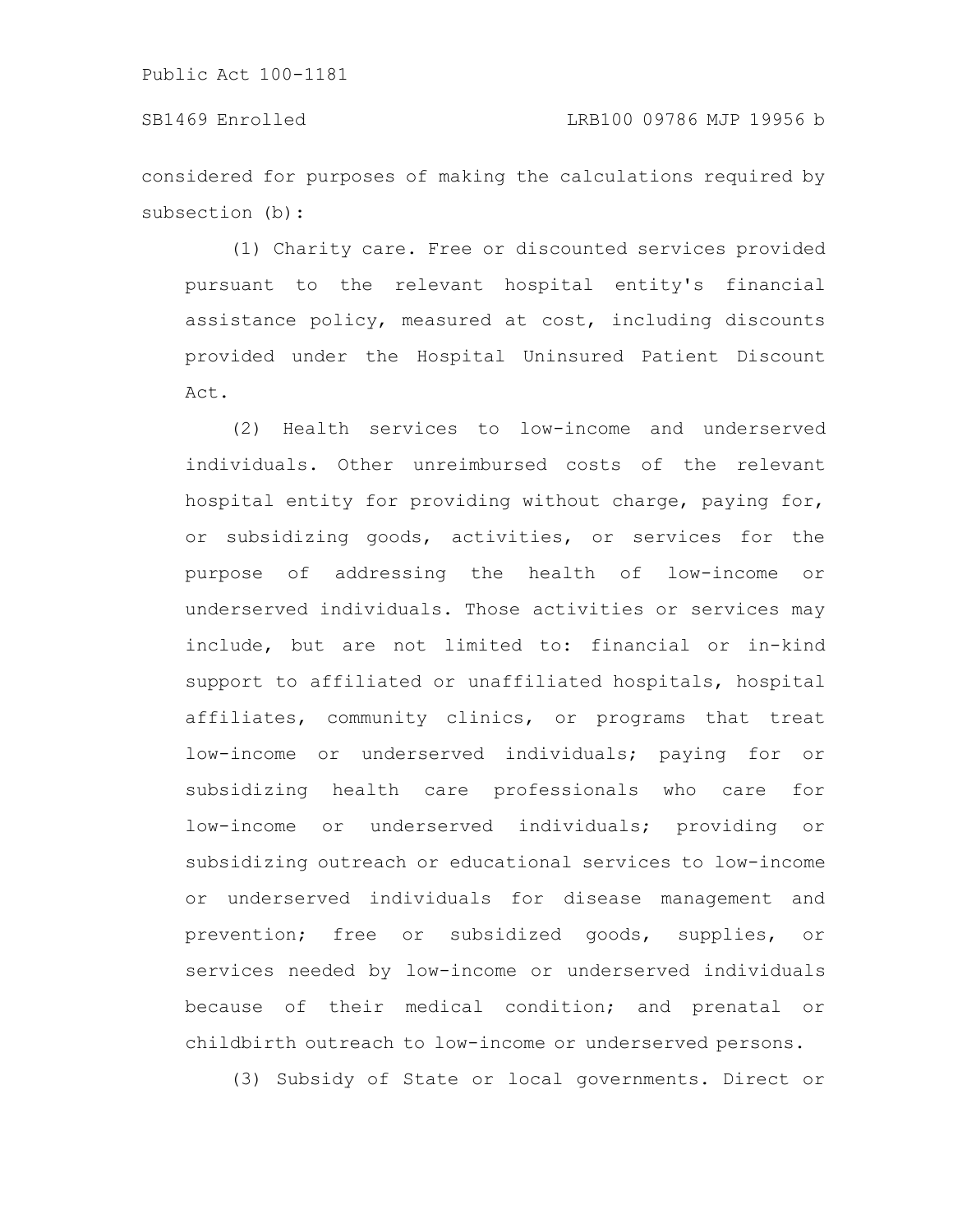indirect financial or in-kind subsidies of State or local governments by the relevant hospital entity that pay for or subsidize activities or programs related to health care for low-income or underserved individuals.

(4) Support for State health care programs for low-income individuals. At the election of the hospital applicant for each applicable year, either (A) 10% of payments to the relevant hospital entity and any hospital affiliate designated by the relevant hospital entity (provided that such hospital affiliate's operations provide financial or operational support for or receive financial or operational support from the relevant hospital entity) under Medicaid or other means-tested programs, including, but not limited to, General Assistance, the Covering ALL KIDS Health Insurance Act, and the State Children's Health Insurance Program or (B) the amount of subsidy provided by the relevant hospital entity and any hospital affiliate designated by the relevant hospital entity (provided that such hospital affiliate's operations provide financial or operational support for or receive financial or operational support from the relevant hospital entity) to State or local government in treating Medicaid recipients and recipients of means-tested programs, including but not limited to General Assistance, the Covering ALL KIDS Health Insurance Act, and the State Children's Health Insurance Program. The amount of subsidy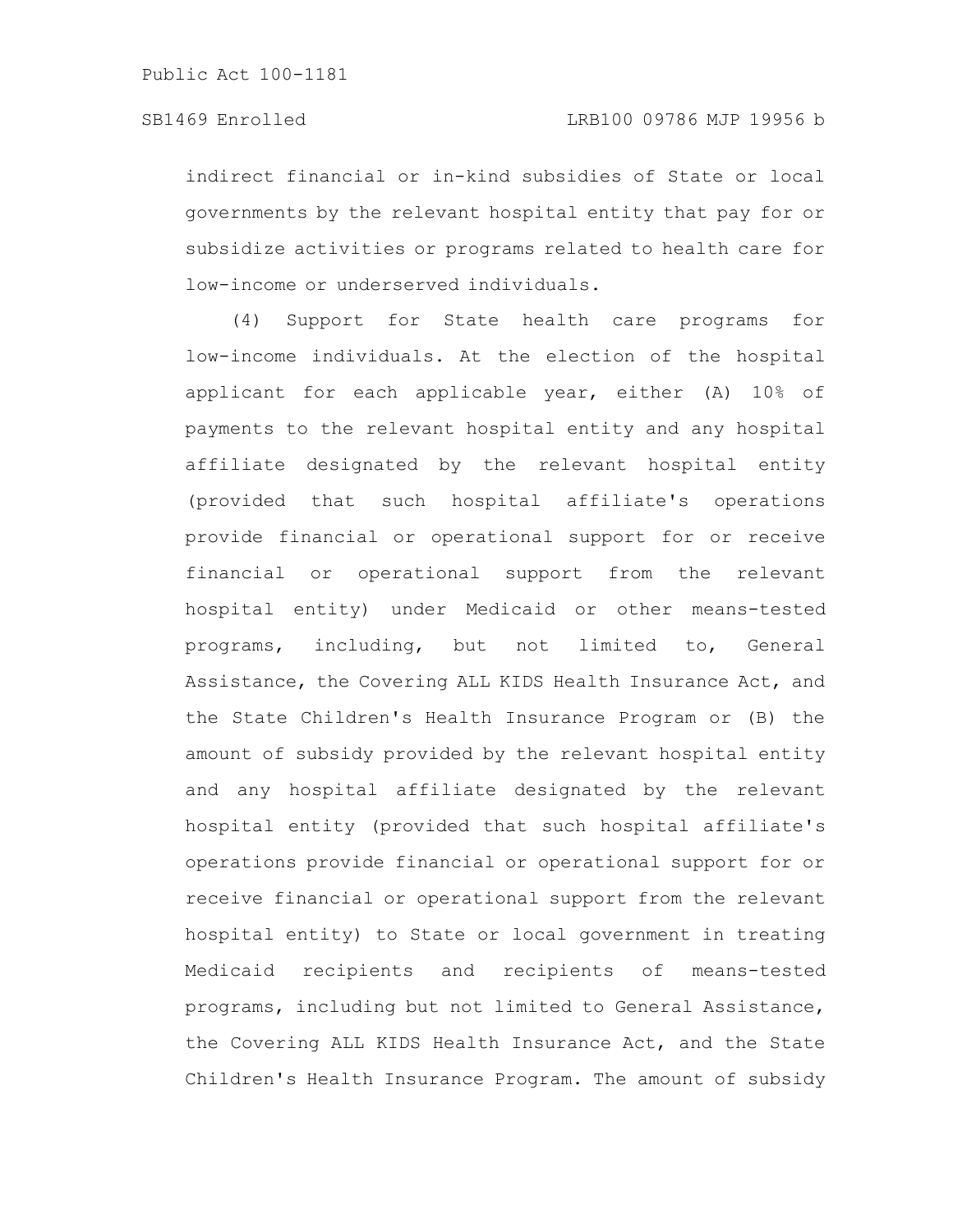# SB1469 Enrolled LRB100 09786 MJP 19956 b

for purpose of this item (4) is calculated in the same manner as unreimbursed costs are calculated for Medicaid and other means-tested government programs in the Schedule H of IRS Form 990 in effect on the effective date of this amendatory Act of the 97th General Assembly.

(5) Dual-eligible subsidy. The amount of subsidy provided to government by treating dual-eligible Medicare/Medicaid patients. The amount of subsidy for purposes of this item (5) is calculated by multiplying the relevant hospital entity's unreimbursed costs for Medicare, calculated in the same manner as determined in the Schedule H of IRS Form 990 in effect on the effective date of this amendatory Act of the 97th General Assembly, by the relevant hospital entity's ratio of dual-eligible patients to total Medicare patients.

(6) Relief of the burden of government related to health care. Except to the extent otherwise taken into account in this subsection, the portion of unreimbursed costs of the relevant hospital entity attributable to providing, paying for, or subsidizing goods, activities, or services that relieve the burden of government related to health care for low-income individuals. Such activities or services shall include, but are not limited to, providing emergency, trauma, burn, neonatal, psychiatric, rehabilitation, or other special services; providing medical education; and conducting medical research or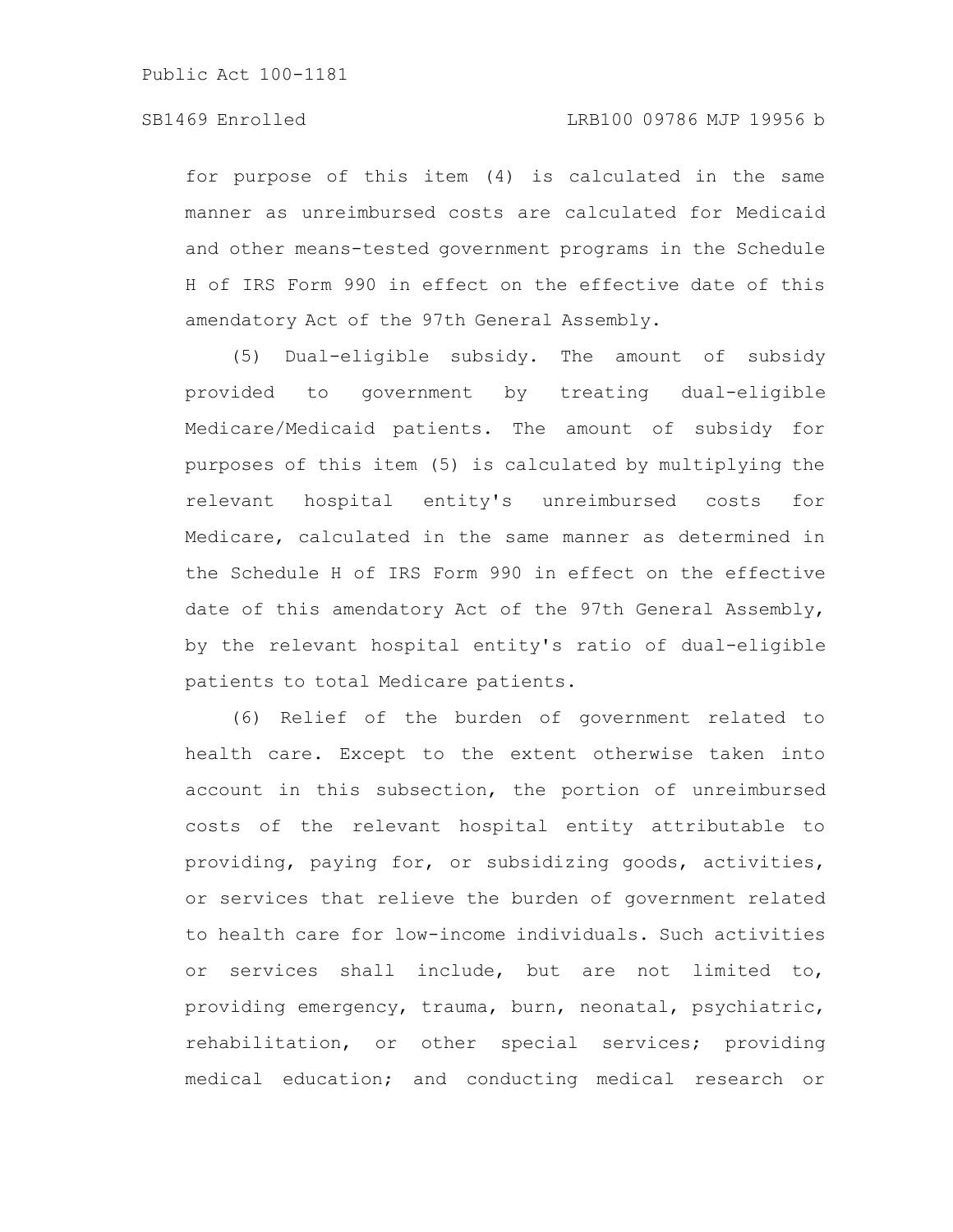training of health care professionals. The portion of those unreimbursed costs attributable to benefiting low-income individuals shall be determined using the ratio calculated by adding the relevant hospital entity's costs attributable to charity care, Medicaid, other means-tested government programs, Medicare patients with disabilities under age 65, and dual-eligible Medicare/Medicaid patients and dividing that total by the relevant hospital entity's total costs. Such costs for the numerator and denominator shall be determined by multiplying gross charges by the cost to charge ratio taken from the hospital's most recently filed Medicare cost report (CMS 2252-10 Worksheet, Part I). In the case of emergency services, the ratio shall be calculated using costs (gross charges multiplied by the cost to charge ratio taken from the hospital's most recently filed Medicare cost report (CMS 2252-10 Worksheet, Part I)) of patients treated in the relevant hospital entity's emergency department.

(7) Any other activity by the relevant hospital entity that the Department determines relieves the burden of government or addresses the health of low-income or underserved individuals.

(d) The hospital applicant shall include information in its exemption application establishing that it satisfies the requirements of subsection (b). For purposes of making the calculations required by subsection (b), the hospital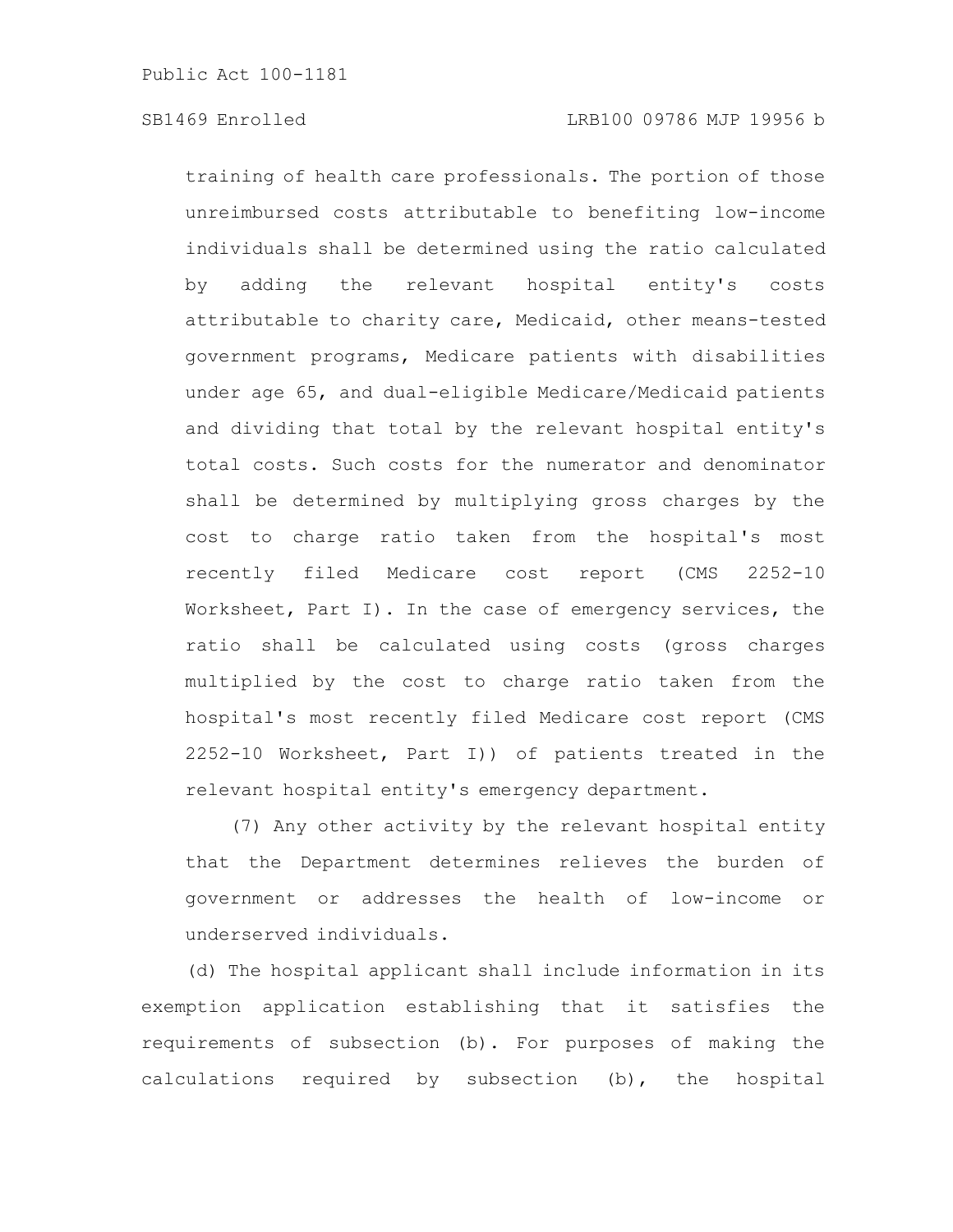# SB1469 Enrolled LRB100 09786 MJP 19956 b

applicant may for each year elect to use either (1) the value of the services or activities listed in subsection (e) for the hospital year or (2) the average value of those services or activities for the 3 fiscal years ending with the hospital year. If the relevant hospital entity has been in operation for less than 3 completed fiscal years, then the latter calculation, if elected, shall be performed on a pro rata basis.

(e) For purposes of making the calculations required by this Section:

(1) particular services or activities eligible for consideration under any of the paragraphs (1) through (7) of subsection (c) may not be counted under more than one of those paragraphs; and

(2) the amount of unreimbursed costs and the amount of subsidy shall not be reduced by restricted or unrestricted payments received by the relevant hospital entity as contributions deductible under Section 170(a) of the Internal Revenue Code.

(f) (Blank).

(g) Estimation of Exempt Property Tax Liability. The estimated property tax liability used for the determination in subsection (b) shall be calculated as follows:

(1) "Estimated property tax liability" means the estimated dollar amount of property tax that would be owed, with respect to the exempt portion of each of the relevant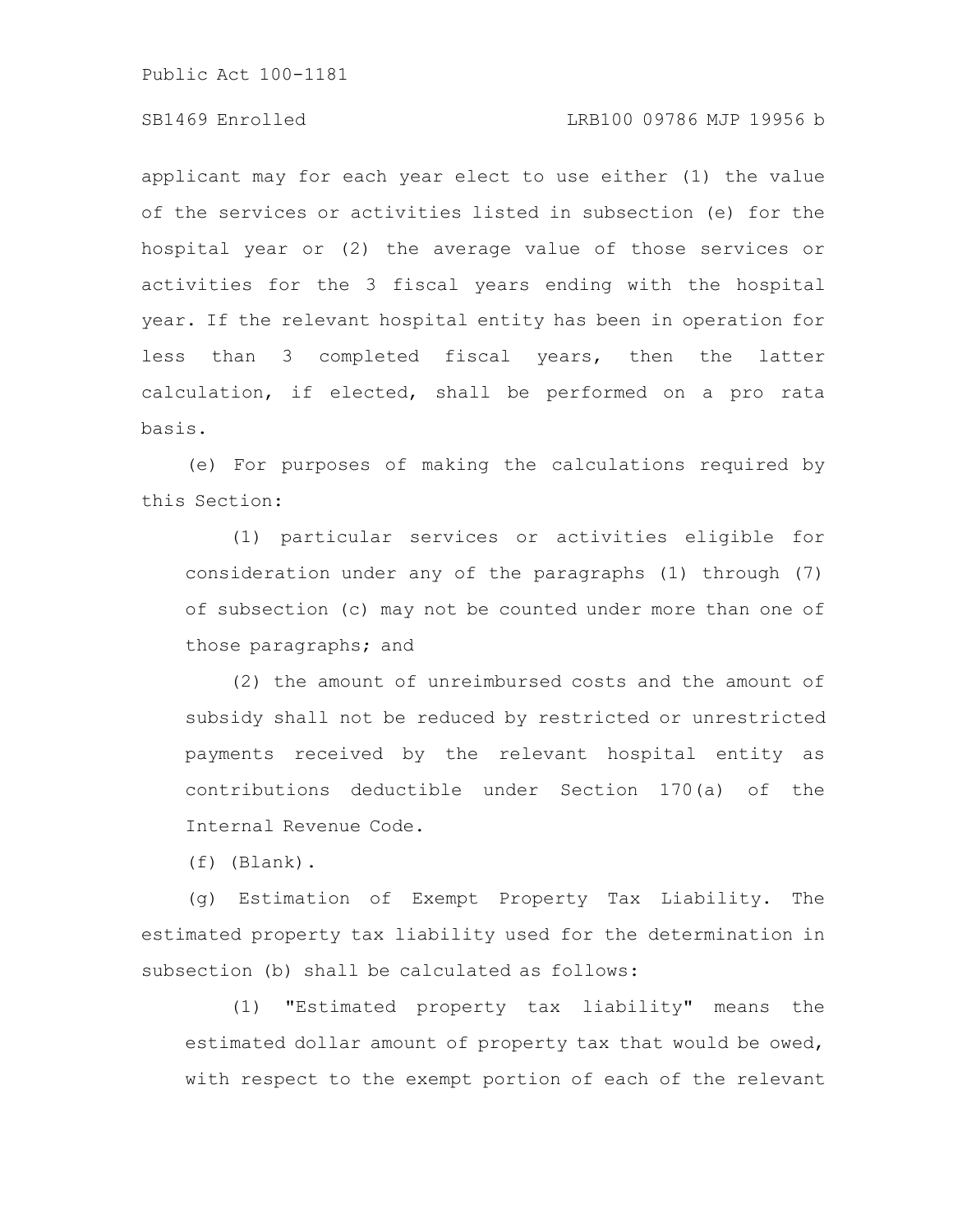# SB1469 Enrolled LRB100 09786 MJP 19956 b

hospital entity's properties that are already fully or partially exempt, or for which an exemption in whole or in part is currently being sought, and then aggregated as applicable, as if the exempt portion of those properties were subject to tax, calculated with respect to each such property by multiplying:

(A) the lesser of (i) the actual assessed value, if any, of the portion of the property for which an exemption is sought or (ii) an estimated assessed value of the exempt portion of such property as determined in item (2) of this subsection (g), by

(B) the applicable State equalization rate (yielding the equalized assessed value), by

(C) the applicable tax rate.

(2) The estimated assessed value of the exempt portion of the property equals the sum of (i) the estimated fair market value of buildings on the property, as determined in accordance with subparagraphs (A) and (B) of this item (2), multiplied by the applicable assessment factor, and (ii) the estimated assessed value of the land portion of the property, as determined in accordance with subparagraph  $(C)$ .

(A) The "estimated fair market value of buildings on the property" means the replacement value of any exempt portion of buildings on the property, minus depreciation, determined utilizing the cost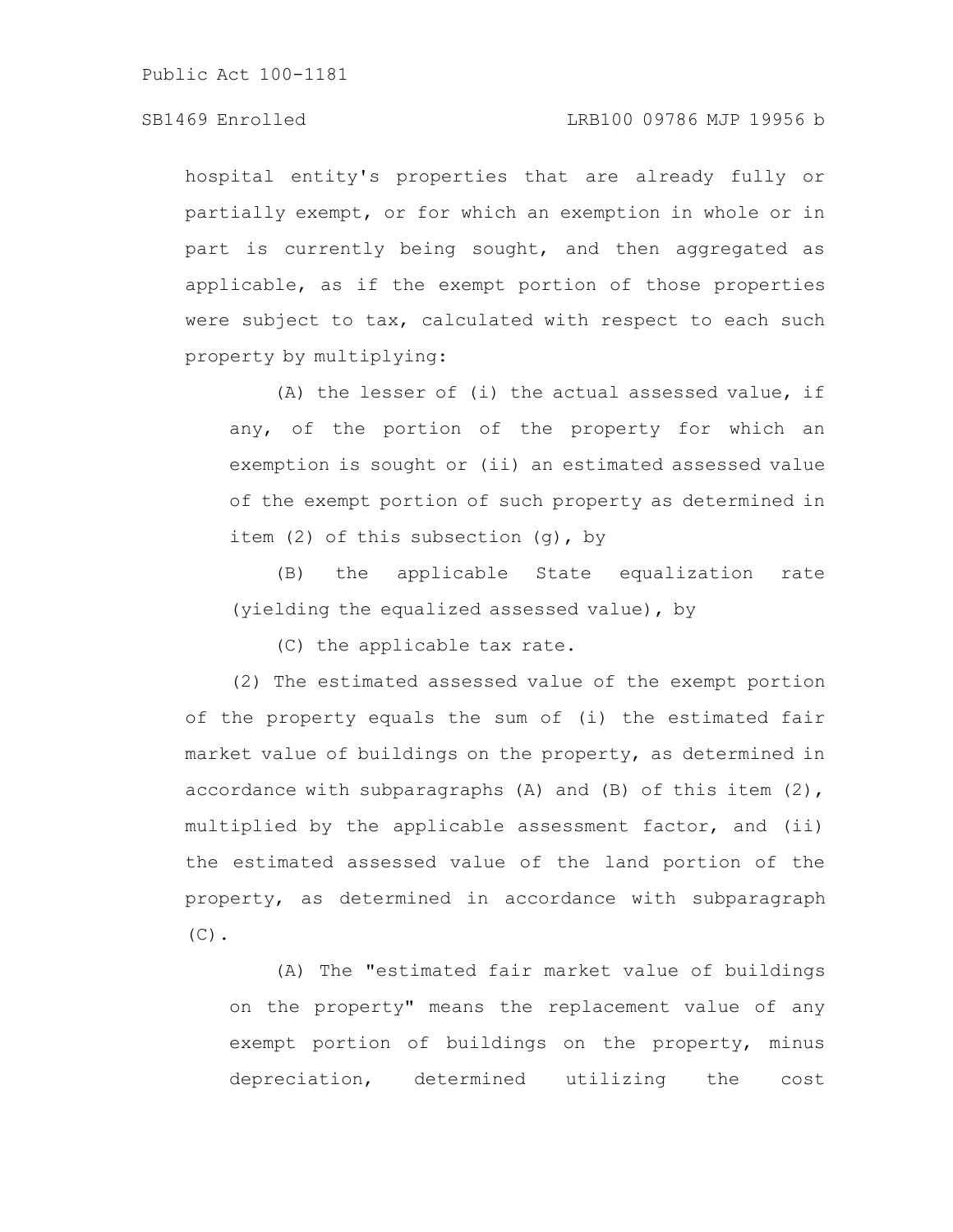replacement method whereby the exempt square footage of all such buildings is multiplied by the replacement cost per square foot for Class A Average building found in the most recent edition of the Marshall & Swift Valuation Services Manual, adjusted by any appropriate current cost and local multipliers.

(B) Depreciation, for purposes of calculating the estimated fair market value of buildings on the property, is applied by utilizing a weighted mean life for the buildings based on original construction and assuming a 40-year life for hospital buildings and the applicable life for other types of buildings as specified in the American Hospital Association publication "Estimated Useful Lives of Depreciable Hospital Assets". In the case of hospital buildings, the remaining life is divided by 40 and this ratio is multiplied by the replacement cost of the buildings to obtain an estimated fair market value of buildings. If a hospital building is older than 35 years, a remaining life of 5 years for residual value is assumed; and if a building is less than 8 years old, a remaining life of 32 years is assumed.

(C) The estimated assessed value of the land portion of the property shall be determined by multiplying (i) the per square foot average of the assessed values of three parcels of land (not including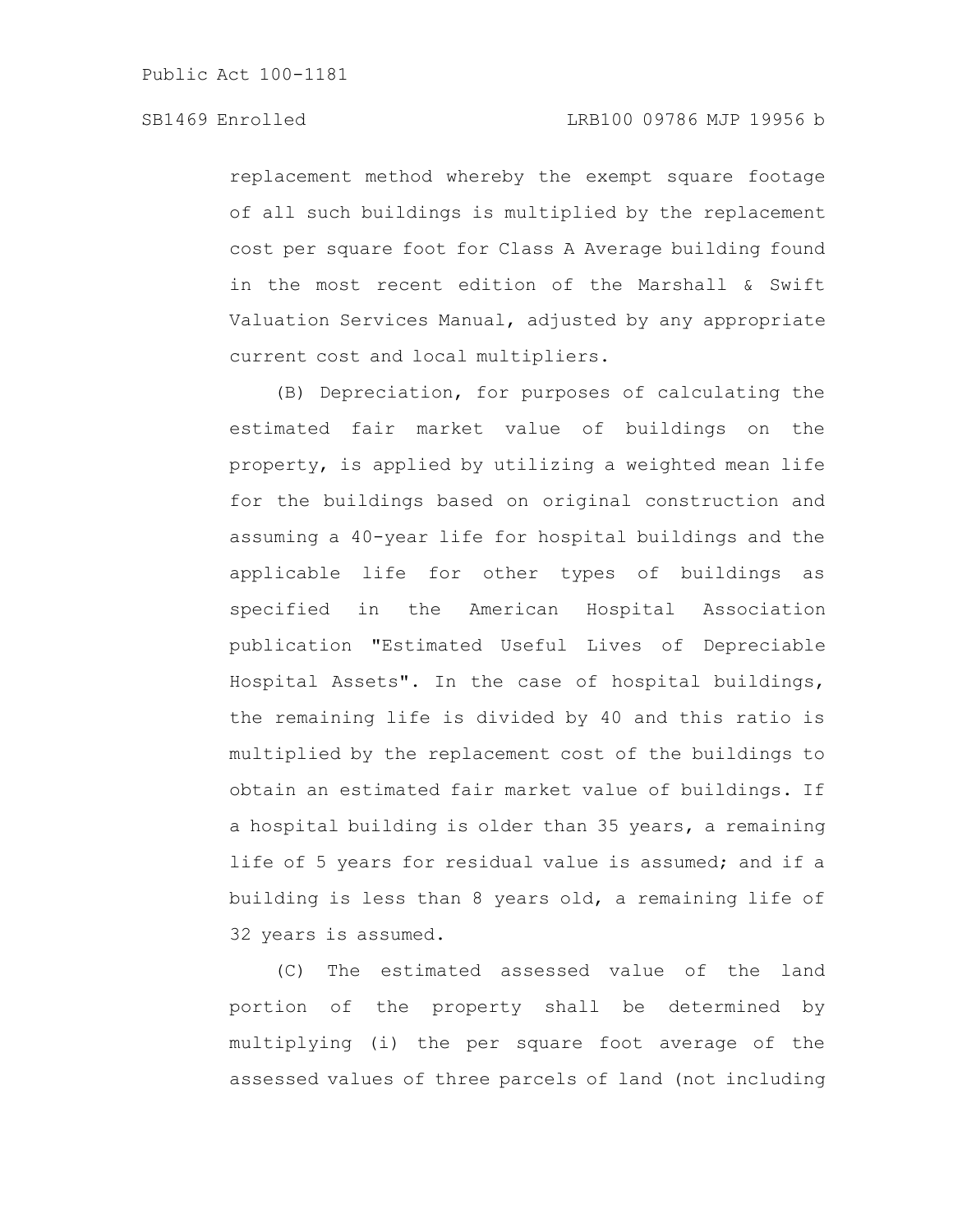farm land, and excluding the assessed value of the improvements thereon) reasonably comparable to the property, by (ii) the number of square feet comprising the exempt portion of the property's land square footage.

(3) The assessment factor, State equalization rate, and tax rate (including any special factors such as Enterprise Zones) used in calculating the estimated property tax liability shall be for the most recent year that is publicly available from the applicable chief county assessment officer or officers at least 90 days before the end of the hospital year.

(4) The method utilized to calculate estimated property tax liability for purposes of this Section 15-86 shall not be utilized for the actual valuation, assessment, or taxation of property pursuant to the Property Tax Code.

(h) For the purpose of this Section, the following terms shall have the meanings set forth below:

(1) "Hospital" means any institution, place, building, buildings on a campus, or other health care facility located in Illinois that is licensed under the Hospital Licensing Act and has a hospital owner.

(2) "Hospital owner" means a not-for-profit corporation that is the titleholder of a hospital, or the owner of the beneficial interest in an Illinois land trust that is the titleholder of a hospital.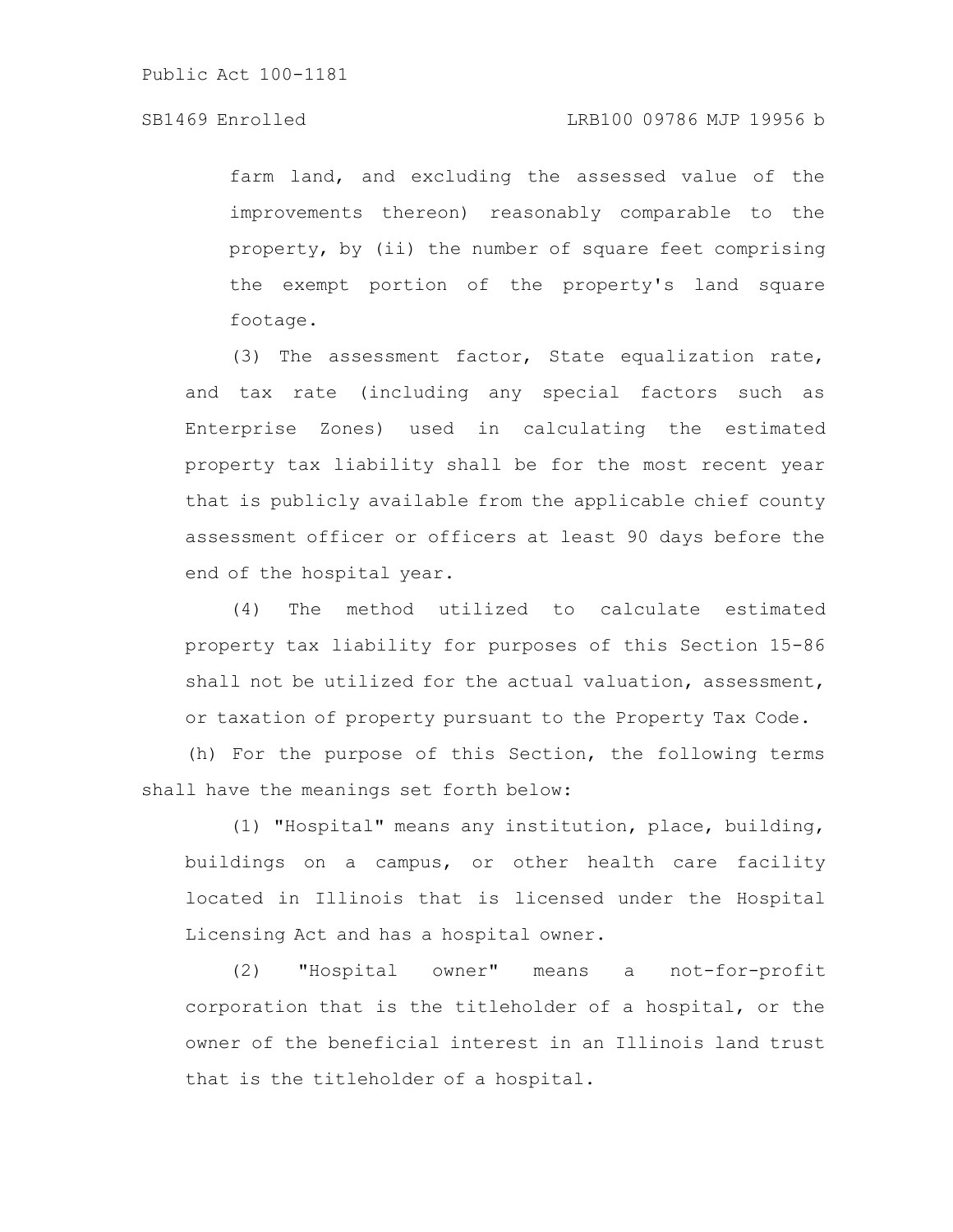# SB1469 Enrolled LRB100 09786 MJP 19956 b

(3) "Hospital affiliate" means any corporation, partnership, limited partnership, joint venture, limited liability company, association or other organization, other than a hospital owner, that directly or indirectly controls, is controlled by, or is under common control with one or more hospital owners and that supports, is supported by, or acts in furtherance of the exempt health care purposes of at least one of those hospital owners' hospitals.

(4) "Hospital system" means a hospital and one or more other hospitals or hospital affiliates related by common control or ownership.

(5) "Control" relating to hospital owners, hospital affiliates, or hospital systems means possession, direct or indirect, of the power to direct or cause the direction of the management and policies of the entity, whether through ownership of assets, membership interest, other voting or governance rights, by contract or otherwise.

(6) "Hospital applicant" means a hospital owner or hospital affiliate that files an application for an exemption or renewal of exemption under this Section.

(7) "Relevant hospital entity" means (A) the hospital owner, in the case of a hospital applicant that is a hospital owner, and (B) at the election of a hospital applicant that is a hospital affiliate, either (i) the hospital affiliate or (ii) the hospital system to which the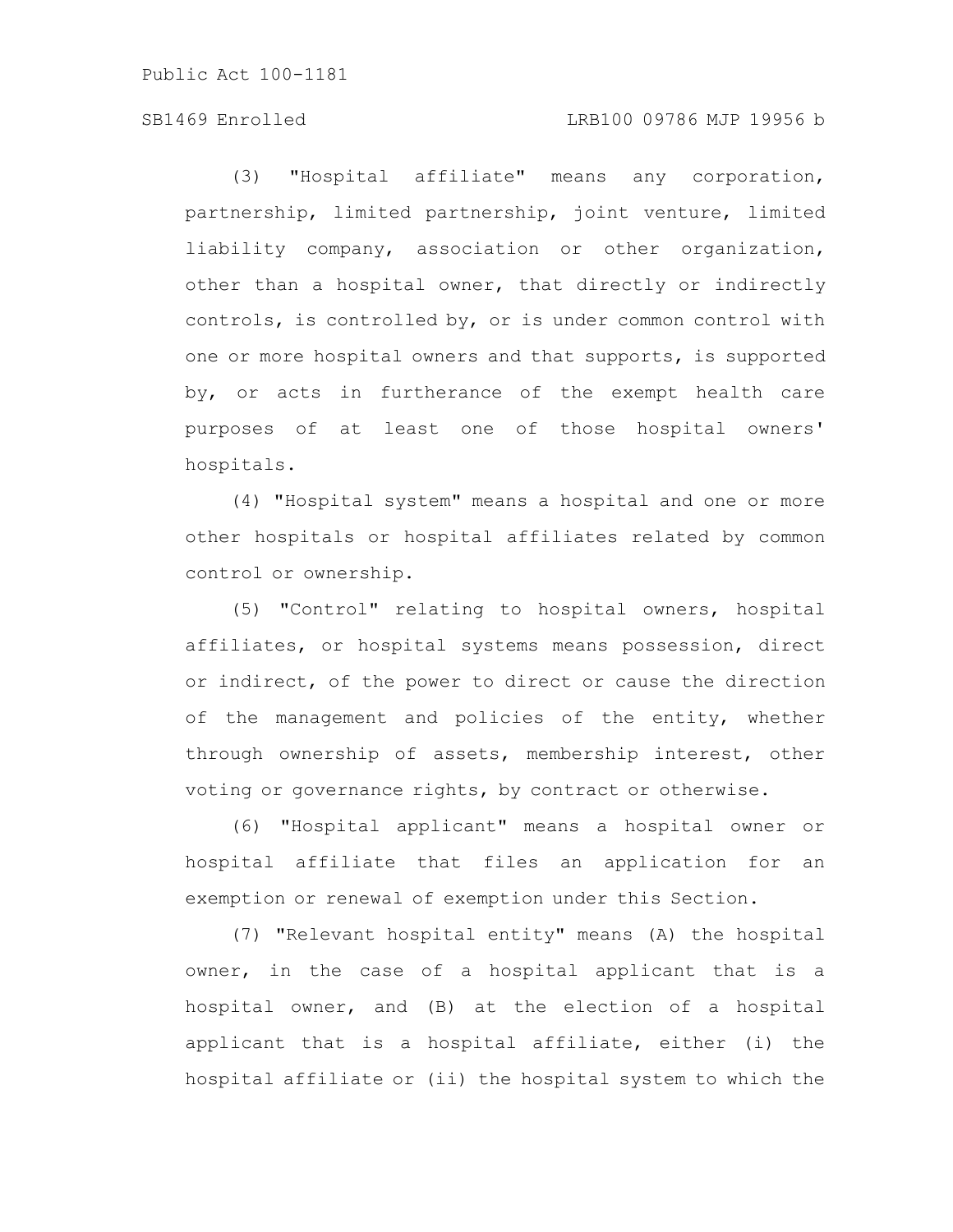hospital applicant belongs, including any hospitals or hospital affiliates that are related by common control or ownership.

(8) "Subject property" means property used for the calculation under subsection (b) of this Section.

(9) "Hospital year" means the fiscal year of the relevant hospital entity, or the fiscal year of one of the hospital owners in the hospital system if the relevant hospital entity is a hospital system with members with different fiscal years, that ends in the year for which the exemption is sought.

(i) It is the intent of the General Assembly that any exemptions taken, granted, or renewed under this Section prior to the effective date of this amendatory Act of the 100th General Assembly are hereby validated.

(Source: P.A. 98-463, eff. 8-16-13; 99-143, eff. 7-27-15.)

Section 20. The Service Use Tax Act is amended by changing Section 3-8 as follows:

(35 ILCS 110/3-8)

Sec. 3-8. Hospital exemption.

(a) Until July 1, 2022, tangible Tangible personal property sold to or used by a hospital owner that owns one or more hospitals licensed under the Hospital Licensing Act or operated under the University of Illinois Hospital Act, or a hospital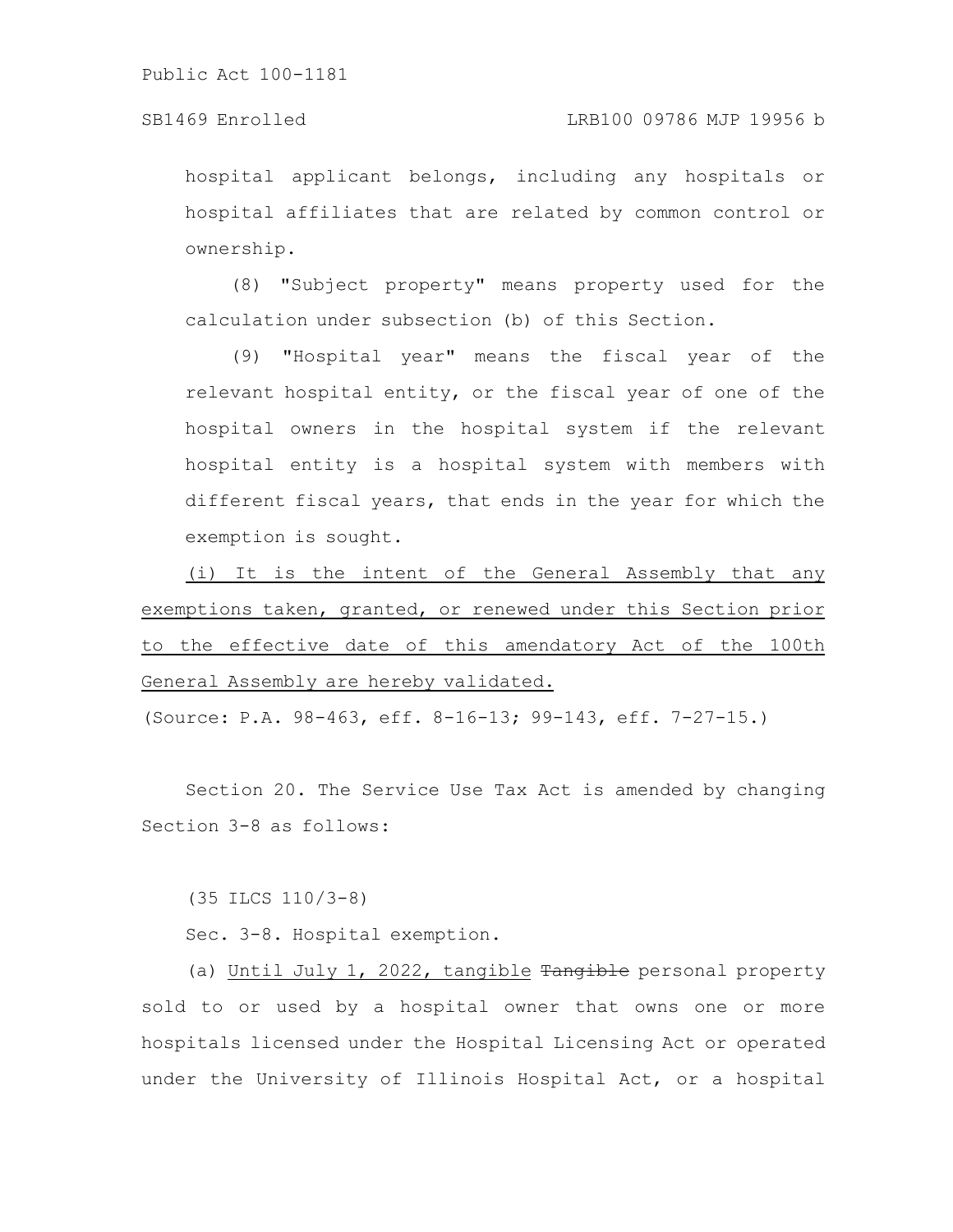affiliate that is not already exempt under another provision of this Act and meets the criteria for an exemption under this Section, is exempt from taxation under this Act.

(b) A hospital owner or hospital affiliate satisfies the conditions for an exemption under this Section if the value of qualified services or activities listed in subsection (c) of this Section for the hospital year equals or exceeds the relevant hospital entity's estimated property tax liability, without regard to any property tax exemption granted under Section 15-86 of the Property Tax Code, for the calendar year in which exemption or renewal of exemption is sought. For purposes of making the calculations required by this subsection (b), if the relevant hospital entity is a hospital owner that owns more than one hospital, the value of the services or activities listed in subsection (c) shall be calculated on the basis of only those services and activities relating to the hospital that includes the subject property, and the relevant hospital entity's estimated property tax liability shall be calculated only with respect to the properties comprising that hospital. In the case of a multi-state hospital system or hospital affiliate, the value of the services or activities listed in subsection (c) shall be calculated on the basis of only those services and activities that occur in Illinois and the relevant hospital entity's estimated property tax liability shall be calculated only with respect to its property located in Illinois.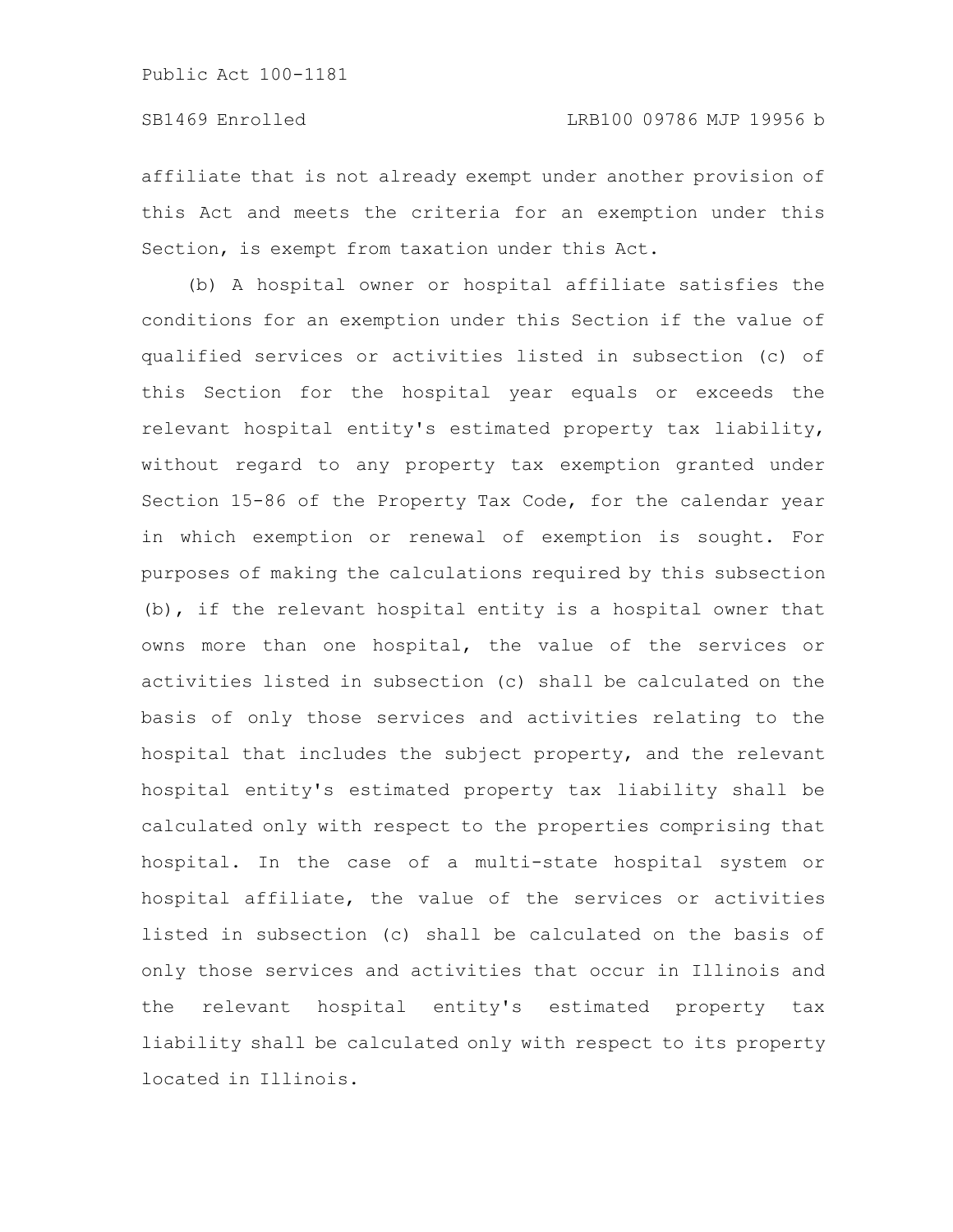# SB1469 Enrolled LRB100 09786 MJP 19956 b

(c) The following services and activities shall be considered for purposes of making the calculations required by subsection (b):

(1) Charity care. Free or discounted services provided pursuant to the relevant hospital entity's financial assistance policy, measured at cost, including discounts provided under the Hospital Uninsured Patient Discount Act.

(2) Health services to low-income and underserved individuals. Other unreimbursed costs of the relevant hospital entity for providing without charge, paying for, or subsidizing goods, activities, or services for the purpose of addressing the health of low-income or underserved individuals. Those activities or services may include, but are not limited to: financial or in-kind support to affiliated or unaffiliated hospitals, hospital affiliates, community clinics, or programs that treat low-income or underserved individuals; paying for or subsidizing health care professionals who care for low-income or underserved individuals; providing or subsidizing outreach or educational services to low-income or underserved individuals for disease management and prevention; free or subsidized goods, supplies, or services needed by low-income or underserved individuals because of their medical condition; and prenatal or childbirth outreach to low-income or underserved persons.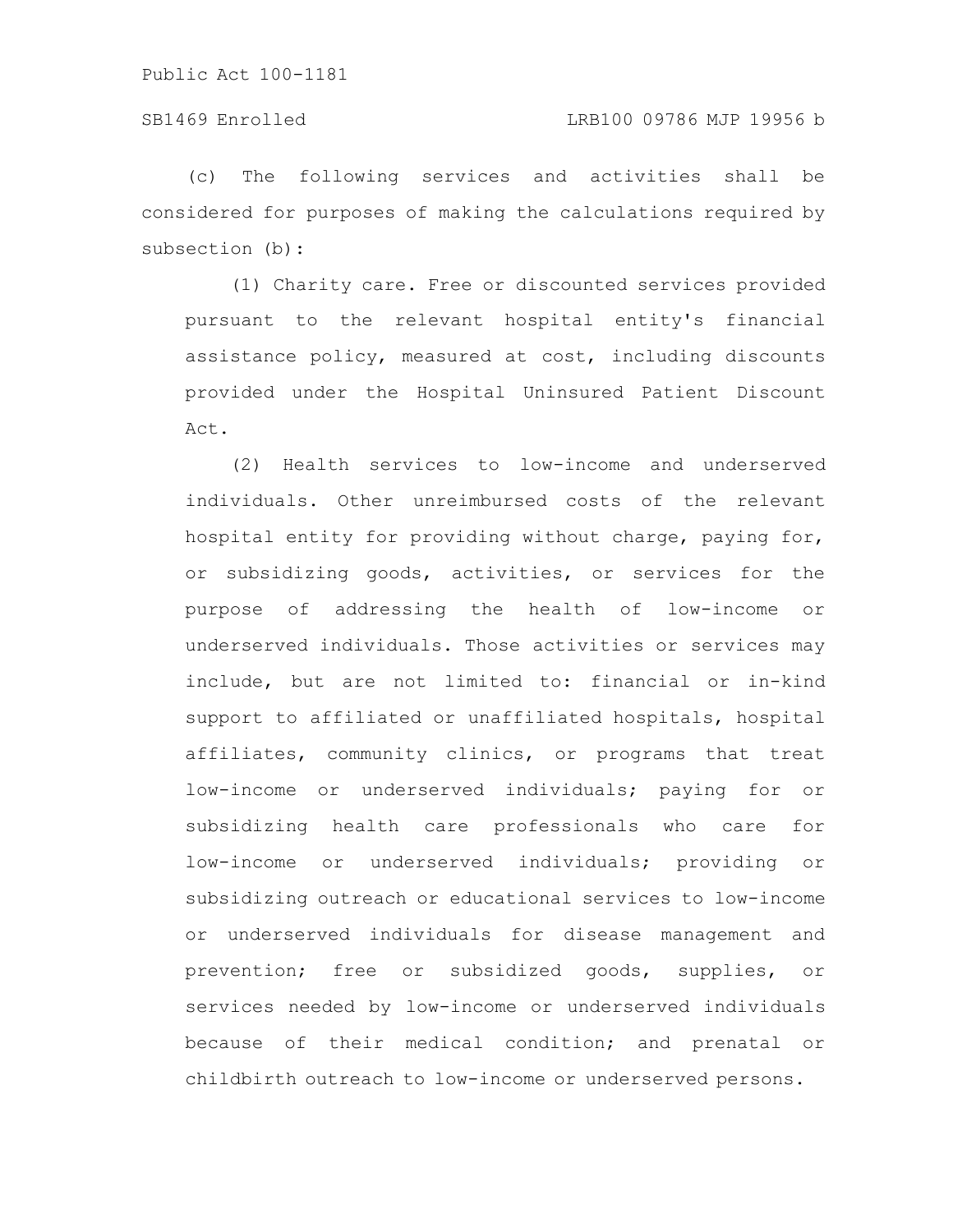(3) Subsidy of State or local governments. Direct or indirect financial or in-kind subsidies of State or local governments by the relevant hospital entity that pay for or subsidize activities or programs related to health care for low-income or underserved individuals.

(4) Support for State health care programs for low-income individuals. At the election of the hospital applicant for each applicable year, either (A) 10% of payments to the relevant hospital entity and any hospital affiliate designated by the relevant hospital entity (provided that such hospital affiliate's operations provide financial or operational support for or receive financial or operational support from the relevant hospital entity) under Medicaid or other means-tested programs, including, but not limited to, General Assistance, the Covering ALL KIDS Health Insurance Act, and the State Children's Health Insurance Program or (B) the amount of subsidy provided by the relevant hospital entity and any hospital affiliate designated by the relevant hospital entity (provided that such hospital affiliate's operations provide financial or operational support for or receive financial or operational support from the relevant hospital entity) to State or local government in treating Medicaid recipients and recipients of means-tested programs, including but not limited to General Assistance, the Covering ALL KIDS Health Insurance Act, and the State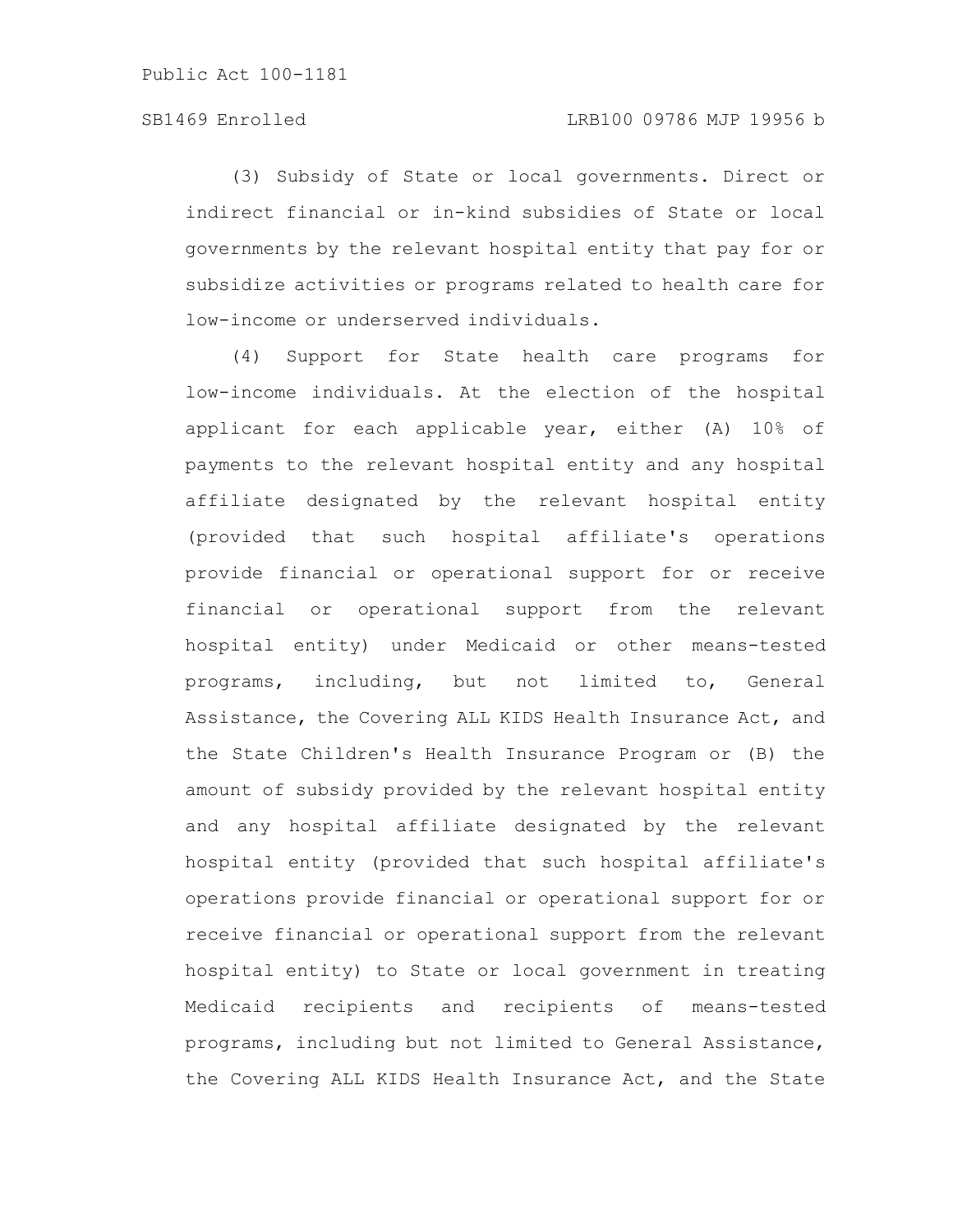# SB1469 Enrolled LRB100 09786 MJP 19956 b

Children's Health Insurance Program. The amount of subsidy for purposes of this item (4) is calculated in the same manner as unreimbursed costs are calculated for Medicaid and other means-tested government programs in the Schedule H of IRS Form 990 in effect on the effective date of this amendatory Act of the 97th General Assembly.

(5) Dual-eligible subsidy. The amount of subsidy provided to government by treating dual-eligible Medicare/Medicaid patients. The amount of subsidy for purposes of this item (5) is calculated by multiplying the relevant hospital entity's unreimbursed costs for Medicare, calculated in the same manner as determined in the Schedule H of IRS Form 990 in effect on the effective date of this amendatory Act of the 97th General Assembly, by the relevant hospital entity's ratio of dual-eligible patients to total Medicare patients.

(6) Relief of the burden of government related to health care. Except to the extent otherwise taken into account in this subsection, the portion of unreimbursed costs of the relevant hospital entity attributable to providing, paying for, or subsidizing goods, activities, or services that relieve the burden of government related to health care for low-income individuals. Such activities or services shall include, but are not limited to, providing emergency, trauma, burn, neonatal, psychiatric, rehabilitation, or other special services; providing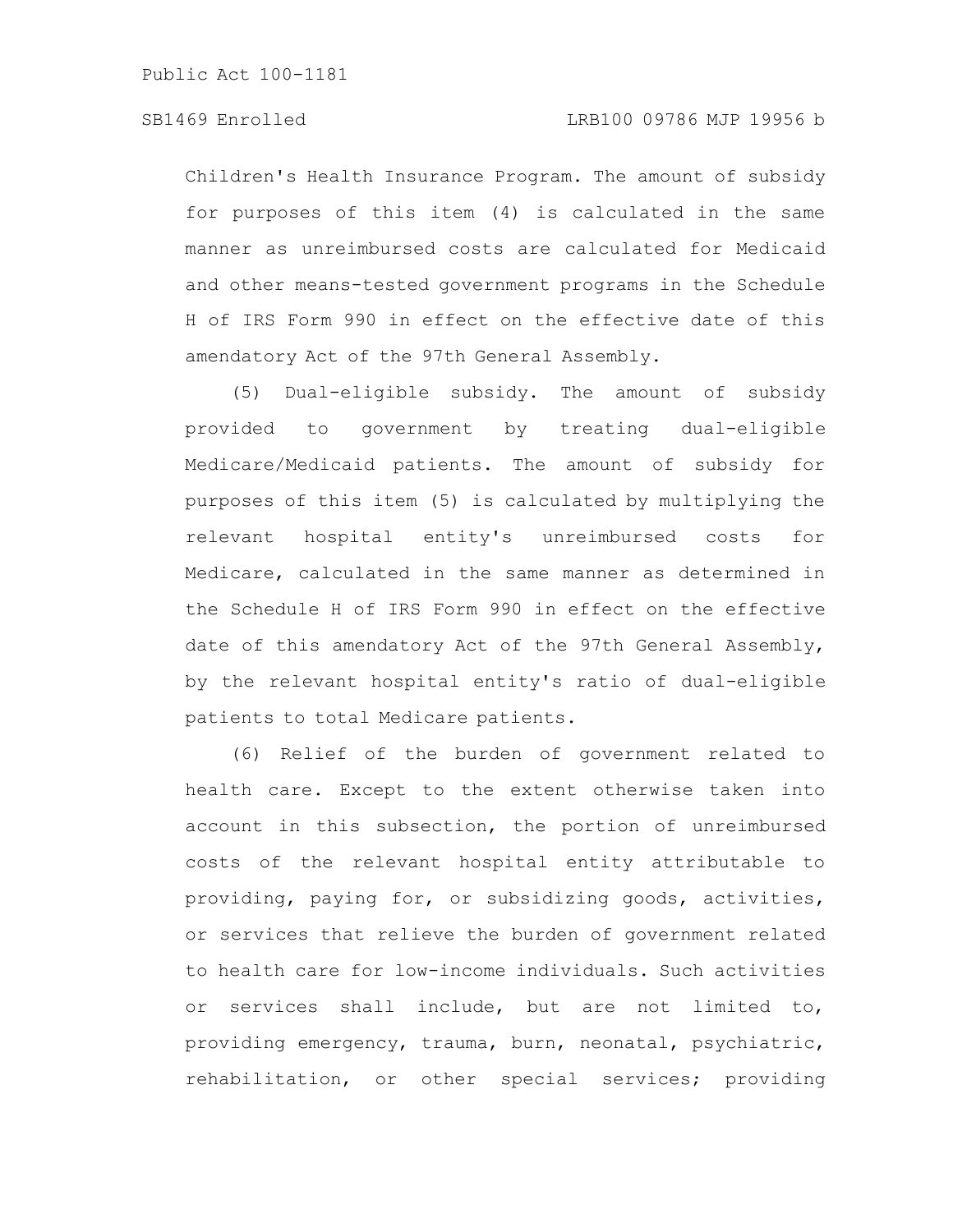medical education; and conducting medical research or training of health care professionals. The portion of those unreimbursed costs attributable to benefiting low-income individuals shall be determined using the ratio calculated by adding the relevant hospital entity's costs attributable to charity care, Medicaid, other means-tested government programs, Medicare patients with disabilities under age 65, and dual-eligible Medicare/Medicaid patients and dividing that total by the relevant hospital entity's total costs. Such costs for the numerator and denominator shall be determined by multiplying gross charges by the cost to charge ratio taken from the hospital's most recently filed Medicare cost report (CMS 2252-10 Worksheet, Part I). In the case of emergency services, the ratio shall be calculated using costs (gross charges multiplied by the cost to charge ratio taken from the hospital's most recently filed Medicare cost report (CMS 2252-10 Worksheet, Part I)) of patients treated in the relevant hospital entity's emergency department.

(7) Any other activity by the relevant hospital entity that the Department determines relieves the burden of government or addresses the health of low-income or underserved individuals.

(d) The hospital applicant shall include information in its exemption application establishing that it satisfies the requirements of subsection (b). For purposes of making the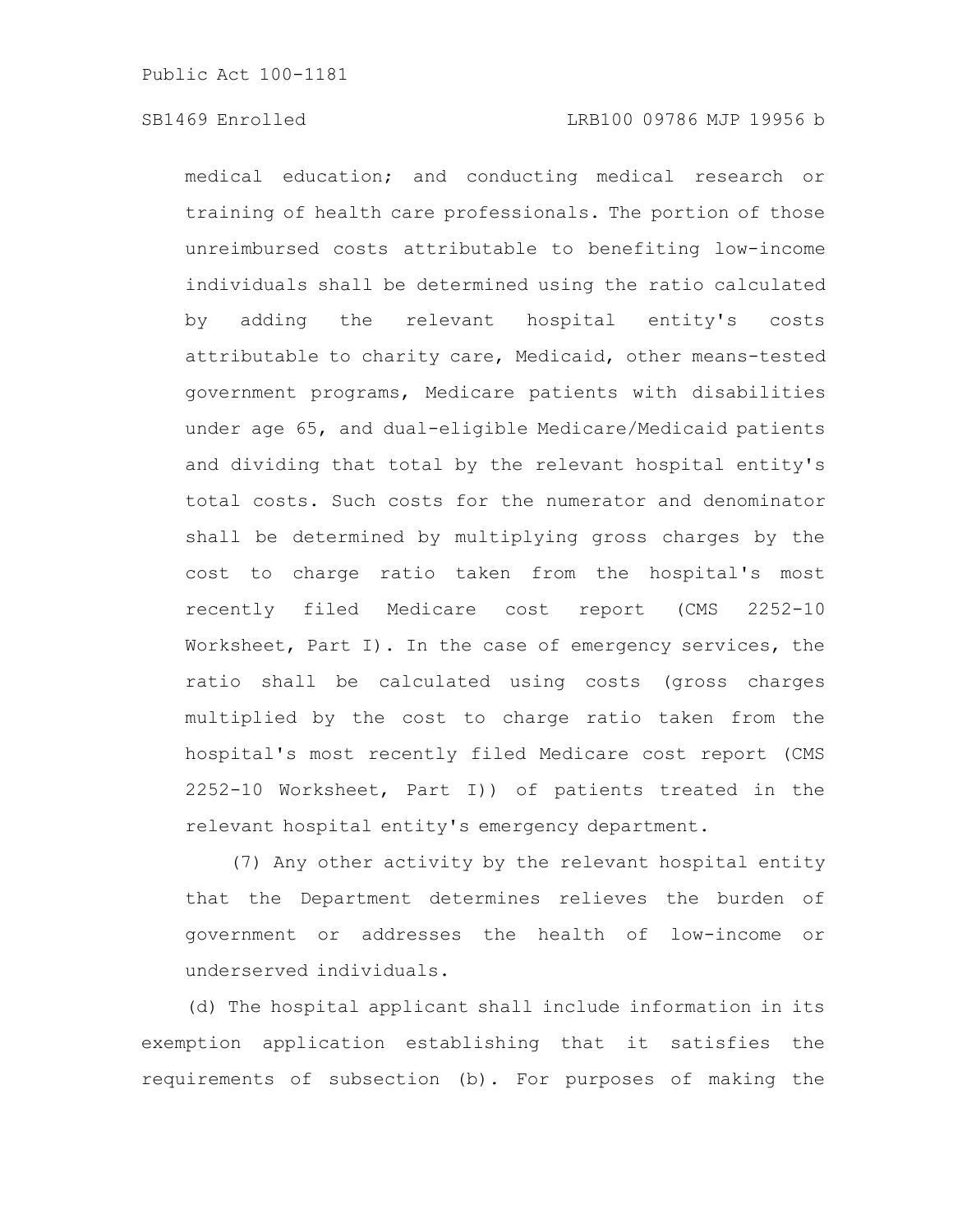# SB1469 Enrolled LRB100 09786 MJP 19956 b

calculations required by subsection (b), the hospital applicant may for each year elect to use either (1) the value of the services or activities listed in subsection (e) for the hospital year or (2) the average value of those services or activities for the 3 fiscal years ending with the hospital year. If the relevant hospital entity has been in operation for less than 3 completed fiscal years, then the latter calculation, if elected, shall be performed on a pro rata basis.

(e) For purposes of making the calculations required by this Section:

(1) particular services or activities eligible for consideration under any of the paragraphs (1) through (7) of subsection (c) may not be counted under more than one of those paragraphs; and

(2) the amount of unreimbursed costs and the amount of subsidy shall not be reduced by restricted or unrestricted payments received by the relevant hospital entity as contributions deductible under Section 170(a) of the Internal Revenue Code.

(f) (Blank).

(g) Estimation of Exempt Property Tax Liability. The estimated property tax liability used for the determination in subsection (b) shall be calculated as follows:

(1) "Estimated property tax liability" means the estimated dollar amount of property tax that would be owed,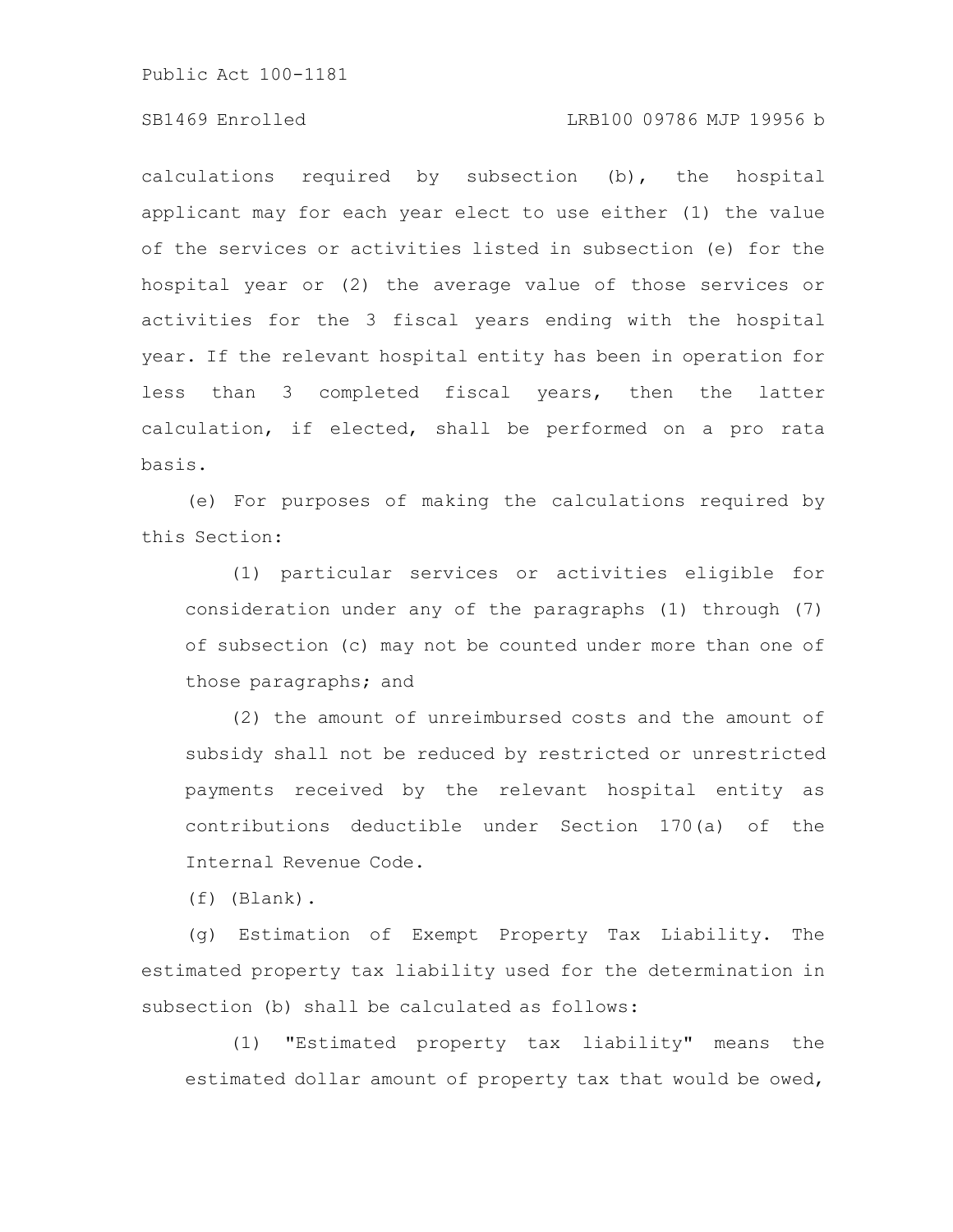# SB1469 Enrolled LRB100 09786 MJP 19956 b

with respect to the exempt portion of each of the relevant hospital entity's properties that are already fully or partially exempt, or for which an exemption in whole or in part is currently being sought, and then aggregated as applicable, as if the exempt portion of those properties were subject to tax, calculated with respect to each such property by multiplying:

(A) the lesser of (i) the actual assessed value, if any, of the portion of the property for which an exemption is sought or (ii) an estimated assessed value of the exempt portion of such property as determined in item (2) of this subsection (g), by

(B) the applicable State equalization rate (yielding the equalized assessed value), by

(C) the applicable tax rate.

(2) The estimated assessed value of the exempt portion of the property equals the sum of (i) the estimated fair market value of buildings on the property, as determined in accordance with subparagraphs  $(A)$  and  $(B)$  of this item  $(2)$ , multiplied by the applicable assessment factor, and (ii) the estimated assessed value of the land portion of the property, as determined in accordance with subparagraph  $(C)$ .

(A) The "estimated fair market value of buildings on the property" means the replacement value of any exempt portion of buildings on the property, minus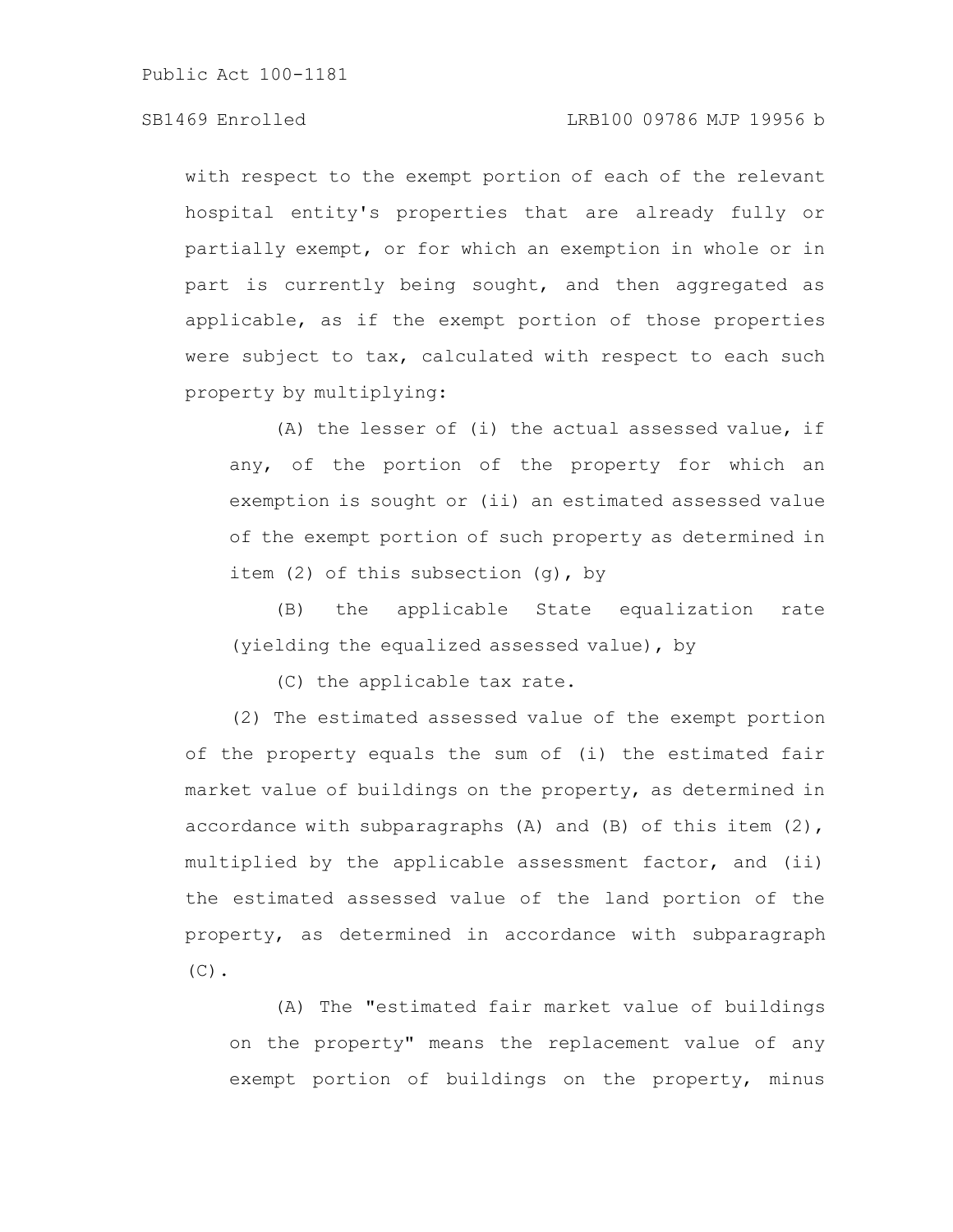depreciation, determined utilizing the cost replacement method whereby the exempt square footage of all such buildings is multiplied by the replacement cost per square foot for Class A Average building found in the most recent edition of the Marshall & Swift Valuation Services Manual, adjusted by any appropriate current cost and local multipliers.

(B) Depreciation, for purposes of calculating the estimated fair market value of buildings on the property, is applied by utilizing a weighted mean life for the buildings based on original construction and assuming a 40-year life for hospital buildings and the applicable life for other types of buildings as specified in the American Hospital Association publication "Estimated Useful Lives of Depreciable Hospital Assets". In the case of hospital buildings, the remaining life is divided by 40 and this ratio is multiplied by the replacement cost of the buildings to obtain an estimated fair market value of buildings. If a hospital building is older than 35 years, a remaining life of 5 years for residual value is assumed; and if a building is less than 8 years old, a remaining life of 32 years is assumed.

(C) The estimated assessed value of the land portion of the property shall be determined by multiplying (i) the per square foot average of the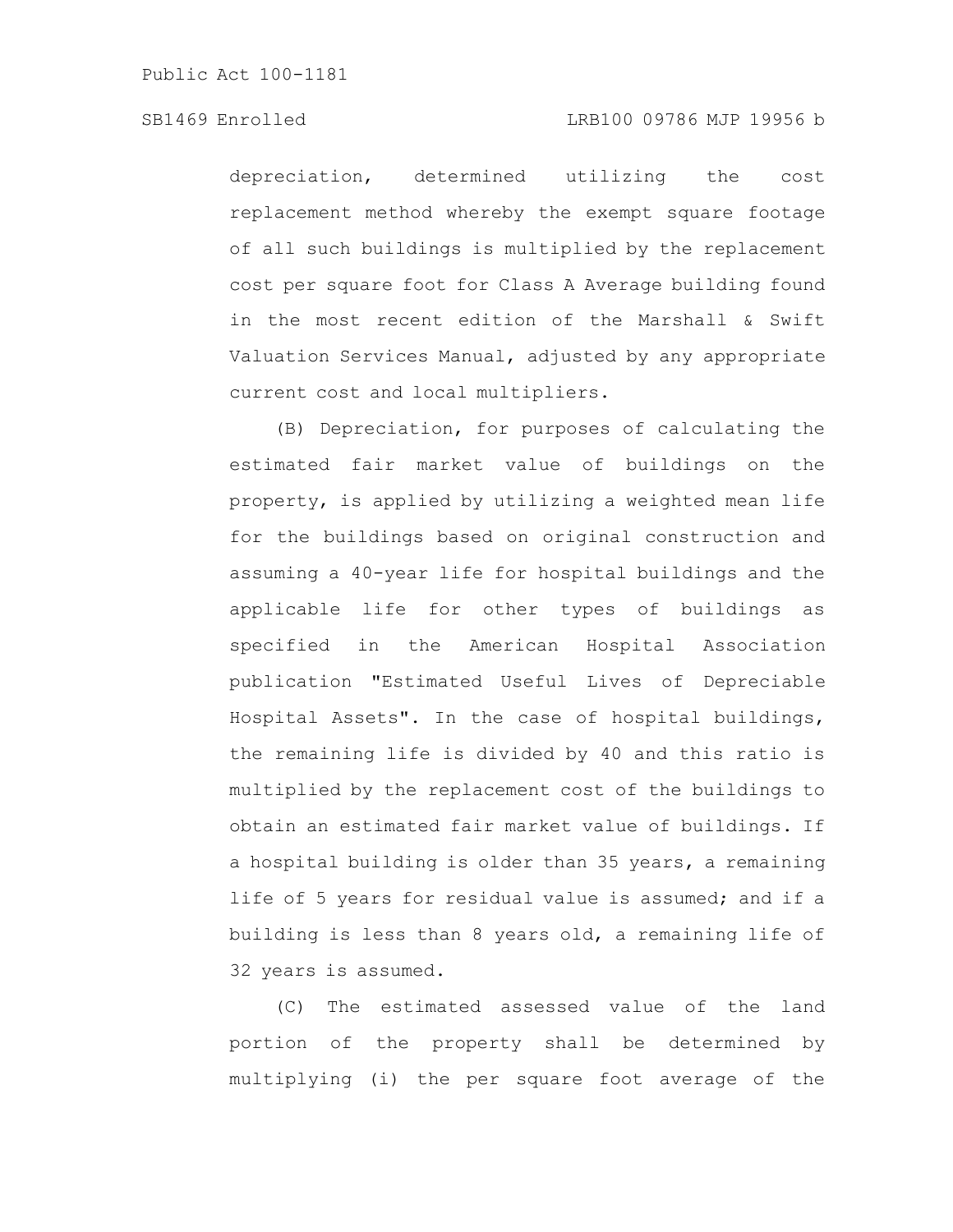assessed values of three parcels of land (not including farm land, and excluding the assessed value of the improvements thereon) reasonably comparable to the property, by (ii) the number of square feet comprising the exempt portion of the property's land square footage.

(3) The assessment factor, State equalization rate, and tax rate (including any special factors such as Enterprise Zones) used in calculating the estimated property tax liability shall be for the most recent year that is publicly available from the applicable chief county assessment officer or officers at least 90 days before the end of the hospital year.

(4) The method utilized to calculate estimated property tax liability for purposes of this Section 15-86 shall not be utilized for the actual valuation, assessment, or taxation of property pursuant to the Property Tax Code.

(h) For the purpose of this Section, the following terms shall have the meanings set forth below:

(1) "Hospital" means any institution, place, building, buildings on a campus, or other health care facility located in Illinois that is licensed under the Hospital Licensing Act and has a hospital owner.

(2) "Hospital owner" means a not-for-profit corporation that is the titleholder of a hospital, or the owner of the beneficial interest in an Illinois land trust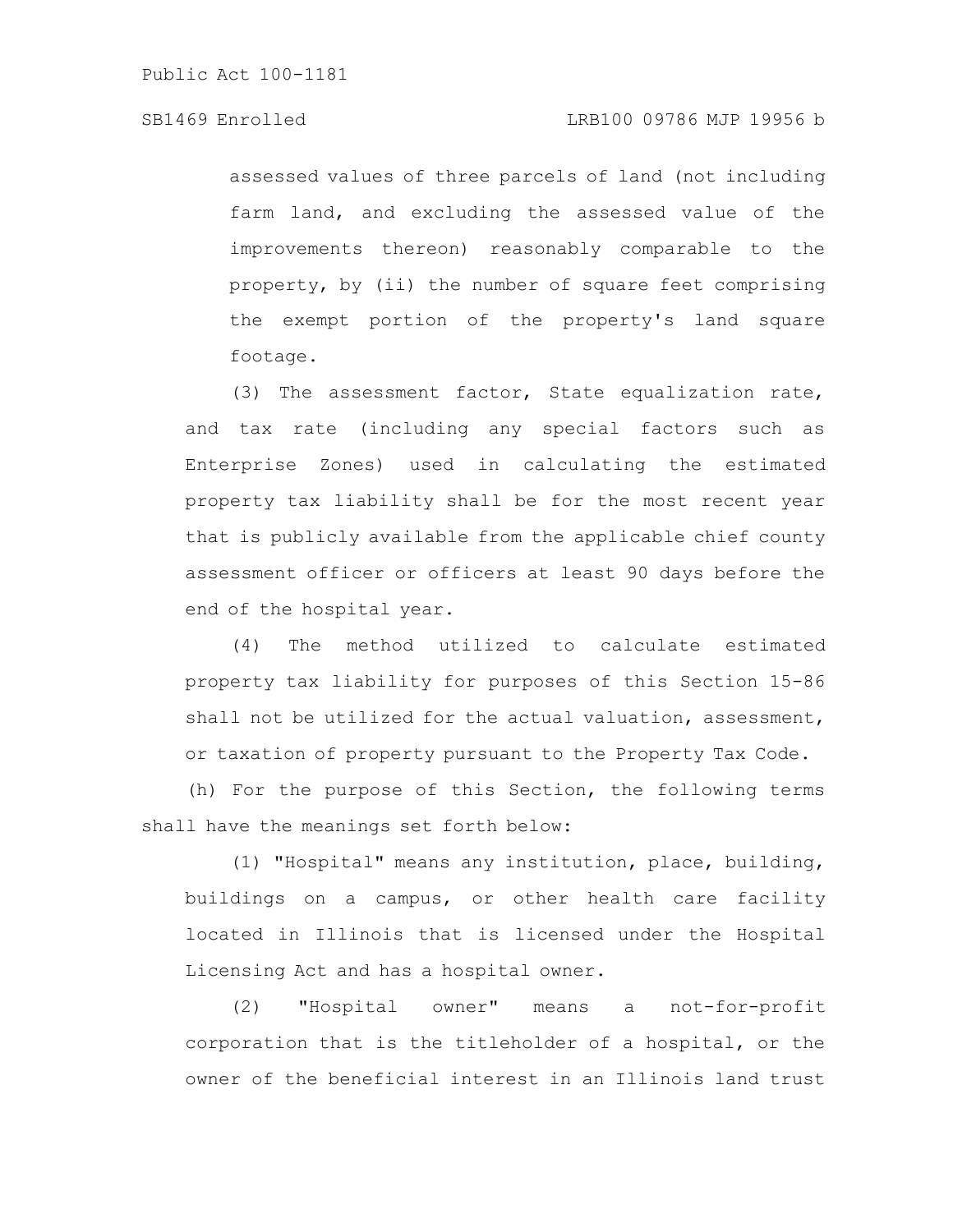that is the titleholder of a hospital.

(3) "Hospital affiliate" means any corporation, partnership, limited partnership, joint venture, limited liability company, association or other organization, other than a hospital owner, that directly or indirectly controls, is controlled by, or is under common control with one or more hospital owners and that supports, is supported by, or acts in furtherance of the exempt health care purposes of at least one of those hospital owners' hospitals.

(4) "Hospital system" means a hospital and one or more other hospitals or hospital affiliates related by common control or ownership.

(5) "Control" relating to hospital owners, hospital affiliates, or hospital systems means possession, direct or indirect, of the power to direct or cause the direction of the management and policies of the entity, whether through ownership of assets, membership interest, other voting or governance rights, by contract or otherwise.

(6) "Hospital applicant" means a hospital owner or hospital affiliate that files an application for an exemption or renewal of exemption under this Section.

(7) "Relevant hospital entity" means (A) the hospital owner, in the case of a hospital applicant that is a hospital owner, and (B) at the election of a hospital applicant that is a hospital affiliate, either (i) the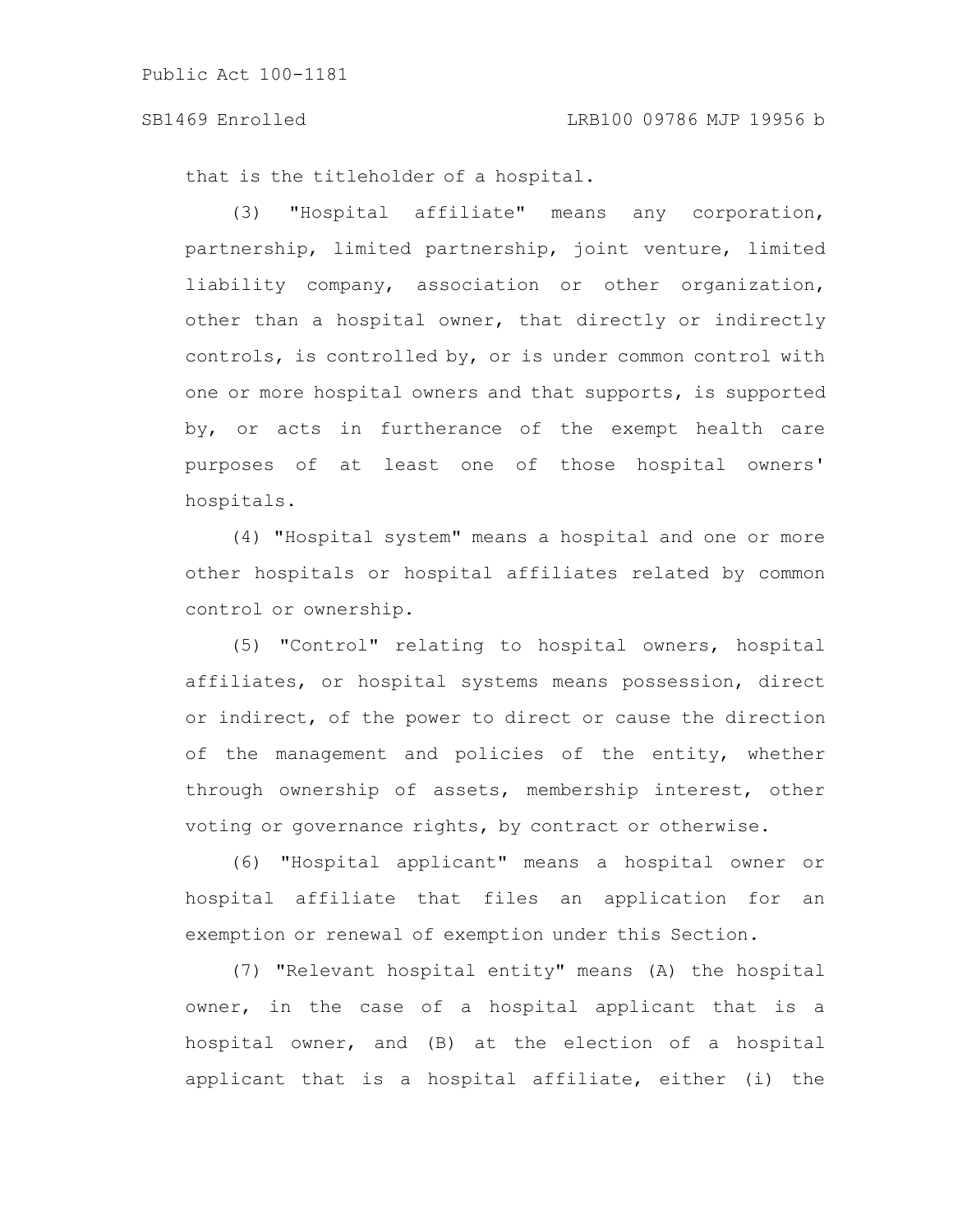hospital affiliate or (ii) the hospital system to which the hospital applicant belongs, including any hospitals or hospital affiliates that are related by common control or ownership.

(8) "Subject property" means property used for the calculation under subsection (b) of this Section.

(9) "Hospital year" means the fiscal year of the relevant hospital entity, or the fiscal year of one of the hospital owners in the hospital system if the relevant hospital entity is a hospital system with members with different fiscal years, that ends in the year for which the exemption is sought.

(i) It is the intent of the General Assembly that any exemptions taken, granted, or renewed under this Section prior to the effective date of this amendatory Act of the 100th General Assembly are hereby validated.

(Source: P.A. 98-463, eff. 8-16-13; 99-143, eff. 7-27-15.)

Section 25. The Service Occupation Tax Act is amended by changing Section 3-8 as follows:

(35 ILCS 115/3-8)

Sec. 3-8. Hospital exemption.

(a) Until July 1, 2022, tangible Tangible personal property sold to or used by a hospital owner that owns one or more hospitals licensed under the Hospital Licensing Act or operated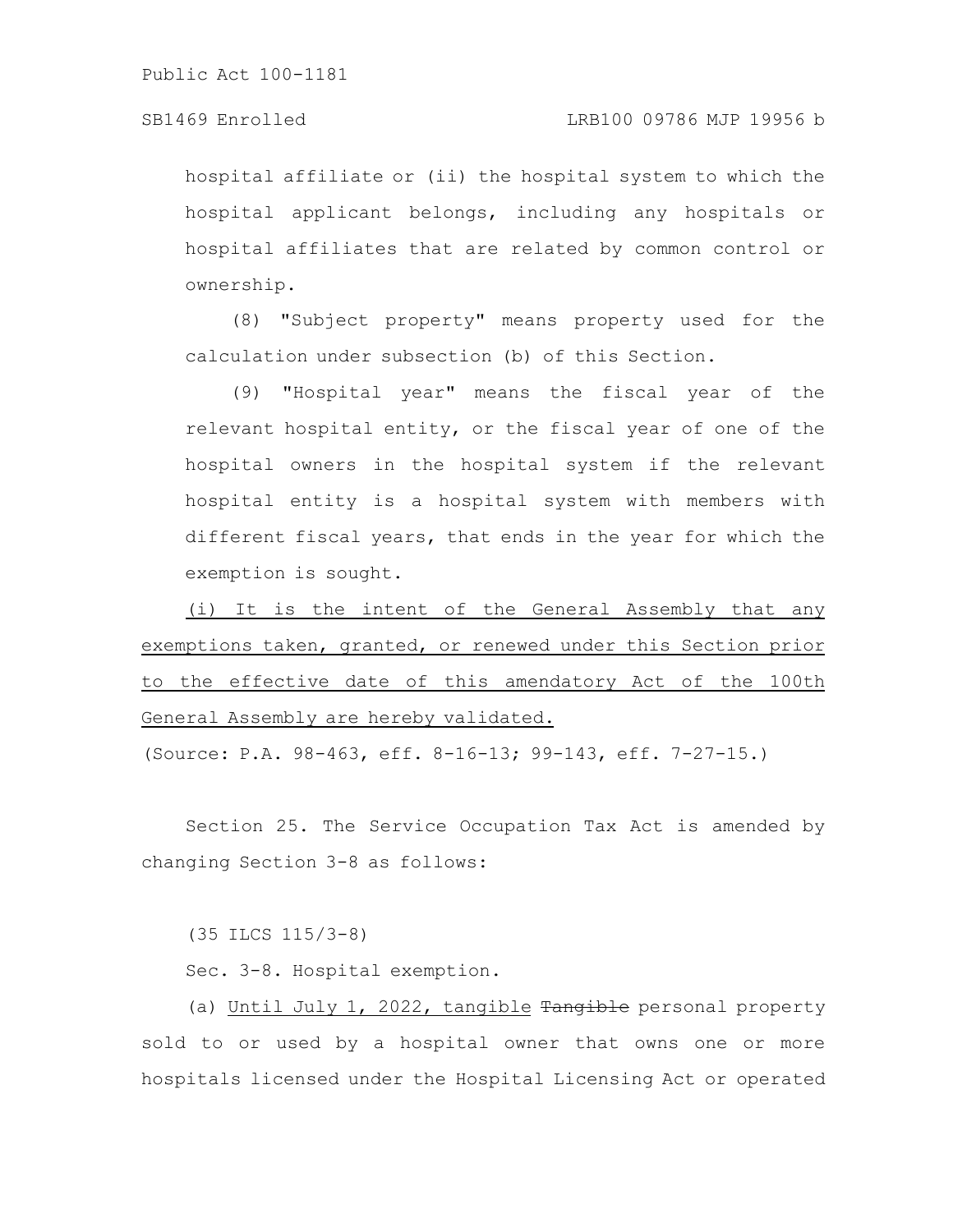under the University of Illinois Hospital Act, or a hospital affiliate that is not already exempt under another provision of this Act and meets the criteria for an exemption under this Section, is exempt from taxation under this Act.

(b) A hospital owner or hospital affiliate satisfies the conditions for an exemption under this Section if the value of qualified services or activities listed in subsection (c) of this Section for the hospital year equals or exceeds the relevant hospital entity's estimated property tax liability, without regard to any property tax exemption granted under Section 15-86 of the Property Tax Code, for the calendar year in which exemption or renewal of exemption is sought. For purposes of making the calculations required by this subsection (b), if the relevant hospital entity is a hospital owner that owns more than one hospital, the value of the services or activities listed in subsection (c) shall be calculated on the basis of only those services and activities relating to the hospital that includes the subject property, and the relevant hospital entity's estimated property tax liability shall be calculated only with respect to the properties comprising that hospital. In the case of a multi-state hospital system or hospital affiliate, the value of the services or activities listed in subsection (c) shall be calculated on the basis of only those services and activities that occur in Illinois and the relevant hospital entity's estimated property tax liability shall be calculated only with respect to its property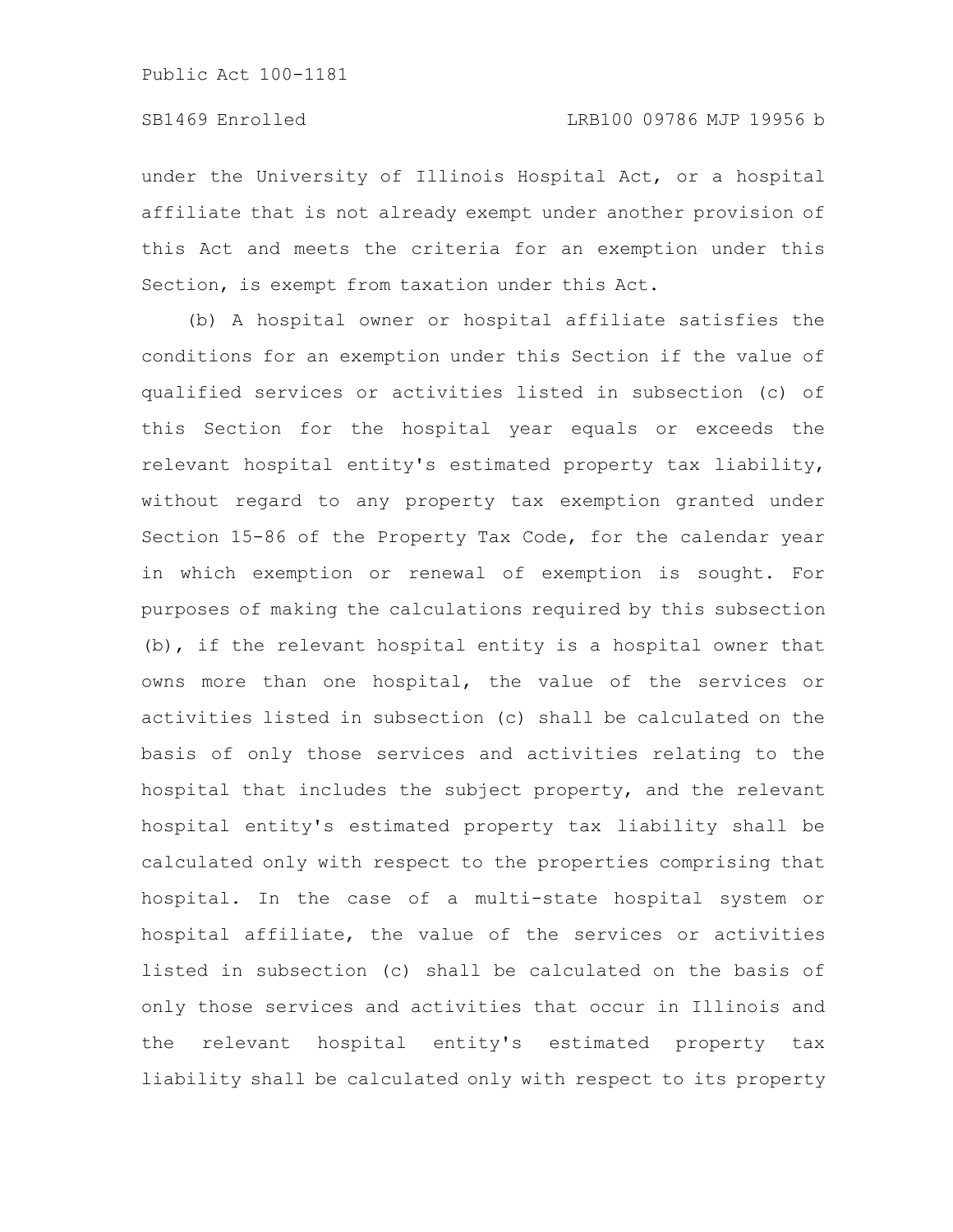#### SB1469 Enrolled LRB100 09786 MJP 19956 b

located in Illinois.

(c) The following services and activities shall be considered for purposes of making the calculations required by subsection (b):

(1) Charity care. Free or discounted services provided pursuant to the relevant hospital entity's financial assistance policy, measured at cost, including discounts provided under the Hospital Uninsured Patient Discount Act.

(2) Health services to low-income and underserved individuals. Other unreimbursed costs of the relevant hospital entity for providing without charge, paying for, or subsidizing goods, activities, or services for the purpose of addressing the health of low-income or underserved individuals. Those activities or services may include, but are not limited to: financial or in-kind support to affiliated or unaffiliated hospitals, hospital affiliates, community clinics, or programs that treat low-income or underserved individuals; paying for or subsidizing health care professionals who care for low-income or underserved individuals; providing or subsidizing outreach or educational services to low-income or underserved individuals for disease management and prevention; free or subsidized goods, supplies, or services needed by low-income or underserved individuals because of their medical condition; and prenatal or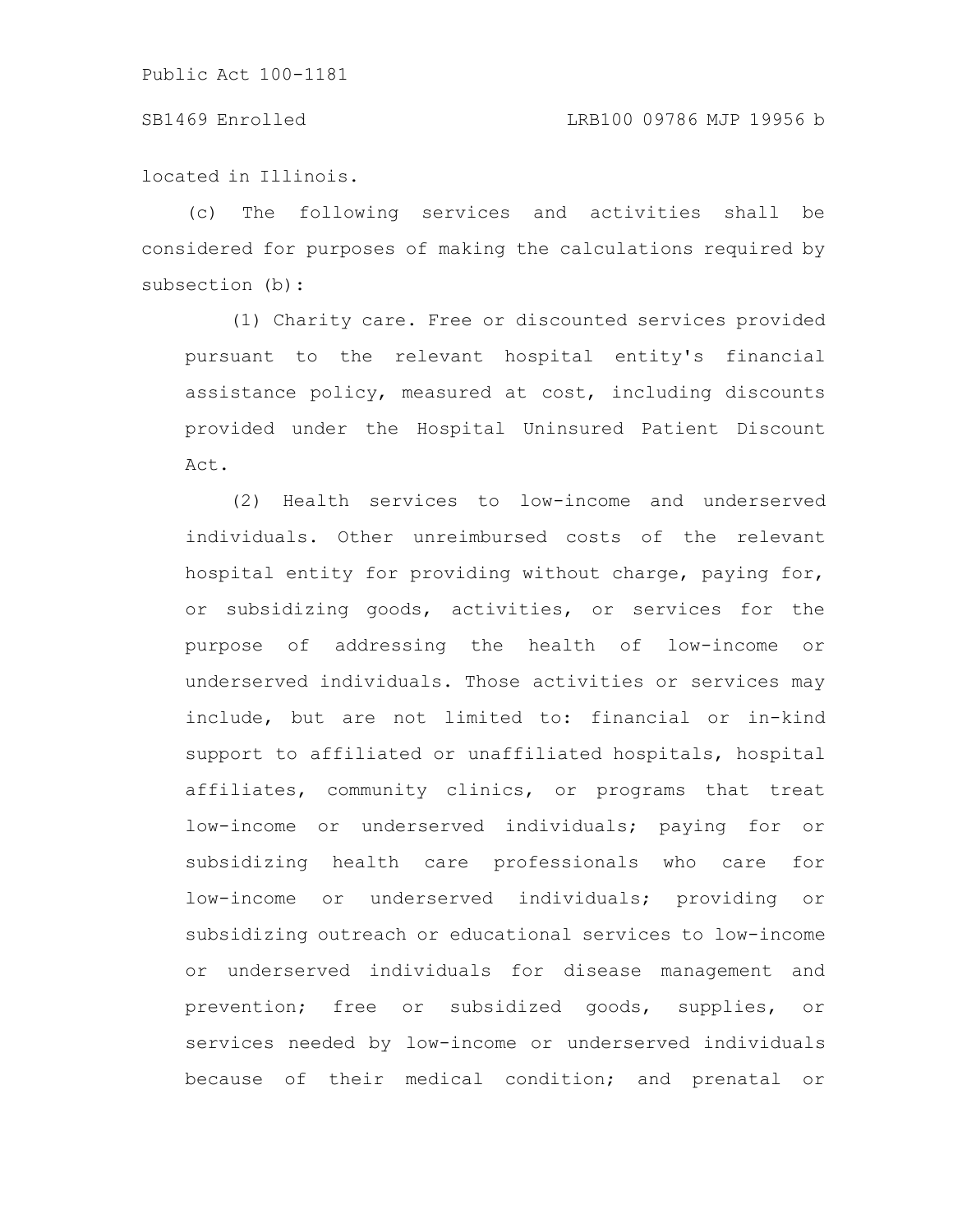childbirth outreach to low-income or underserved persons.

(3) Subsidy of State or local governments. Direct or indirect financial or in-kind subsidies of State or local governments by the relevant hospital entity that pay for or subsidize activities or programs related to health care for low-income or underserved individuals.

(4) Support for State health care programs for low-income individuals. At the election of the hospital applicant for each applicable year, either (A) 10% of payments to the relevant hospital entity and any hospital affiliate designated by the relevant hospital entity (provided that such hospital affiliate's operations provide financial or operational support for or receive financial or operational support from the relevant hospital entity) under Medicaid or other means-tested programs, including, but not limited to, General Assistance, the Covering ALL KIDS Health Insurance Act, and the State Children's Health Insurance Program or (B) the amount of subsidy provided by the relevant hospital entity and any hospital affiliate designated by the relevant hospital entity (provided that such hospital affiliate's operations provide financial or operational support for or receive financial or operational support from the relevant hospital entity) to State or local government in treating Medicaid recipients and recipients of means-tested programs, including but not limited to General Assistance,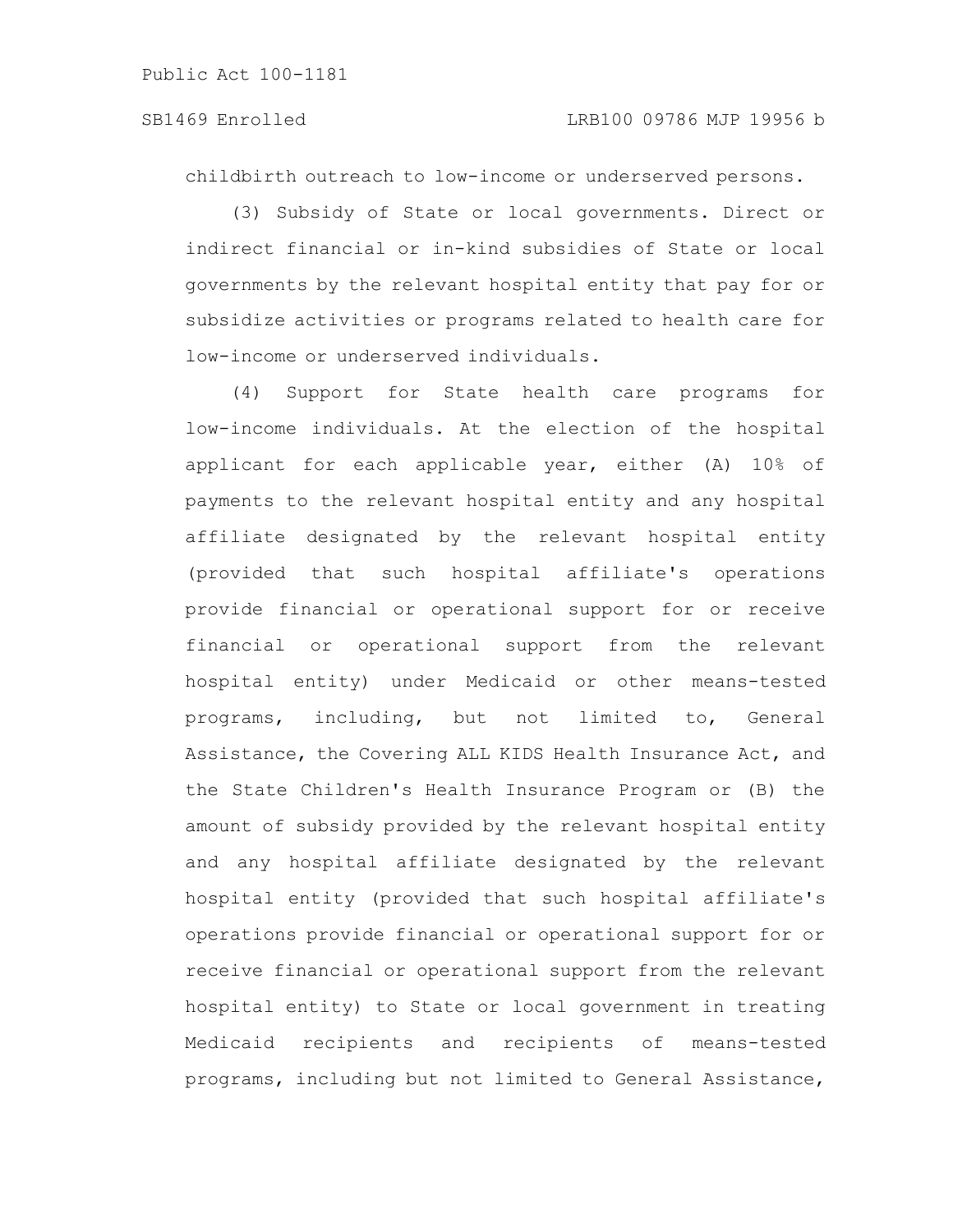# SB1469 Enrolled LRB100 09786 MJP 19956 b

the Covering ALL KIDS Health Insurance Act, and the State Children's Health Insurance Program. The amount of subsidy for purposes of this item (4) is calculated in the same manner as unreimbursed costs are calculated for Medicaid and other means-tested government programs in the Schedule H of IRS Form 990 in effect on the effective date of this amendatory Act of the 97th General Assembly.

(5) Dual-eligible subsidy. The amount of subsidy provided to government by treating dual-eligible Medicare/Medicaid patients. The amount of subsidy for purposes of this item (5) is calculated by multiplying the relevant hospital entity's unreimbursed costs for Medicare, calculated in the same manner as determined in the Schedule H of IRS Form 990 in effect on the effective date of this amendatory Act of the 97th General Assembly, by the relevant hospital entity's ratio of dual-eligible patients to total Medicare patients.

(6) Relief of the burden of government related to health care. Except to the extent otherwise taken into account in this subsection, the portion of unreimbursed costs of the relevant hospital entity attributable to providing, paying for, or subsidizing goods, activities, or services that relieve the burden of government related to health care for low-income individuals. Such activities or services shall include, but are not limited to, providing emergency, trauma, burn, neonatal, psychiatric,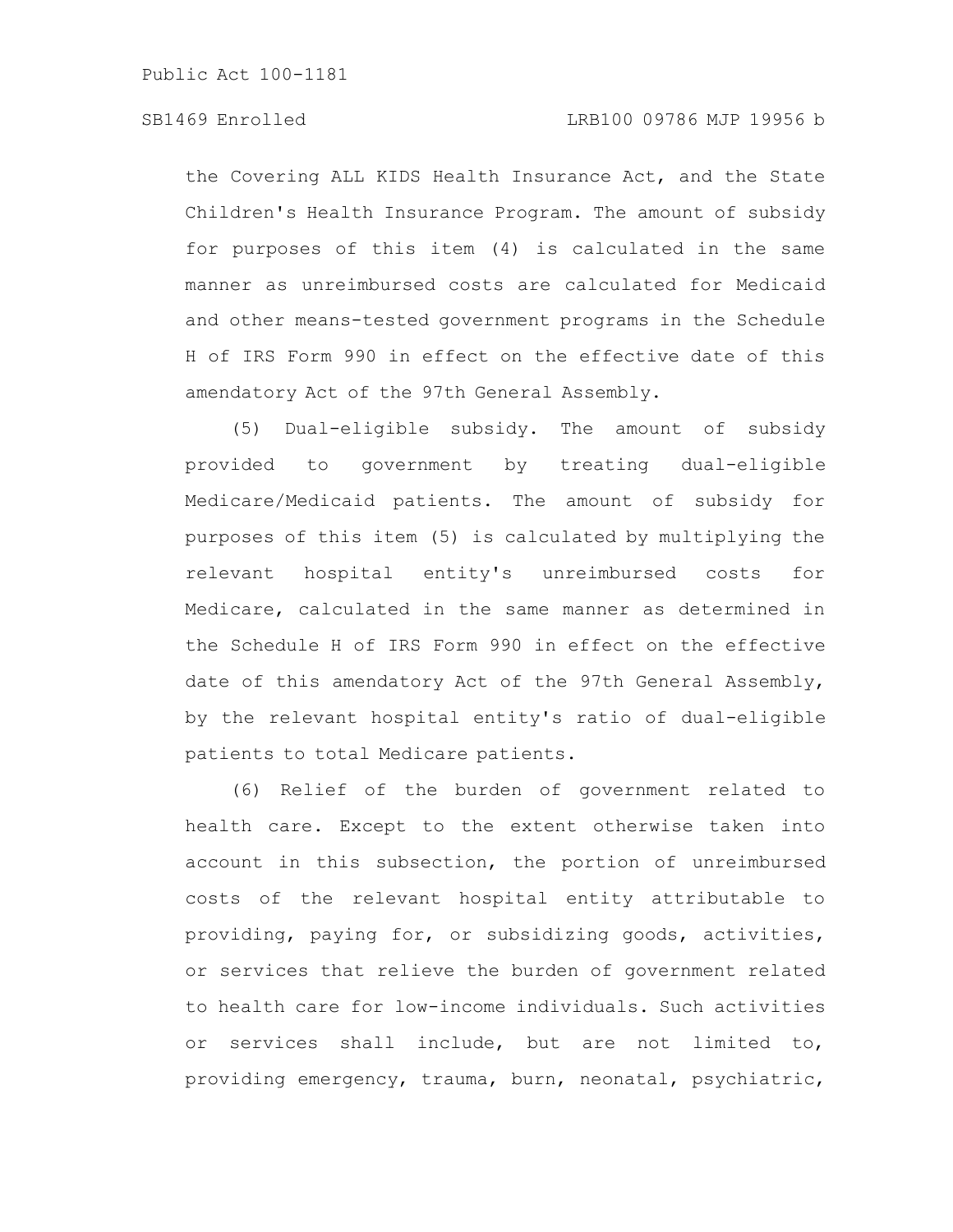rehabilitation, or other special services; providing medical education; and conducting medical research or training of health care professionals. The portion of those unreimbursed costs attributable to benefiting low-income individuals shall be determined using the ratio calculated by adding the relevant hospital entity's costs attributable to charity care, Medicaid, other means-tested government programs, Medicare patients with disabilities under age 65, and dual-eligible Medicare/Medicaid patients and dividing that total by the relevant hospital entity's total costs. Such costs for the numerator and denominator shall be determined by multiplying gross charges by the cost to charge ratio taken from the hospital's most recently filed Medicare cost report (CMS 2252-10 Worksheet, Part I). In the case of emergency services, the ratio shall be calculated using costs (gross charges multiplied by the cost to charge ratio taken from the hospital's most recently filed Medicare cost report (CMS 2252-10 Worksheet, Part I)) of patients treated in the relevant hospital entity's emergency department.

(7) Any other activity by the relevant hospital entity that the Department determines relieves the burden of government or addresses the health of low-income or underserved individuals.

(d) The hospital applicant shall include information in its exemption application establishing that it satisfies the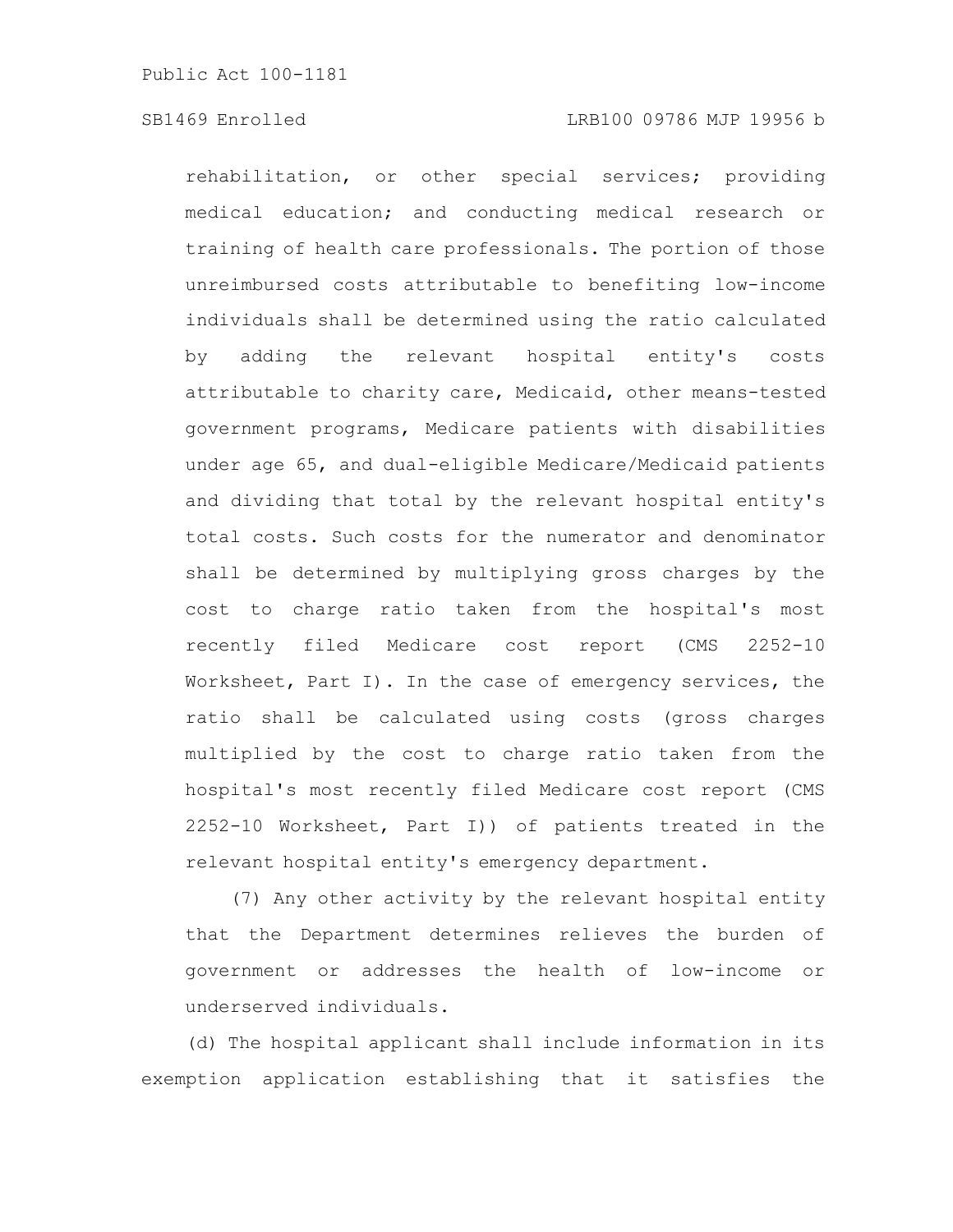### SB1469 Enrolled LRB100 09786 MJP 19956 b

requirements of subsection (b). For purposes of making the calculations required by subsection (b), the hospital applicant may for each year elect to use either (1) the value of the services or activities listed in subsection (e) for the hospital year or (2) the average value of those services or activities for the 3 fiscal years ending with the hospital year. If the relevant hospital entity has been in operation for less than 3 completed fiscal years, then the latter calculation, if elected, shall be performed on a pro rata basis.

(e) For purposes of making the calculations required by this Section:

(1) particular services or activities eligible for consideration under any of the paragraphs (1) through (7) of subsection (c) may not be counted under more than one of those paragraphs; and

(2) the amount of unreimbursed costs and the amount of subsidy shall not be reduced by restricted or unrestricted payments received by the relevant hospital entity as contributions deductible under Section 170(a) of the Internal Revenue Code.

(f) (Blank).

(g) Estimation of Exempt Property Tax Liability. The estimated property tax liability used for the determination in subsection (b) shall be calculated as follows:

(1) "Estimated property tax liability" means the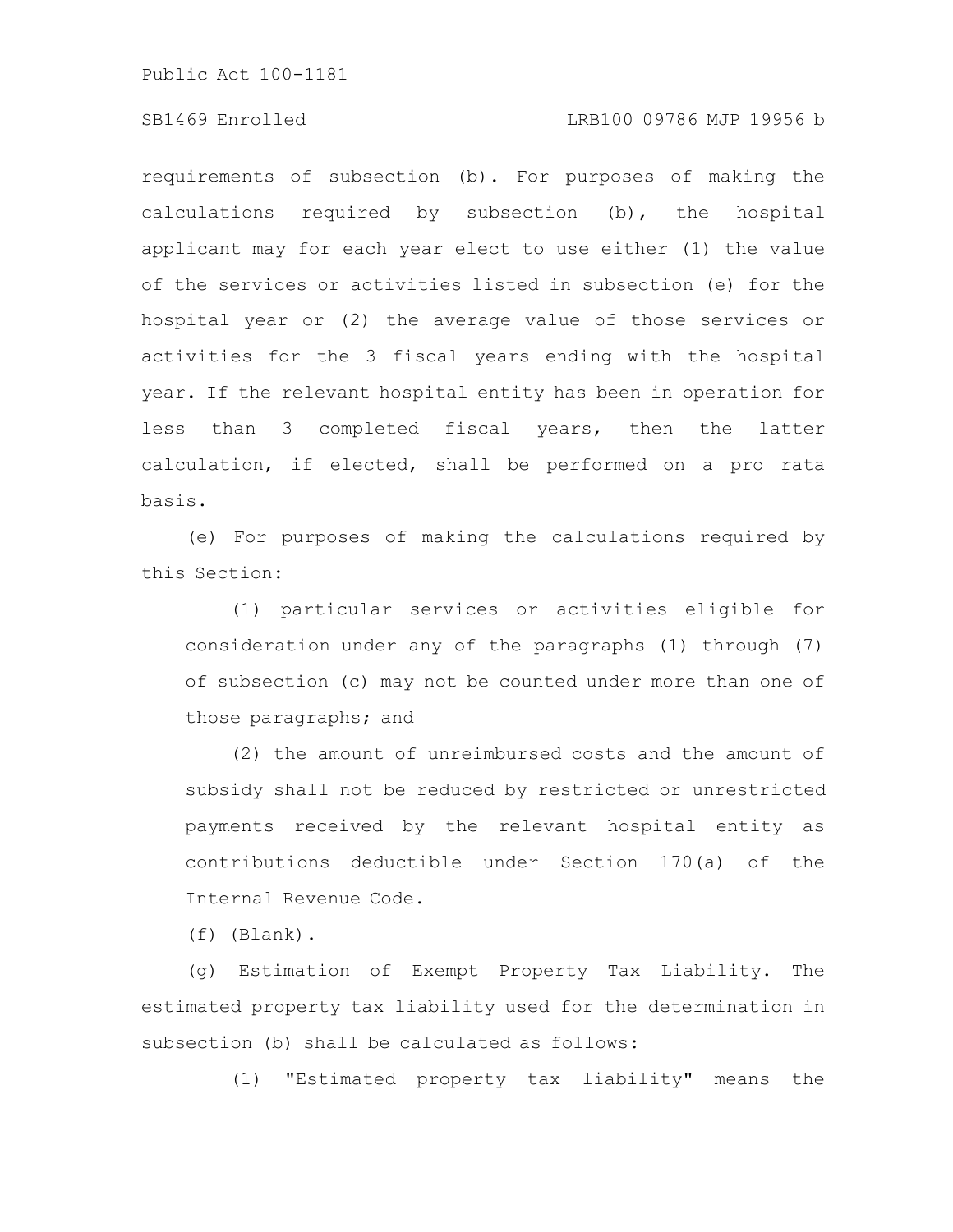# SB1469 Enrolled LRB100 09786 MJP 19956 b

estimated dollar amount of property tax that would be owed, with respect to the exempt portion of each of the relevant hospital entity's properties that are already fully or partially exempt, or for which an exemption in whole or in part is currently being sought, and then aggregated as applicable, as if the exempt portion of those properties were subject to tax, calculated with respect to each such property by multiplying:

(A) the lesser of (i) the actual assessed value, if any, of the portion of the property for which an exemption is sought or (ii) an estimated assessed value of the exempt portion of such property as determined in item (2) of this subsection (g), by

(B) the applicable State equalization rate (yielding the equalized assessed value), by

(C) the applicable tax rate.

(2) The estimated assessed value of the exempt portion of the property equals the sum of (i) the estimated fair market value of buildings on the property, as determined in accordance with subparagraphs  $(A)$  and  $(B)$  of this item  $(2)$ , multiplied by the applicable assessment factor, and (ii) the estimated assessed value of the land portion of the property, as determined in accordance with subparagraph  $(C)$ .

(A) The "estimated fair market value of buildings on the property" means the replacement value of any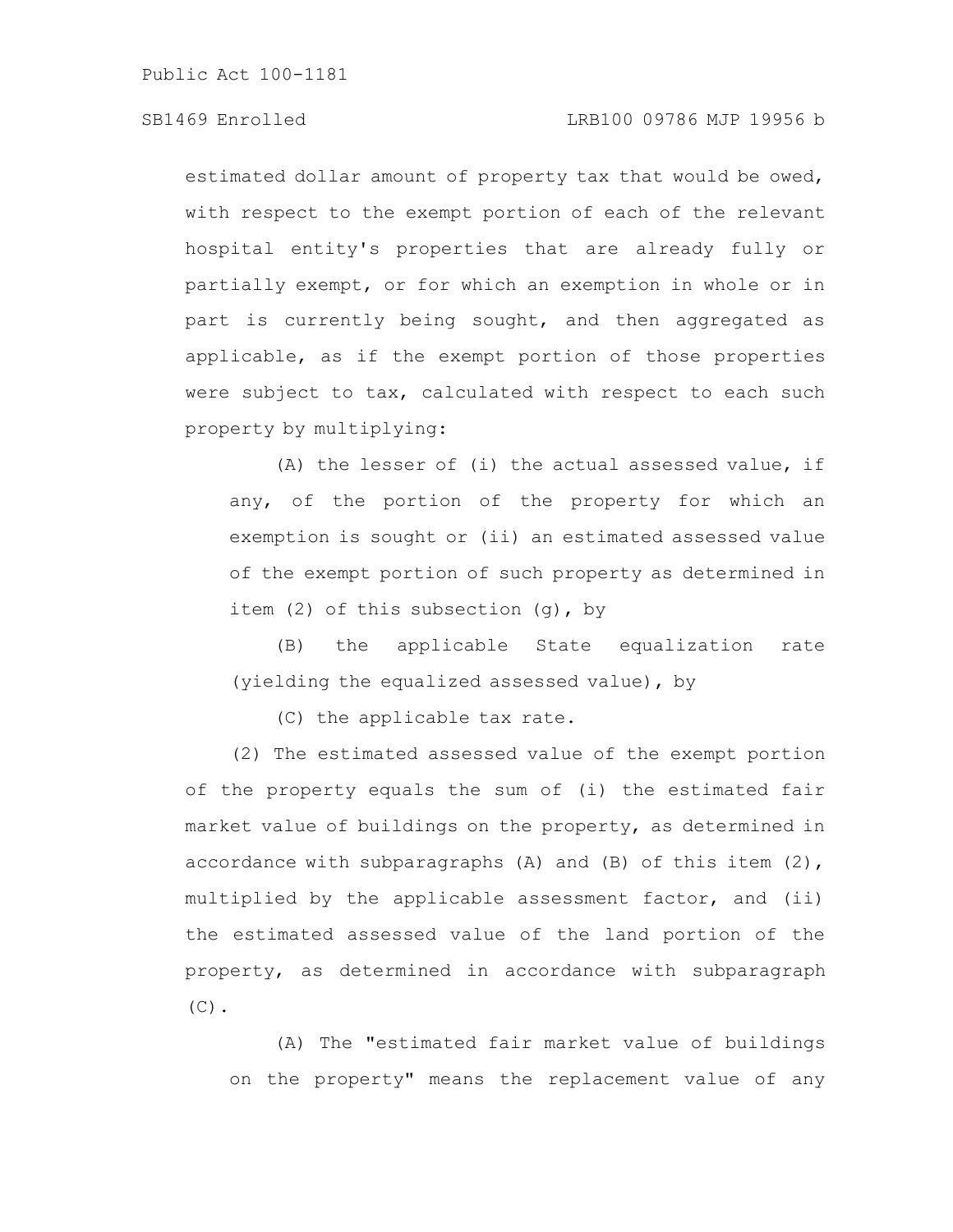exempt portion of buildings on the property, minus depreciation, determined utilizing the cost replacement method whereby the exempt square footage of all such buildings is multiplied by the replacement cost per square foot for Class A Average building found in the most recent edition of the Marshall & Swift Valuation Services Manual, adjusted by any appropriate current cost and local multipliers.

(B) Depreciation, for purposes of calculating the estimated fair market value of buildings on the property, is applied by utilizing a weighted mean life for the buildings based on original construction and assuming a 40-year life for hospital buildings and the applicable life for other types of buildings as specified in the American Hospital Association publication "Estimated Useful Lives of Depreciable Hospital Assets". In the case of hospital buildings, the remaining life is divided by 40 and this ratio is multiplied by the replacement cost of the buildings to obtain an estimated fair market value of buildings. If a hospital building is older than 35 years, a remaining life of 5 years for residual value is assumed; and if a building is less than 8 years old, a remaining life of 32 years is assumed.

(C) The estimated assessed value of the land portion of the property shall be determined by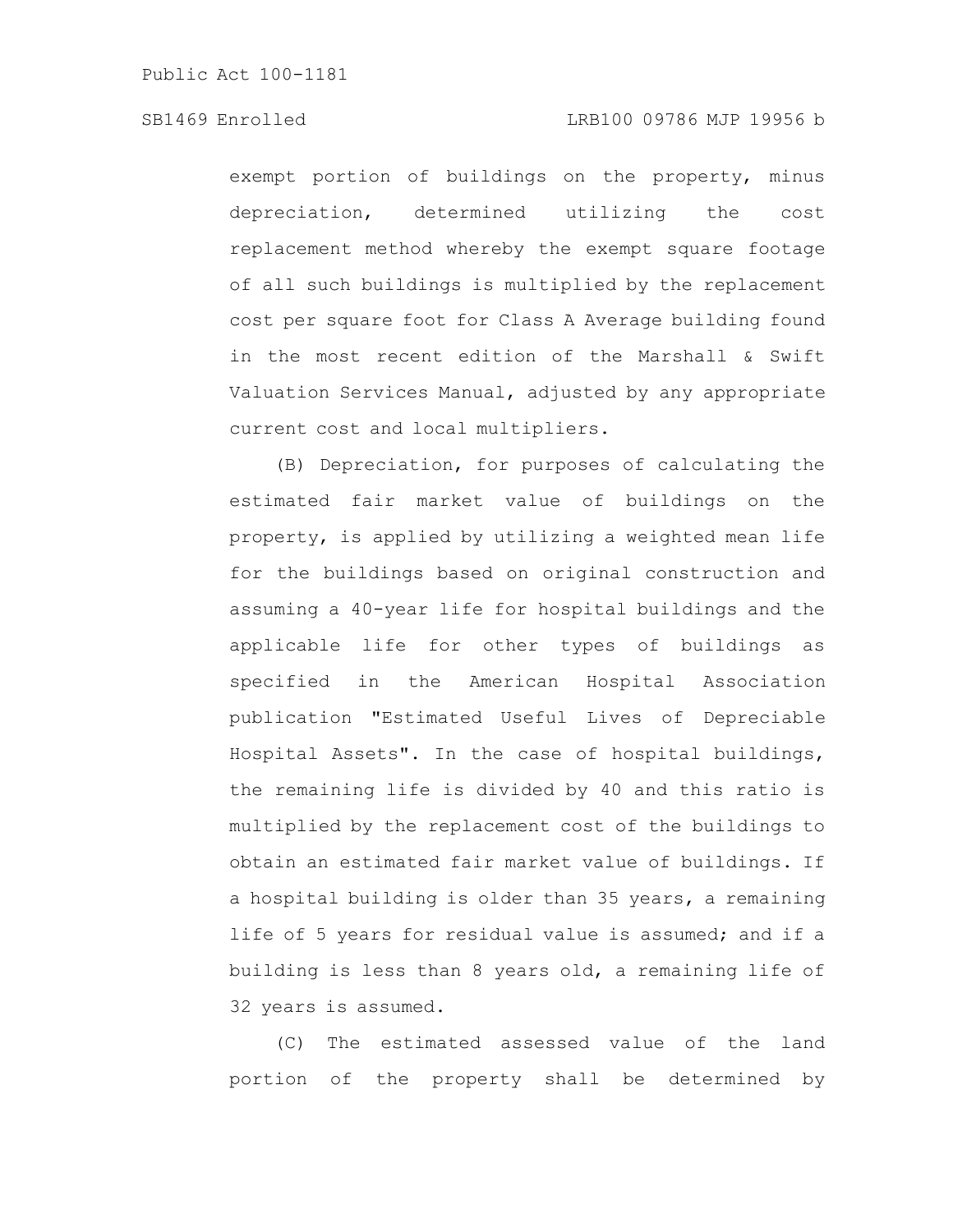# SB1469 Enrolled LRB100 09786 MJP 19956 b

multiplying (i) the per square foot average of the assessed values of three parcels of land (not including farm land, and excluding the assessed value of the improvements thereon) reasonably comparable to the property, by (ii) the number of square feet comprising the exempt portion of the property's land square footage.

(3) The assessment factor, State equalization rate, and tax rate (including any special factors such as Enterprise Zones) used in calculating the estimated property tax liability shall be for the most recent year that is publicly available from the applicable chief county assessment officer or officers at least 90 days before the end of the hospital year.

(4) The method utilized to calculate estimated property tax liability for purposes of this Section 15-86 shall not be utilized for the actual valuation, assessment, or taxation of property pursuant to the Property Tax Code.

(h) For the purpose of this Section, the following terms shall have the meanings set forth below:

(1) "Hospital" means any institution, place, building, buildings on a campus, or other health care facility located in Illinois that is licensed under the Hospital Licensing Act and has a hospital owner.

(2) "Hospital owner" means a not-for-profit corporation that is the titleholder of a hospital, or the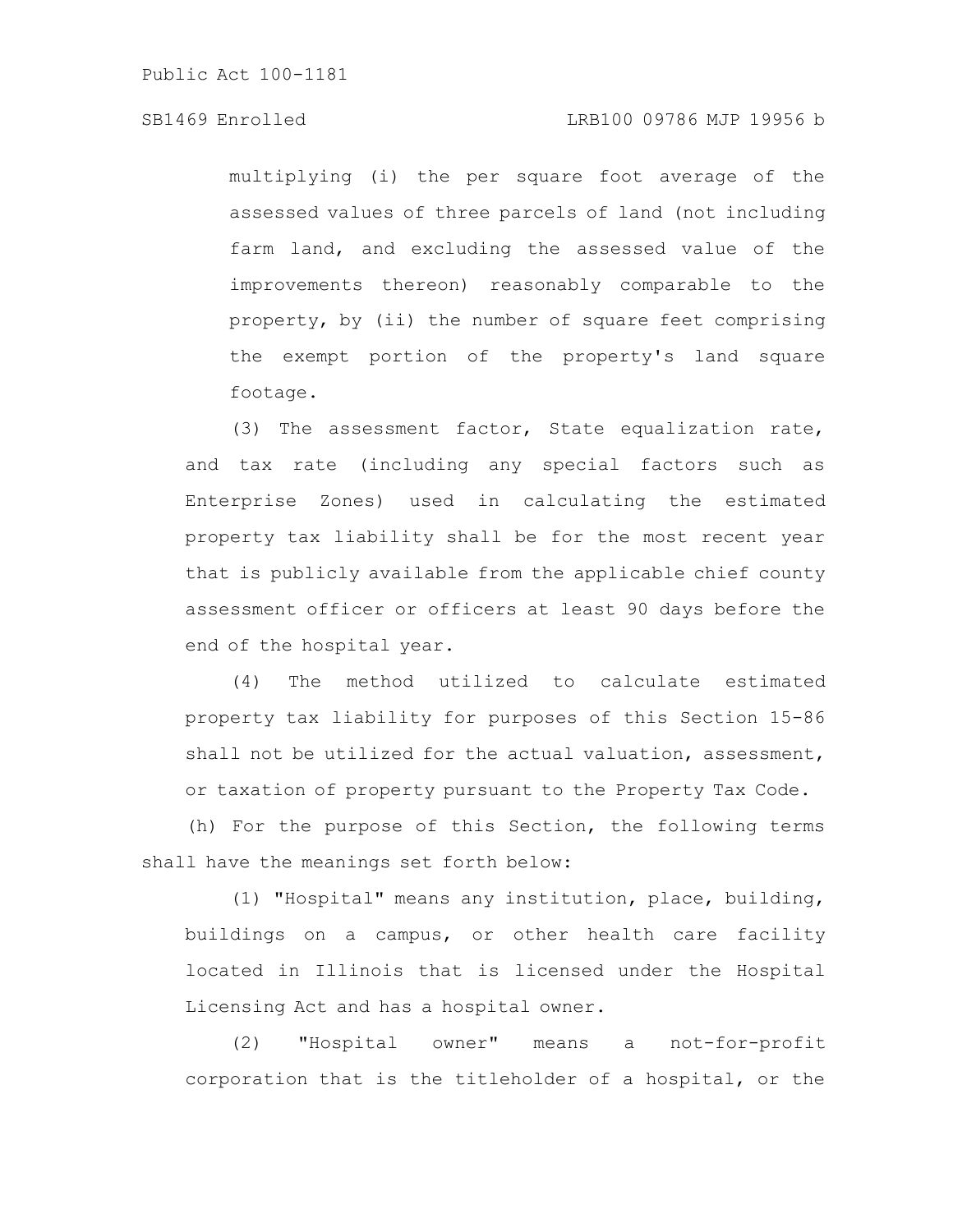owner of the beneficial interest in an Illinois land trust that is the titleholder of a hospital.

(3) "Hospital affiliate" means any corporation, partnership, limited partnership, joint venture, limited liability company, association or other organization, other than a hospital owner, that directly or indirectly controls, is controlled by, or is under common control with one or more hospital owners and that supports, is supported by, or acts in furtherance of the exempt health care purposes of at least one of those hospital owners' hospitals.

(4) "Hospital system" means a hospital and one or more other hospitals or hospital affiliates related by common control or ownership.

(5) "Control" relating to hospital owners, hospital affiliates, or hospital systems means possession, direct or indirect, of the power to direct or cause the direction of the management and policies of the entity, whether through ownership of assets, membership interest, other voting or governance rights, by contract or otherwise.

(6) "Hospital applicant" means a hospital owner or hospital affiliate that files an application for an exemption or renewal of exemption under this Section.

(7) "Relevant hospital entity" means (A) the hospital owner, in the case of a hospital applicant that is a hospital owner, and (B) at the election of a hospital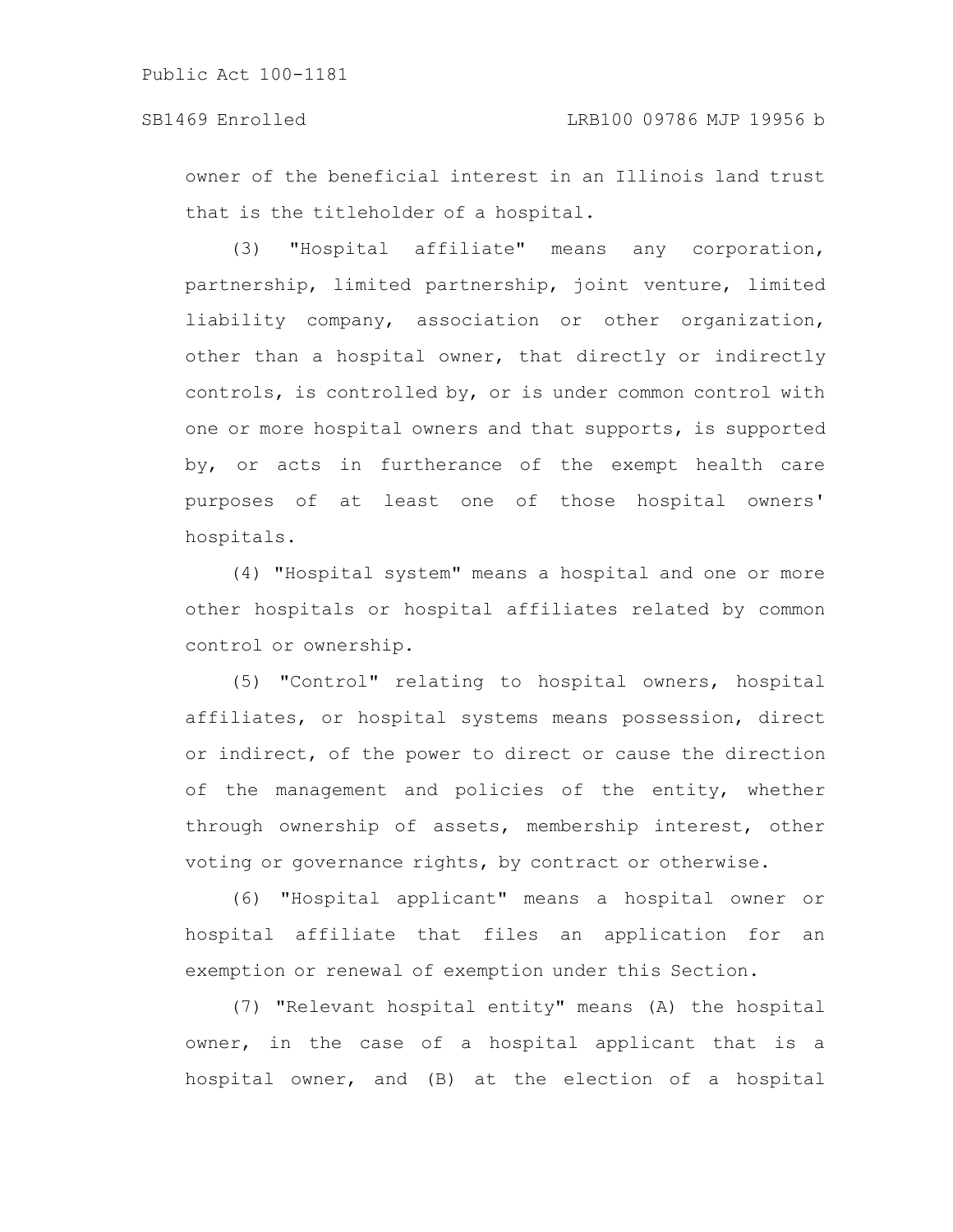# SB1469 Enrolled LRB100 09786 MJP 19956 b

applicant that is a hospital affiliate, either (i) the hospital affiliate or (ii) the hospital system to which the hospital applicant belongs, including any hospitals or hospital affiliates that are related by common control or ownership.

(8) "Subject property" means property used for the calculation under subsection (b) of this Section.

(9) "Hospital year" means the fiscal year of the relevant hospital entity, or the fiscal year of one of the hospital owners in the hospital system if the relevant hospital entity is a hospital system with members with different fiscal years, that ends in the year for which the exemption is sought.

(i) It is the intent of the General Assembly that any exemptions taken, granted, or renewed under this Section prior to the effective date of this amendatory Act of the 100th General Assembly are hereby validated.

(Source: P.A. 98-463, eff. 8-16-13; 99-143, eff. 7-27-15.)

Section 30. The Retailers' Occupation Tax Act is amended by changing Section 2-9 as follows:

(35 ILCS 120/2-9)

Sec. 2-9. Hospital exemption.

(a) Until July 1, 2022, tangible Tangible personal property sold to or used by a hospital owner that owns one or more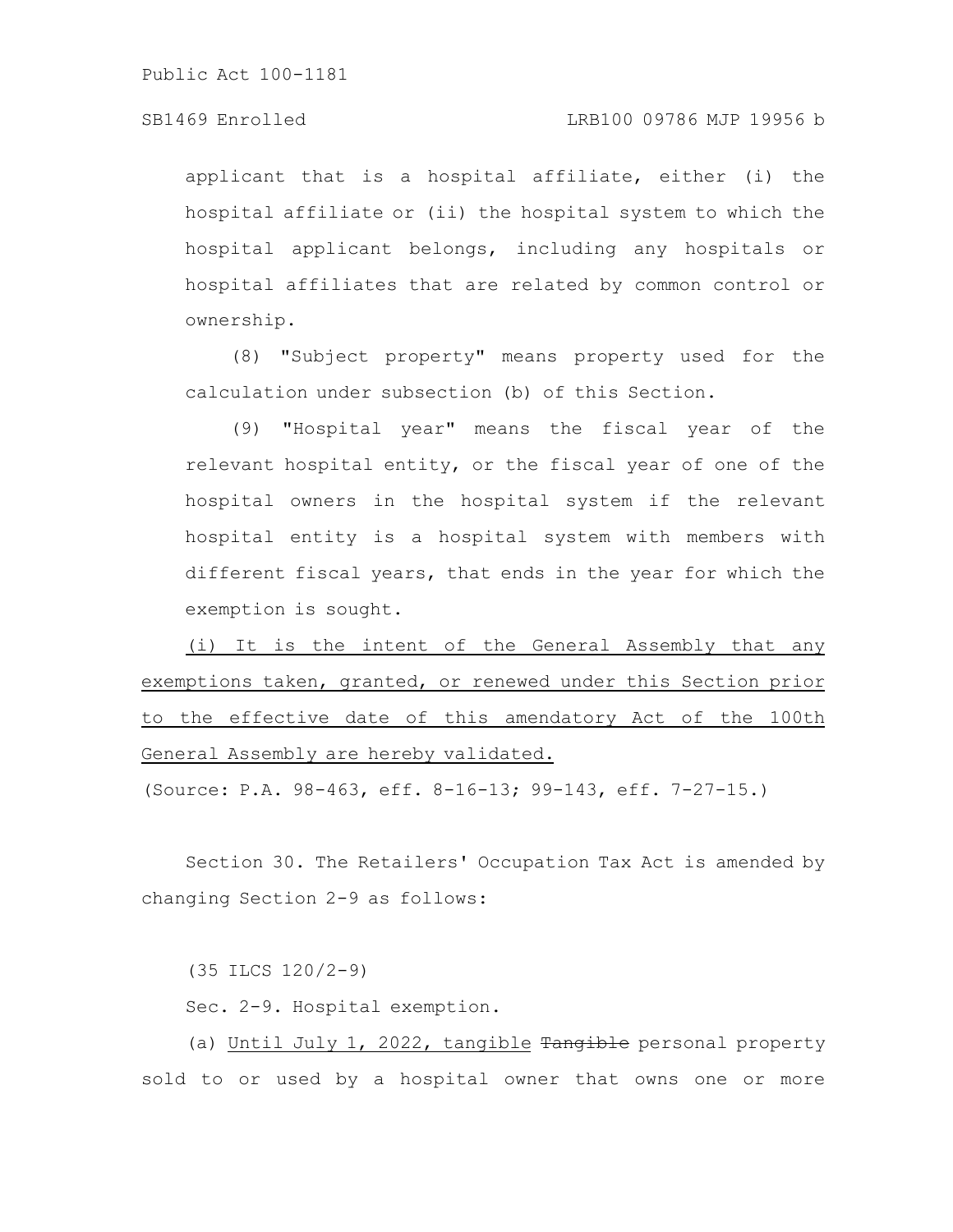hospitals licensed under the Hospital Licensing Act or operated under the University of Illinois Hospital Act, or a hospital affiliate that is not already exempt under another provision of this Act and meets the criteria for an exemption under this Section, is exempt from taxation under this Act.

(b) A hospital owner or hospital affiliate satisfies the conditions for an exemption under this Section if the value of qualified services or activities listed in subsection (c) of this Section for the hospital year equals or exceeds the relevant hospital entity's estimated property tax liability, without regard to any property tax exemption granted under Section 15-86 of the Property Tax Code, for the calendar year in which exemption or renewal of exemption is sought. For purposes of making the calculations required by this subsection (b), if the relevant hospital entity is a hospital owner that owns more than one hospital, the value of the services or activities listed in subsection (c) shall be calculated on the basis of only those services and activities relating to the hospital that includes the subject property, and the relevant hospital entity's estimated property tax liability shall be calculated only with respect to the properties comprising that hospital. In the case of a multi-state hospital system or hospital affiliate, the value of the services or activities listed in subsection (c) shall be calculated on the basis of only those services and activities that occur in Illinois and the relevant hospital entity's estimated property tax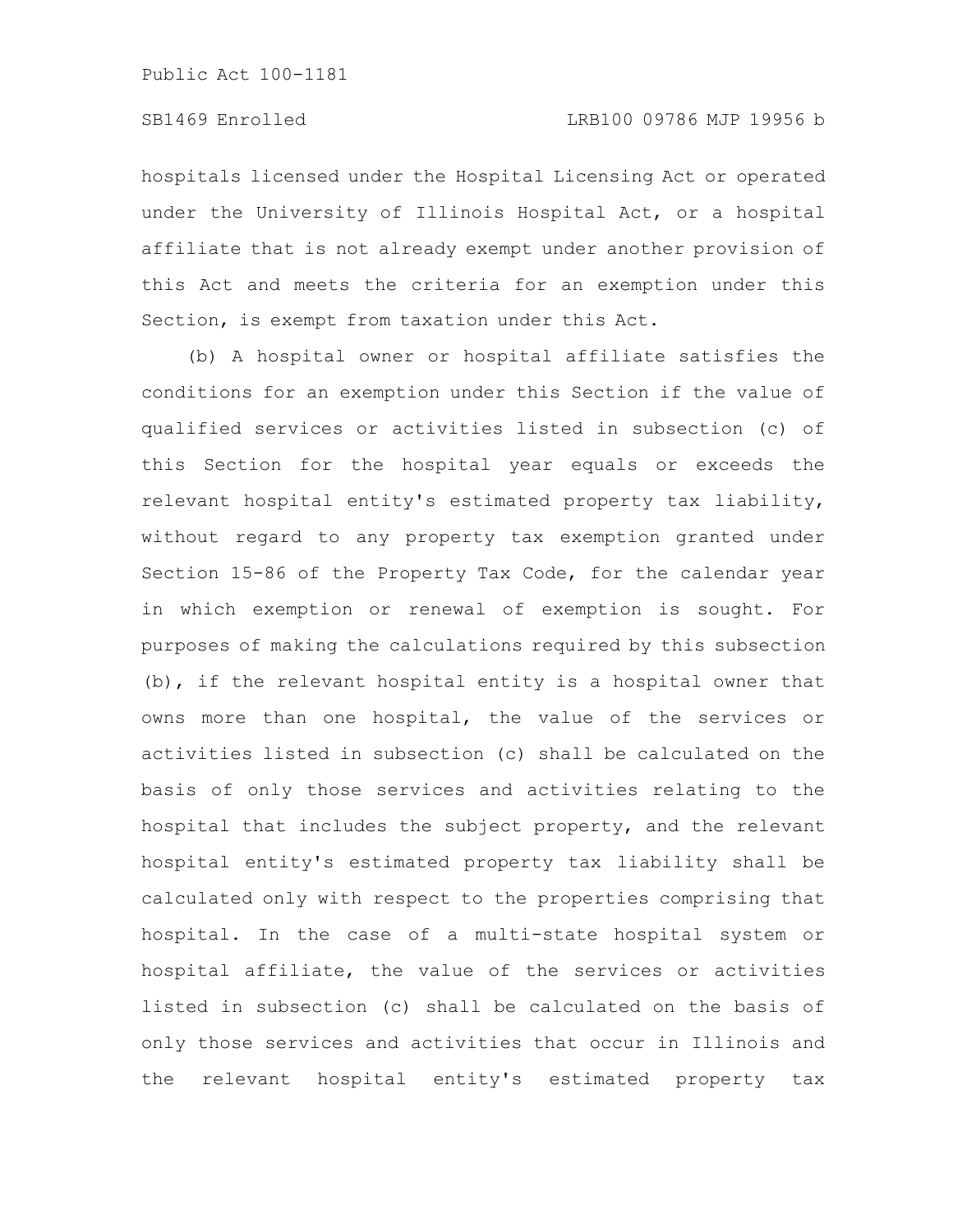liability shall be calculated only with respect to its property located in Illinois.

(c) The following services and activities shall be considered for purposes of making the calculations required by subsection (b):

(1) Charity care. Free or discounted services provided pursuant to the relevant hospital entity's financial assistance policy, measured at cost, including discounts provided under the Hospital Uninsured Patient Discount Act.

(2) Health services to low-income and underserved individuals. Other unreimbursed costs of the relevant hospital entity for providing without charge, paying for, or subsidizing goods, activities, or services for the purpose of addressing the health of low-income or underserved individuals. Those activities or services may include, but are not limited to: financial or in-kind support to affiliated or unaffiliated hospitals, hospital affiliates, community clinics, or programs that treat low-income or underserved individuals; paying for or subsidizing health care professionals who care for low-income or underserved individuals; providing or subsidizing outreach or educational services to low-income or underserved individuals for disease management and prevention; free or subsidized goods, supplies, or services needed by low-income or underserved individuals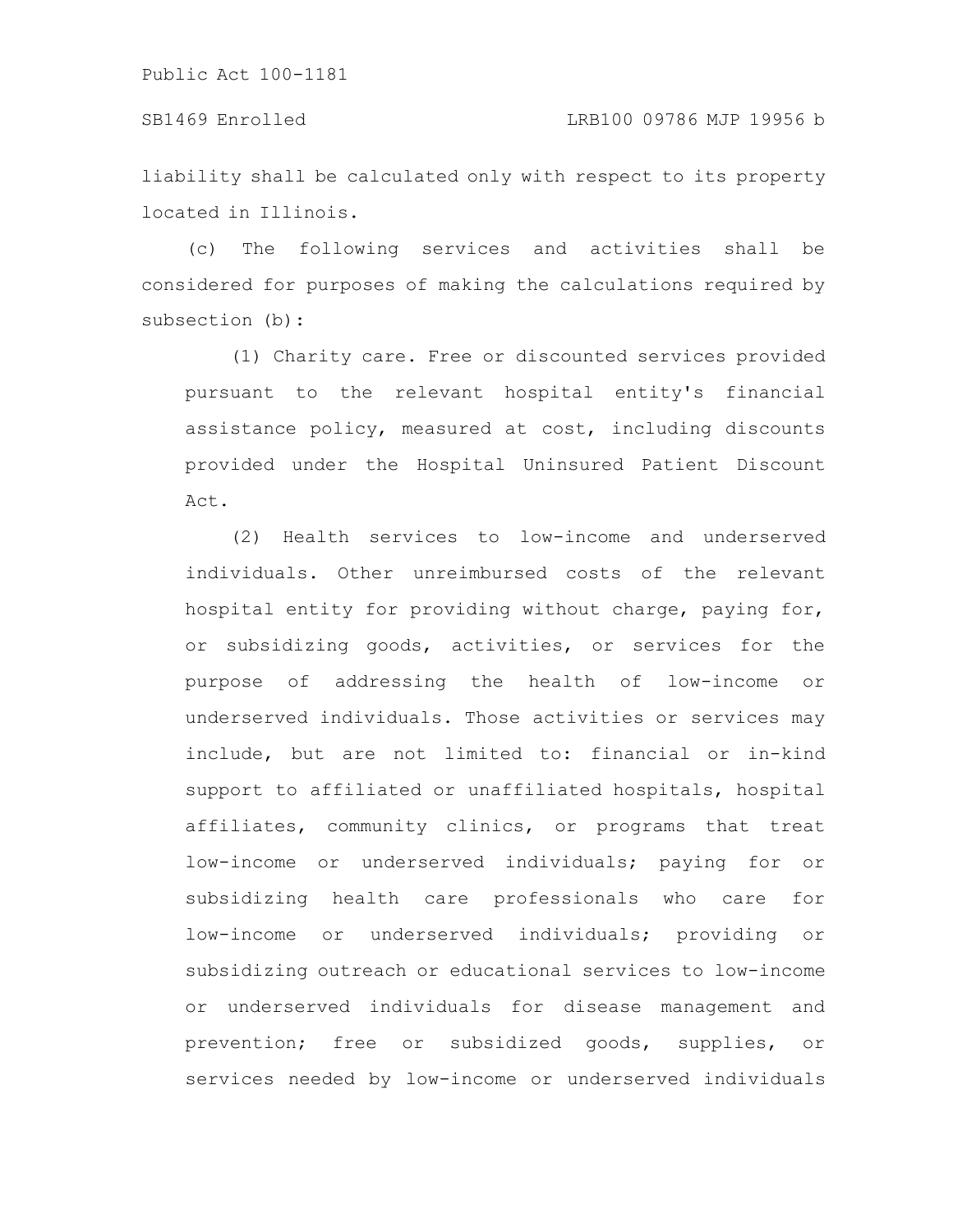because of their medical condition; and prenatal or childbirth outreach to low-income or underserved persons.

(3) Subsidy of State or local governments. Direct or indirect financial or in-kind subsidies of State or local governments by the relevant hospital entity that pay for or subsidize activities or programs related to health care for low-income or underserved individuals.

(4) Support for State health care programs for low-income individuals. At the election of the hospital applicant for each applicable year, either (A) 10% of payments to the relevant hospital entity and any hospital affiliate designated by the relevant hospital entity (provided that such hospital affiliate's operations provide financial or operational support for or receive financial or operational support from the relevant hospital entity) under Medicaid or other means-tested programs, including, but not limited to, General Assistance, the Covering ALL KIDS Health Insurance Act, and the State Children's Health Insurance Program or (B) the amount of subsidy provided by the relevant hospital entity and any hospital affiliate designated by the relevant hospital entity (provided that such hospital affiliate's operations provide financial or operational support for or receive financial or operational support from the relevant hospital entity) to State or local government in treating Medicaid recipients and recipients of means-tested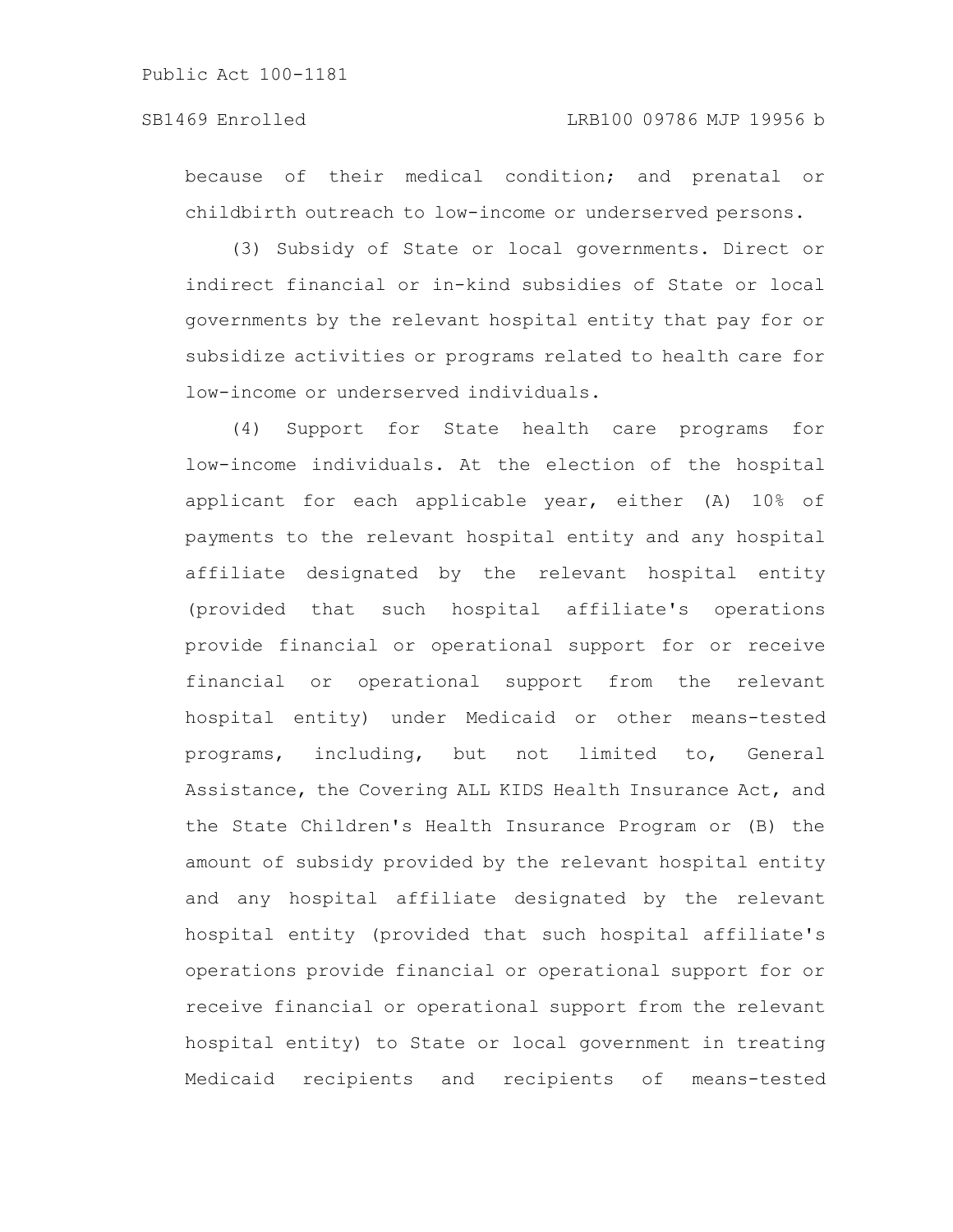programs, including but not limited to General Assistance, the Covering ALL KIDS Health Insurance Act, and the State Children's Health Insurance Program. The amount of subsidy for purposes of this item (4) is calculated in the same manner as unreimbursed costs are calculated for Medicaid and other means-tested government programs in the Schedule H of IRS Form 990 in effect on the effective date of this amendatory Act of the 97th General Assembly.

(5) Dual-eligible subsidy. The amount of subsidy provided to government by treating dual-eligible Medicare/Medicaid patients. The amount of subsidy for purposes of this item (5) is calculated by multiplying the relevant hospital entity's unreimbursed costs for Medicare, calculated in the same manner as determined in the Schedule H of IRS Form 990 in effect on the effective date of this amendatory Act of the 97th General Assembly, by the relevant hospital entity's ratio of dual-eligible patients to total Medicare patients.

(6) Relief of the burden of government related to health care. Except to the extent otherwise taken into account in this subsection, the portion of unreimbursed costs of the relevant hospital entity attributable to providing, paying for, or subsidizing goods, activities, or services that relieve the burden of government related to health care for low-income individuals. Such activities or services shall include, but are not limited to,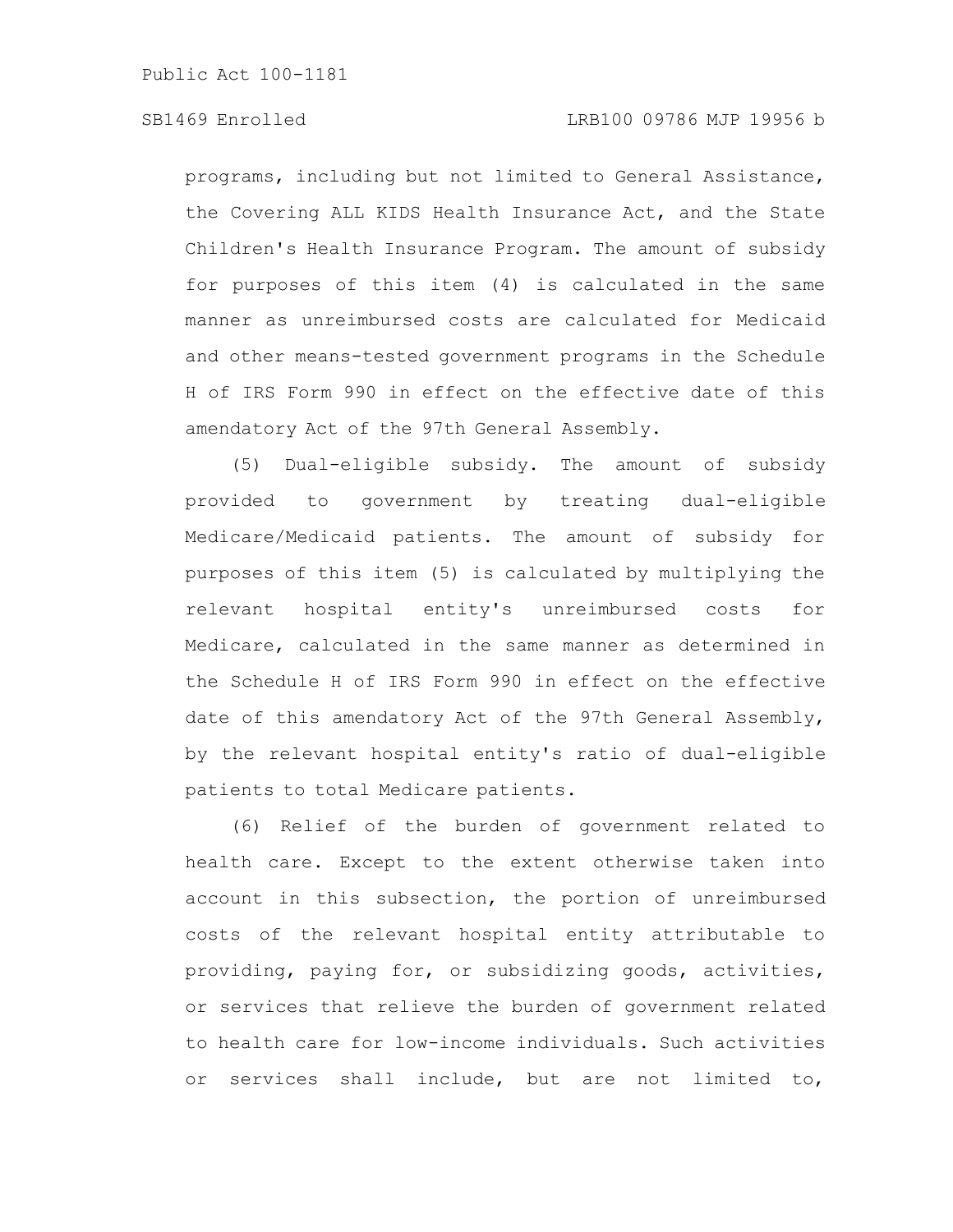providing emergency, trauma, burn, neonatal, psychiatric, rehabilitation, or other special services; providing medical education; and conducting medical research or training of health care professionals. The portion of those unreimbursed costs attributable to benefiting low-income individuals shall be determined using the ratio calculated by adding the relevant hospital entity's costs attributable to charity care, Medicaid, other means-tested government programs, Medicare patients with disabilities under age 65, and dual-eligible Medicare/Medicaid patients and dividing that total by the relevant hospital entity's total costs. Such costs for the numerator and denominator shall be determined by multiplying gross charges by the cost to charge ratio taken from the hospital's most recently filed Medicare cost report (CMS 2252-10 Worksheet, Part I). In the case of emergency services, the ratio shall be calculated using costs (gross charges multiplied by the cost to charge ratio taken from the hospital's most recently filed Medicare cost report (CMS 2252-10 Worksheet, Part I)) of patients treated in the relevant hospital entity's emergency department.

(7) Any other activity by the relevant hospital entity that the Department determines relieves the burden of government or addresses the health of low-income or underserved individuals.

(d) The hospital applicant shall include information in its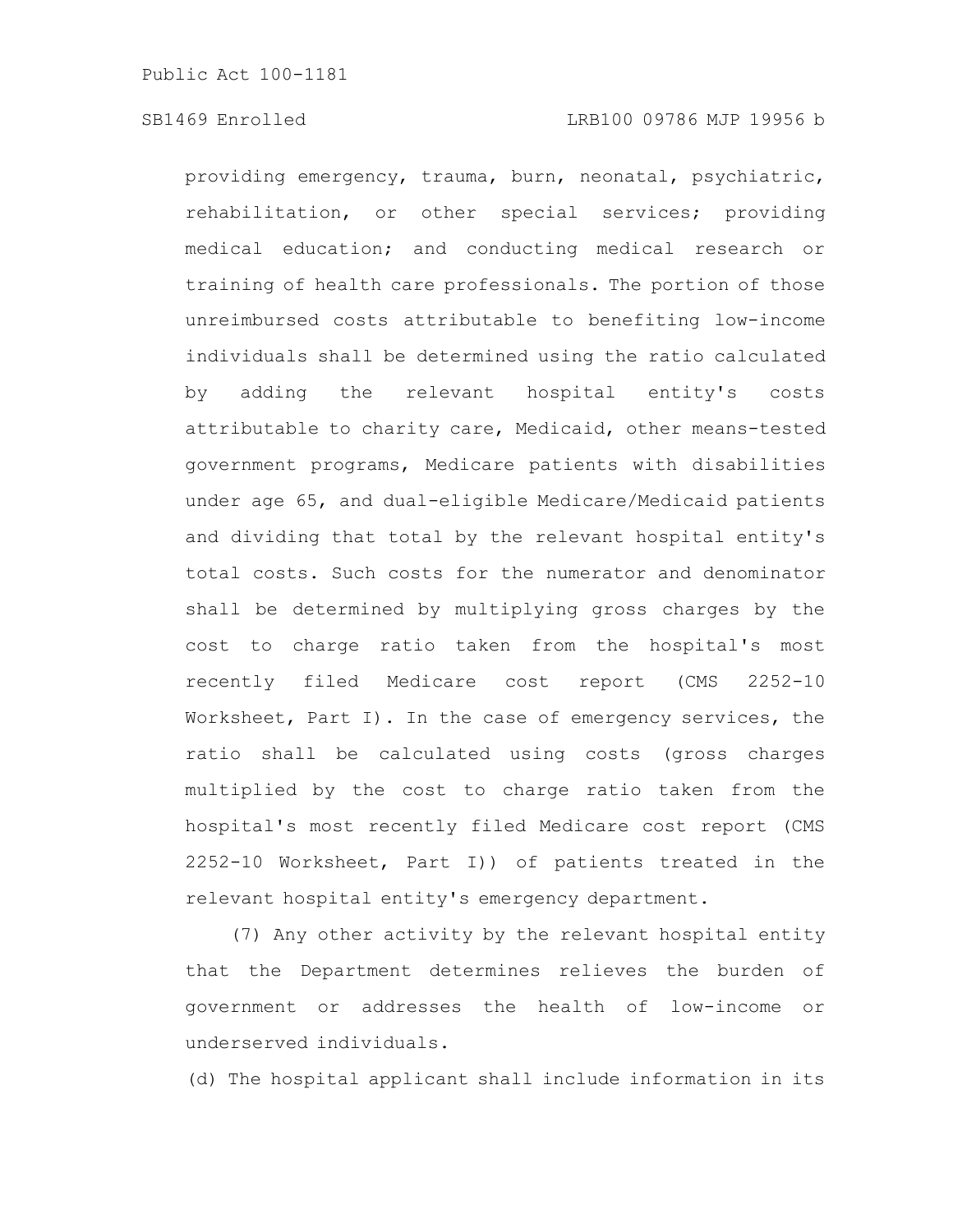# SB1469 Enrolled LRB100 09786 MJP 19956 b

exemption application establishing that it satisfies the requirements of subsection (b). For purposes of making the calculations required by subsection (b), the hospital applicant may for each year elect to use either (1) the value of the services or activities listed in subsection (e) for the hospital year or (2) the average value of those services or activities for the 3 fiscal years ending with the hospital year. If the relevant hospital entity has been in operation for less than 3 completed fiscal years, then the latter calculation, if elected, shall be performed on a pro rata basis.

(e) For purposes of making the calculations required by this Section:

(1) particular services or activities eligible for consideration under any of the paragraphs (1) through (7) of subsection (c) may not be counted under more than one of those paragraphs; and

(2) the amount of unreimbursed costs and the amount of subsidy shall not be reduced by restricted or unrestricted payments received by the relevant hospital entity as contributions deductible under Section 170(a) of the Internal Revenue Code.

(f) (Blank).

(g) Estimation of Exempt Property Tax Liability. The estimated property tax liability used for the determination in subsection (b) shall be calculated as follows: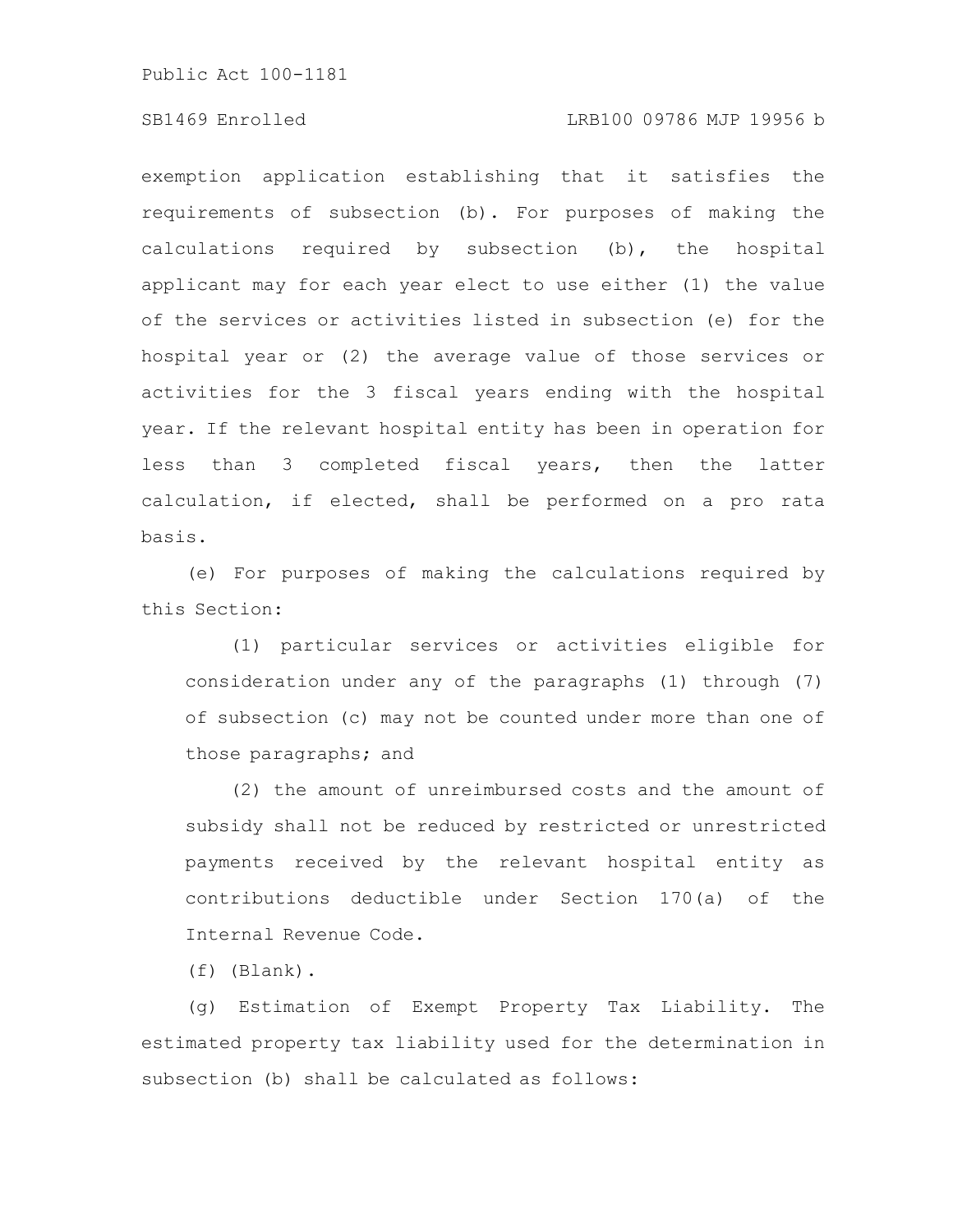# SB1469 Enrolled LRB100 09786 MJP 19956 b

(1) "Estimated property tax liability" means the estimated dollar amount of property tax that would be owed, with respect to the exempt portion of each of the relevant hospital entity's properties that are already fully or partially exempt, or for which an exemption in whole or in part is currently being sought, and then aggregated as applicable, as if the exempt portion of those properties were subject to tax, calculated with respect to each such property by multiplying:

(A) the lesser of (i) the actual assessed value, if any, of the portion of the property for which an exemption is sought or (ii) an estimated assessed value of the exempt portion of such property as determined in item (2) of this subsection (g), by

(B) the applicable State equalization rate (yielding the equalized assessed value), by

(C) the applicable tax rate.

(2) The estimated assessed value of the exempt portion of the property equals the sum of (i) the estimated fair market value of buildings on the property, as determined in accordance with subparagraphs (A) and (B) of this item (2), multiplied by the applicable assessment factor, and (ii) the estimated assessed value of the land portion of the property, as determined in accordance with subparagraph  $(C)$ .

(A) The "estimated fair market value of buildings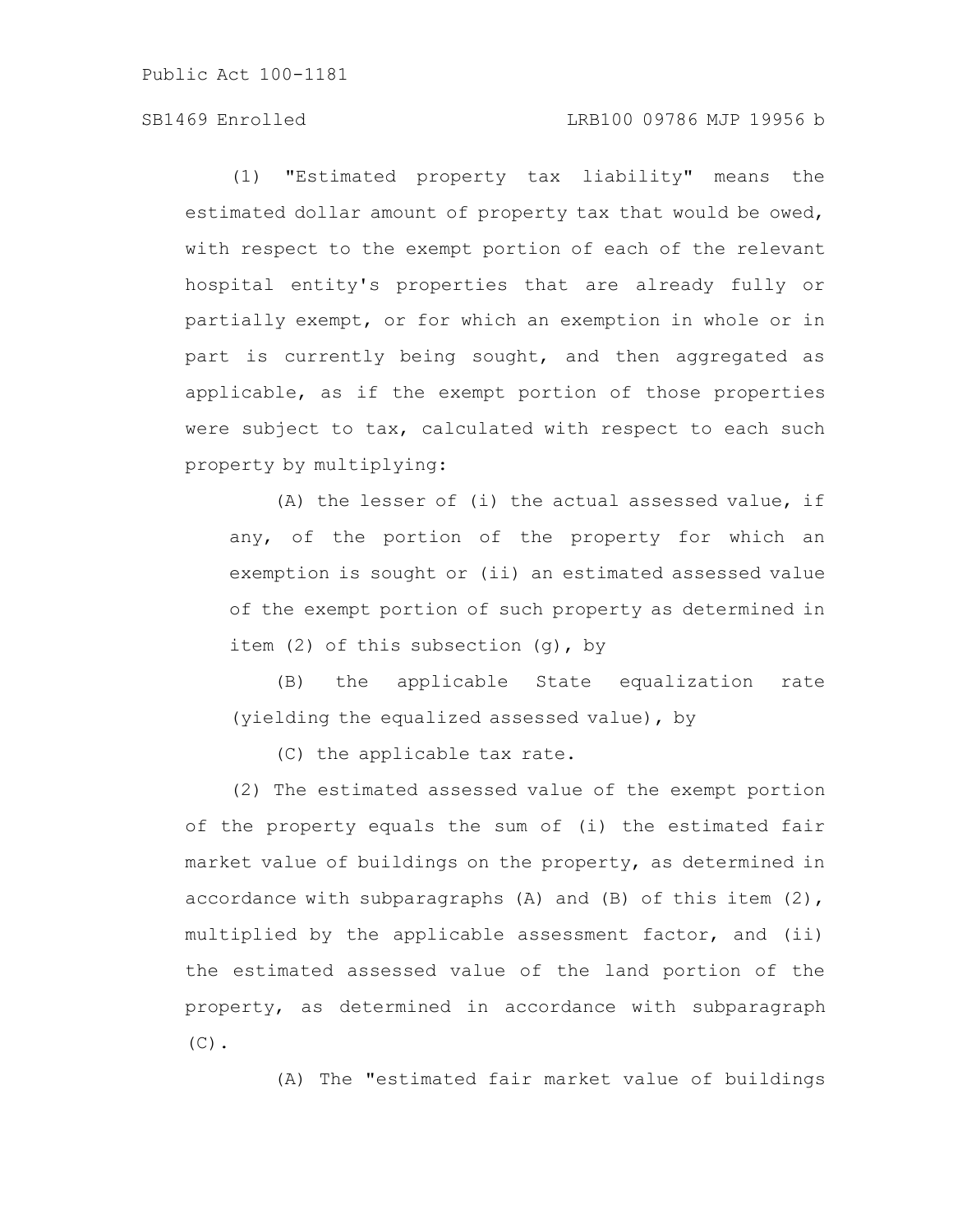on the property" means the replacement value of any exempt portion of buildings on the property, minus depreciation, determined utilizing the cost replacement method whereby the exempt square footage of all such buildings is multiplied by the replacement cost per square foot for Class A Average building found in the most recent edition of the Marshall & Swift Valuation Services Manual, adjusted by any appropriate current cost and local multipliers.

(B) Depreciation, for purposes of calculating the estimated fair market value of buildings on the property, is applied by utilizing a weighted mean life for the buildings based on original construction and assuming a 40-year life for hospital buildings and the applicable life for other types of buildings as specified in the American Hospital Association publication "Estimated Useful Lives of Depreciable Hospital Assets". In the case of hospital buildings, the remaining life is divided by 40 and this ratio is multiplied by the replacement cost of the buildings to obtain an estimated fair market value of buildings. If a hospital building is older than 35 years, a remaining life of 5 years for residual value is assumed; and if a building is less than 8 years old, a remaining life of 32 years is assumed.

(C) The estimated assessed value of the land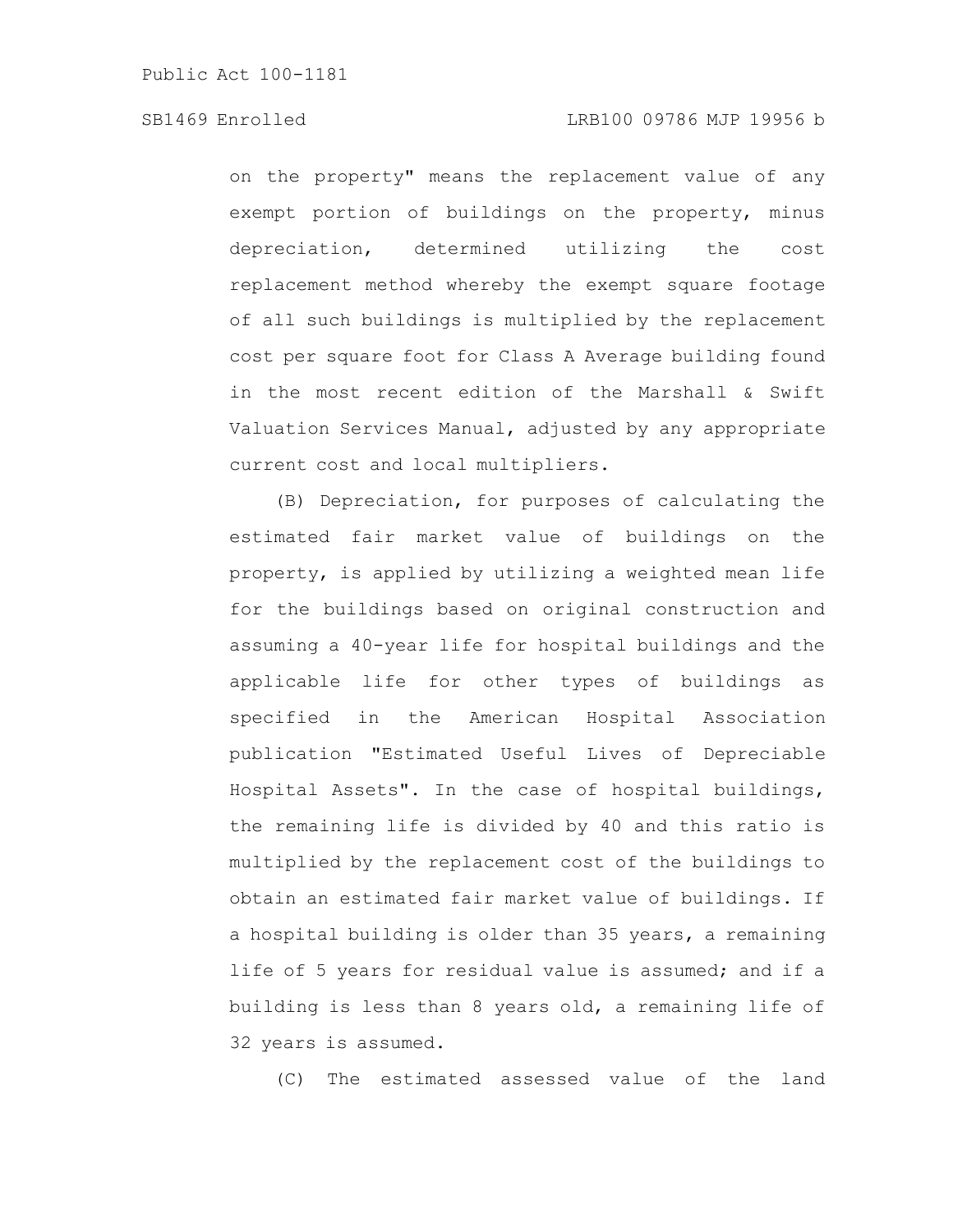## SB1469 Enrolled LRB100 09786 MJP 19956 b

portion of the property shall be determined by multiplying (i) the per square foot average of the assessed values of three parcels of land (not including farm land, and excluding the assessed value of the improvements thereon) reasonably comparable to the property, by (ii) the number of square feet comprising the exempt portion of the property's land square footage.

(3) The assessment factor, State equalization rate, and tax rate (including any special factors such as Enterprise Zones) used in calculating the estimated property tax liability shall be for the most recent year that is publicly available from the applicable chief county assessment officer or officers at least 90 days before the end of the hospital year.

(4) The method utilized to calculate estimated property tax liability for purposes of this Section 15-86 shall not be utilized for the actual valuation, assessment, or taxation of property pursuant to the Property Tax Code.

(h) For the purpose of this Section, the following terms shall have the meanings set forth below:

(1) "Hospital" means any institution, place, building, buildings on a campus, or other health care facility located in Illinois that is licensed under the Hospital Licensing Act and has a hospital owner.

(2) "Hospital owner" means a not-for-profit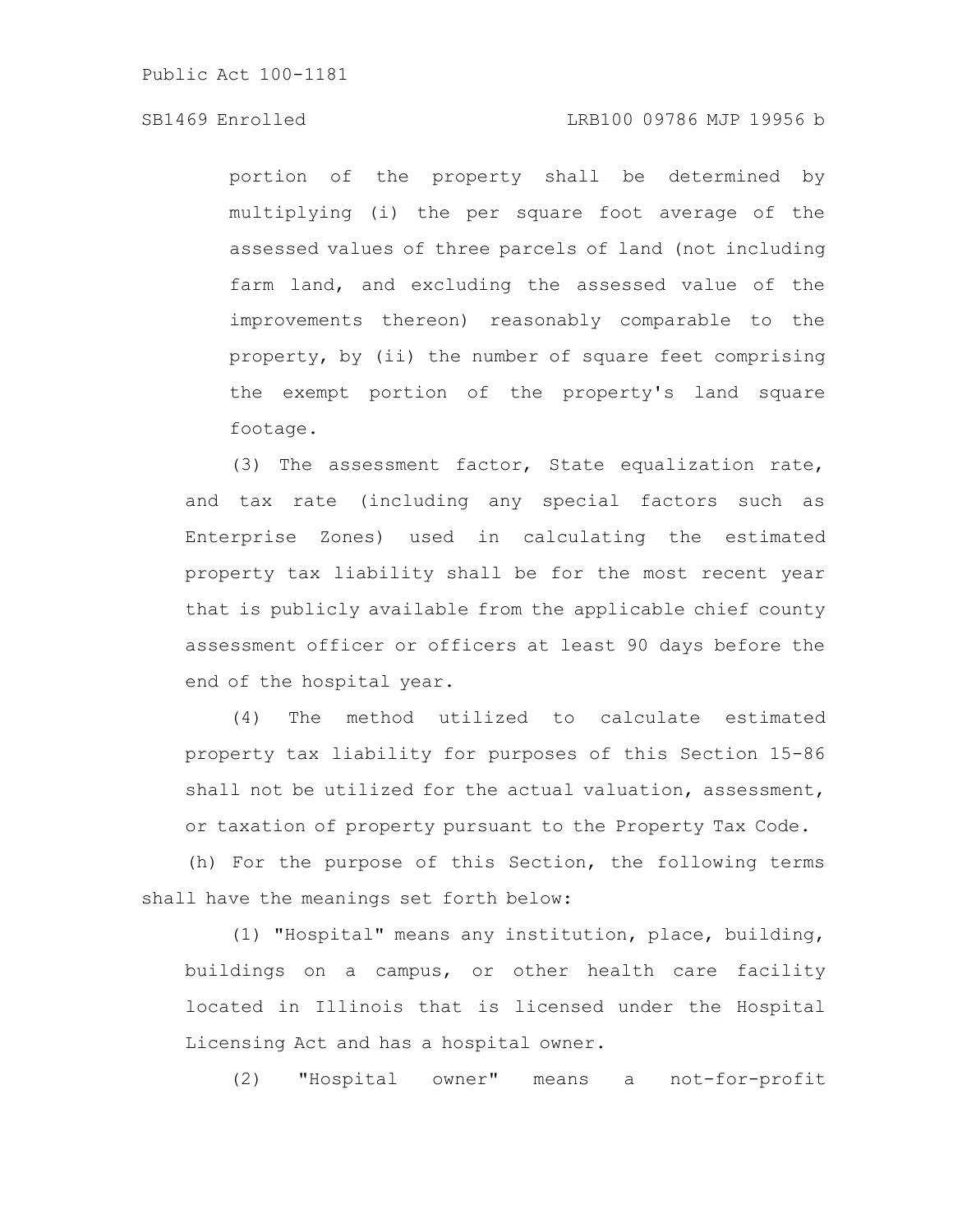corporation that is the titleholder of a hospital, or the owner of the beneficial interest in an Illinois land trust that is the titleholder of a hospital.

(3) "Hospital affiliate" means any corporation, partnership, limited partnership, joint venture, limited liability company, association or other organization, other than a hospital owner, that directly or indirectly controls, is controlled by, or is under common control with one or more hospital owners and that supports, is supported by, or acts in furtherance of the exempt health care purposes of at least one of those hospital owners' hospitals.

(4) "Hospital system" means a hospital and one or more other hospitals or hospital affiliates related by common control or ownership.

(5) "Control" relating to hospital owners, hospital affiliates, or hospital systems means possession, direct or indirect, of the power to direct or cause the direction of the management and policies of the entity, whether through ownership of assets, membership interest, other voting or governance rights, by contract or otherwise.

(6) "Hospital applicant" means a hospital owner or hospital affiliate that files an application for an exemption or renewal of exemption under this Section.

(7) "Relevant hospital entity" means (A) the hospital owner, in the case of a hospital applicant that is a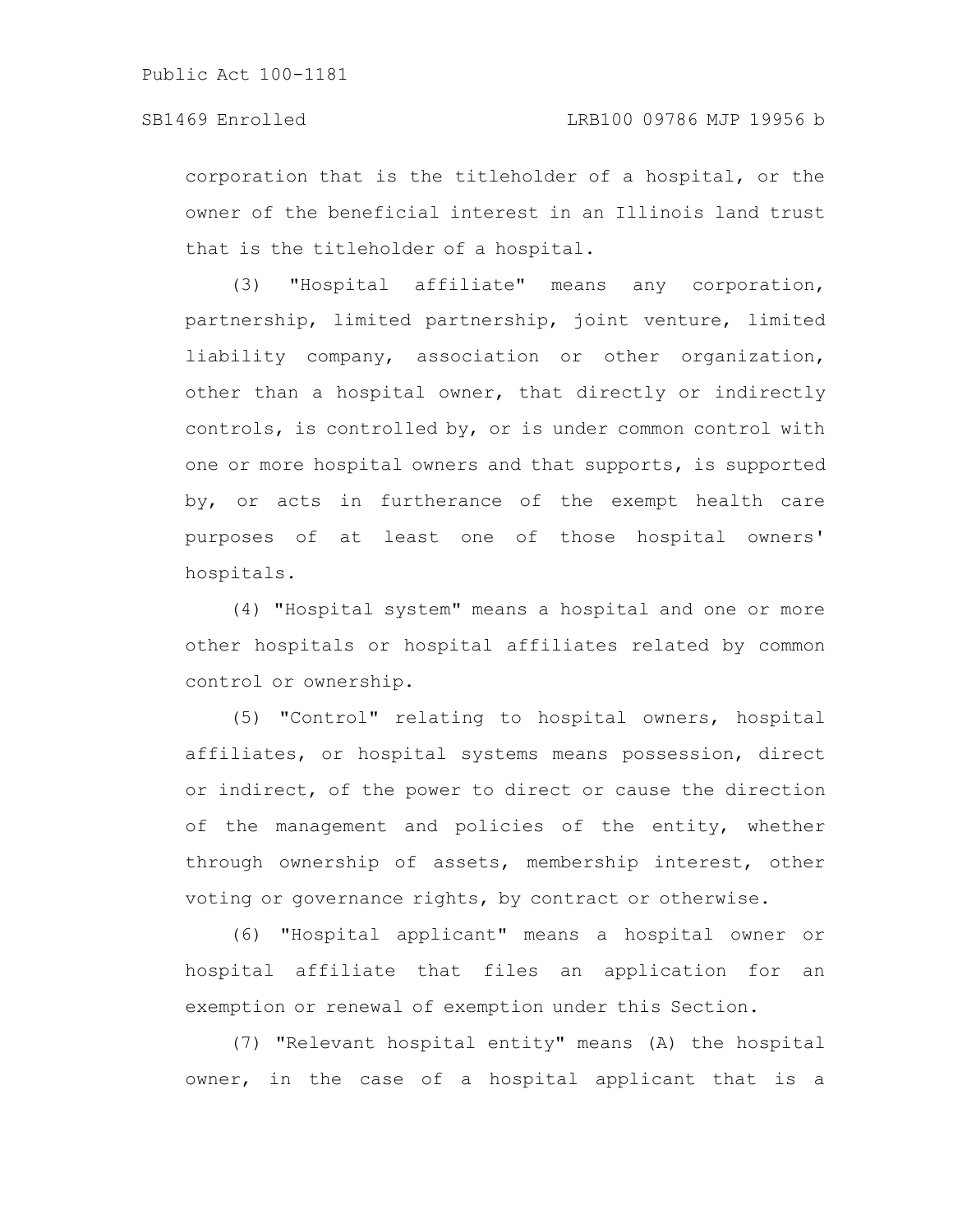# SB1469 Enrolled LRB100 09786 MJP 19956 b

hospital owner, and (B) at the election of a hospital applicant that is a hospital affiliate, either (i) the hospital affiliate or (ii) the hospital system to which the hospital applicant belongs, including any hospitals or hospital affiliates that are related by common control or ownership.

(8) "Subject property" means property used for the calculation under subsection (b) of this Section.

(9) "Hospital year" means the fiscal year of the relevant hospital entity, or the fiscal year of one of the hospital owners in the hospital system if the relevant hospital entity is a hospital system with members with different fiscal years, that ends in the year for which the exemption is sought.

(i) It is the intent of the General Assembly that any exemptions taken, granted, or renewed under this Section prior to the effective date of this amendatory Act of the 100th General Assembly are hereby validated.

(Source: P.A. 98-463, eff. 8-16-13; 99-143, eff. 7-27-15.)

Section 35. The Specialized Mental Health Rehabilitation Act of 2013 is amended by changing Sections 2-101 and 4-102 as follows:

(210 ILCS 49/2-101) Sec. 2-101. Standards for facilities.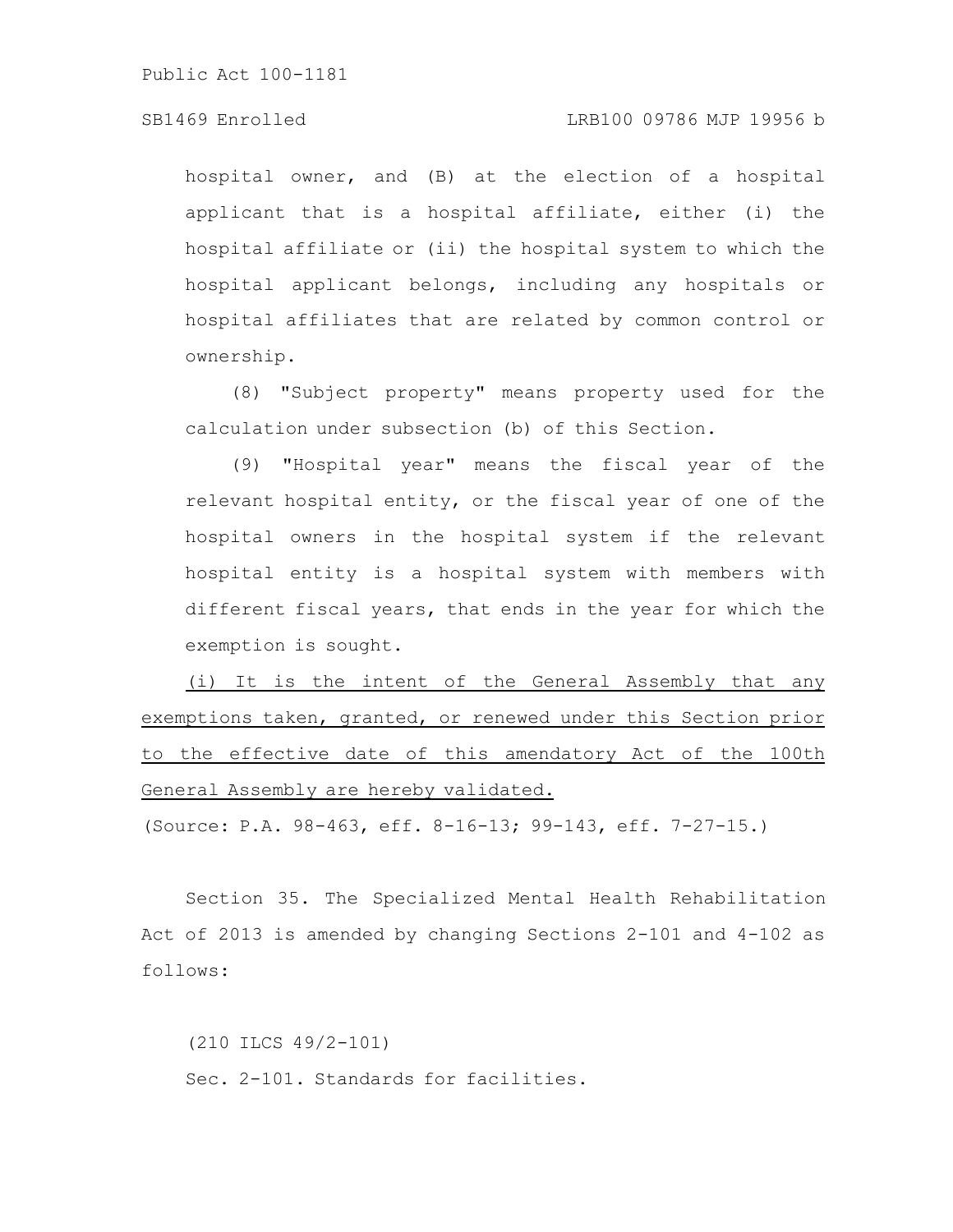# SB1469 Enrolled LRB100 09786 MJP 19956 b

(a) The Department shall, by rule, prescribe minimum standards for each level of care for facilities to be in place during the provisional licensure period and thereafter. These standards shall include, but are not limited to, the following:

(1) life safety standards that will ensure the health, safety and welfare of residents and their protection from hazards;

(2) number and qualifications of all personnel, including management and clinical personnel, having responsibility for any part of the care given to consumers; specifically, the Department shall establish staffing ratios for facilities which shall specify the number of staff hours per consumer of care that are needed for each level of care offered within the facility;

(3) all sanitary conditions within the facility and its surroundings, including water supply, sewage disposal, food handling, and general hygiene which shall ensure the health and comfort of consumers;

(4) a program for adequate maintenance of physical plant and equipment;

(5) adequate accommodations, staff, and services for the number and types of services being offered to consumers for whom the facility is licensed to care;

(6) development of evacuation and other appropriate safety plans for use during weather, health, fire, physical plant, environmental, and national defense emergencies;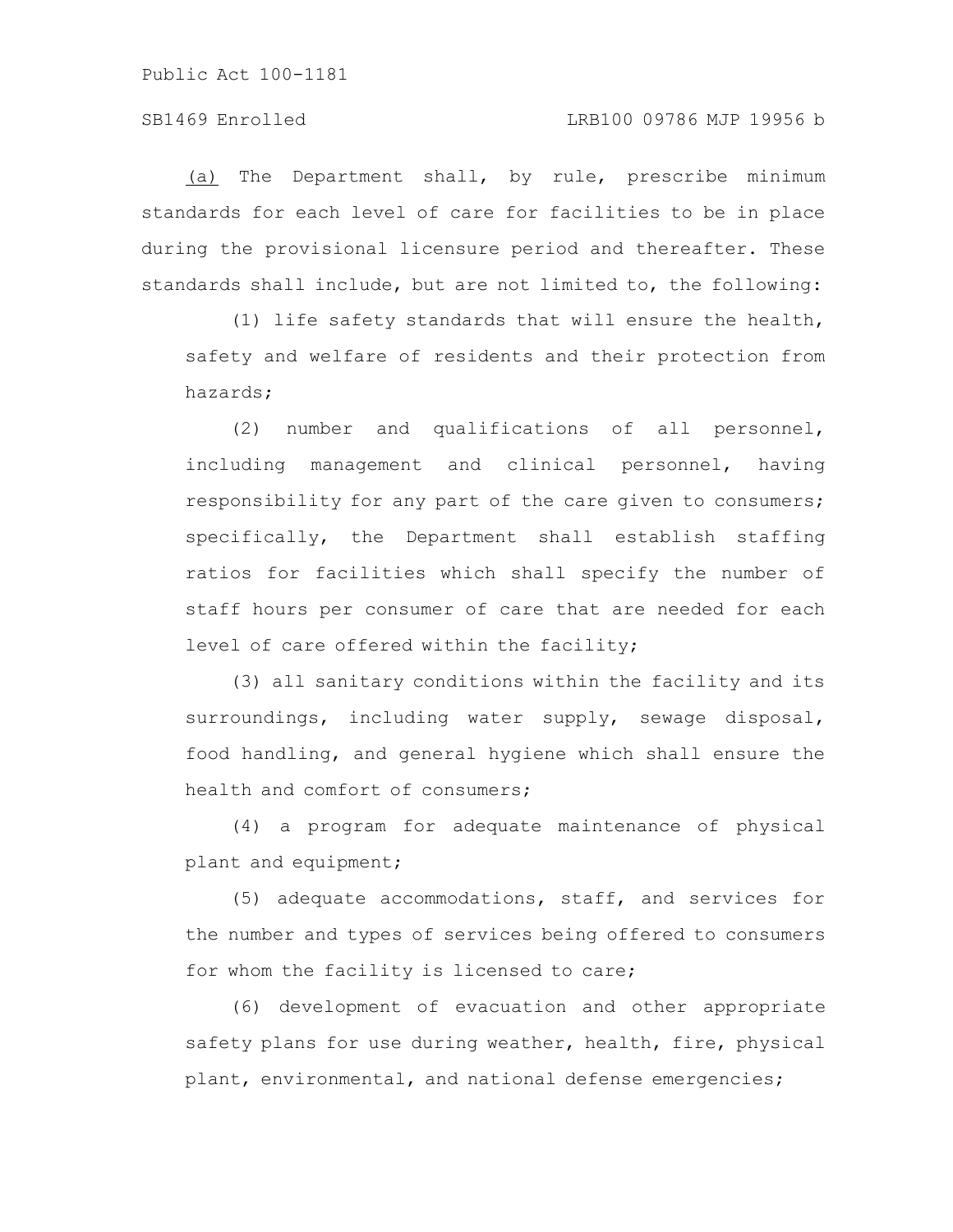## SB1469 Enrolled LRB100 09786 MJP 19956 b

(7) maintenance of minimum financial or other resources necessary to meet the standards established under this Section, and to operate and conduct the facility in accordance with this Act; and

(8) standards for coercive free environment, restraint, and therapeutic separation.

(b) Any requirement contained in administrative rule concerning a percentage of single occupancy rooms shall be calculated based on the total number of licensed or provisionally licensed beds under this Act on January 1, 2019 and shall not be calculated on a per-facility basis.

(Source: P.A. 98-104, eff. 7-22-13.)

(210 ILCS 49/4-102)

Sec. 4-102. Necessity of license. No person may establish, operate, maintain, offer, or advertise a facility within this State unless and until he or she obtains a valid license therefor as hereinafter provided, which license remains unsuspended, unrevoked, and unexpired. No public official or employee may place any person in, or recommend that any person be in, or directly or indirectly cause any person to be placed in any facility that is being operated without a valid license. All licenses and licensing procedures established under Article III of the Nursing Home Care Act, except those contained in Section 3-202, shall be deemed valid under this Act until the Department establishes licensure. The Department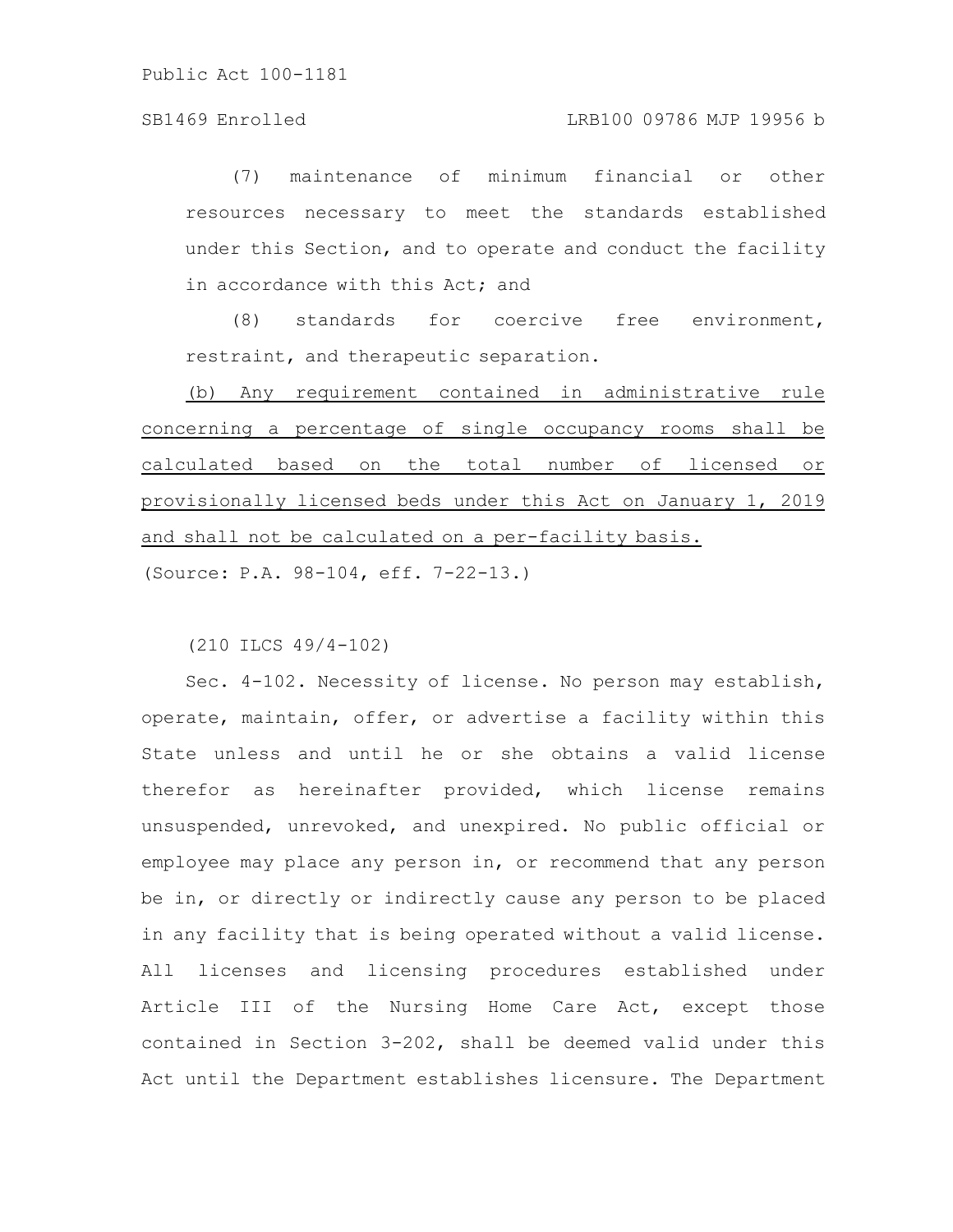is granted the authority under this Act to establish provisional licensure and licensing procedures under this Act by emergency rule and shall do so within 120 days of the effective date of this Act. The Department shall not grant a provisional license to any facility that does not possess a provisional license on November 30, 2018 and is licensed under the Nursing Home Care Act on or before November 30, 2018. The Department shall not grant a license to any facility that has not first received a provisional license. The changes made by this amendatory Act of the 100th General Assembly do not apply to the provisions of subsection (c) of Section 1-101.5 concerning facility closure and relocation.

(Source: P.A. 98-104, eff. 7-22-13.)

Section 40. The Illinois Public Aid Code is amended by changing Sections 5-5.07, 5A-4, 5A-13, and 14-12 as follows:

(305 ILCS 5/5-5.07)

(Section scheduled to be repealed on January 27, 2019)

Sec. 5-5.07. Inpatient psychiatric stay; DCFS per diem rate. The Department of Children and Family Services shall pay the DCFS per diem rate for inpatient psychiatric stay at a free-standing psychiatric hospital effective the 11th day when a child is in the hospital beyond medical necessity, and the parent or caregiver has denied the child access to the home and has refused or failed to make provisions for another living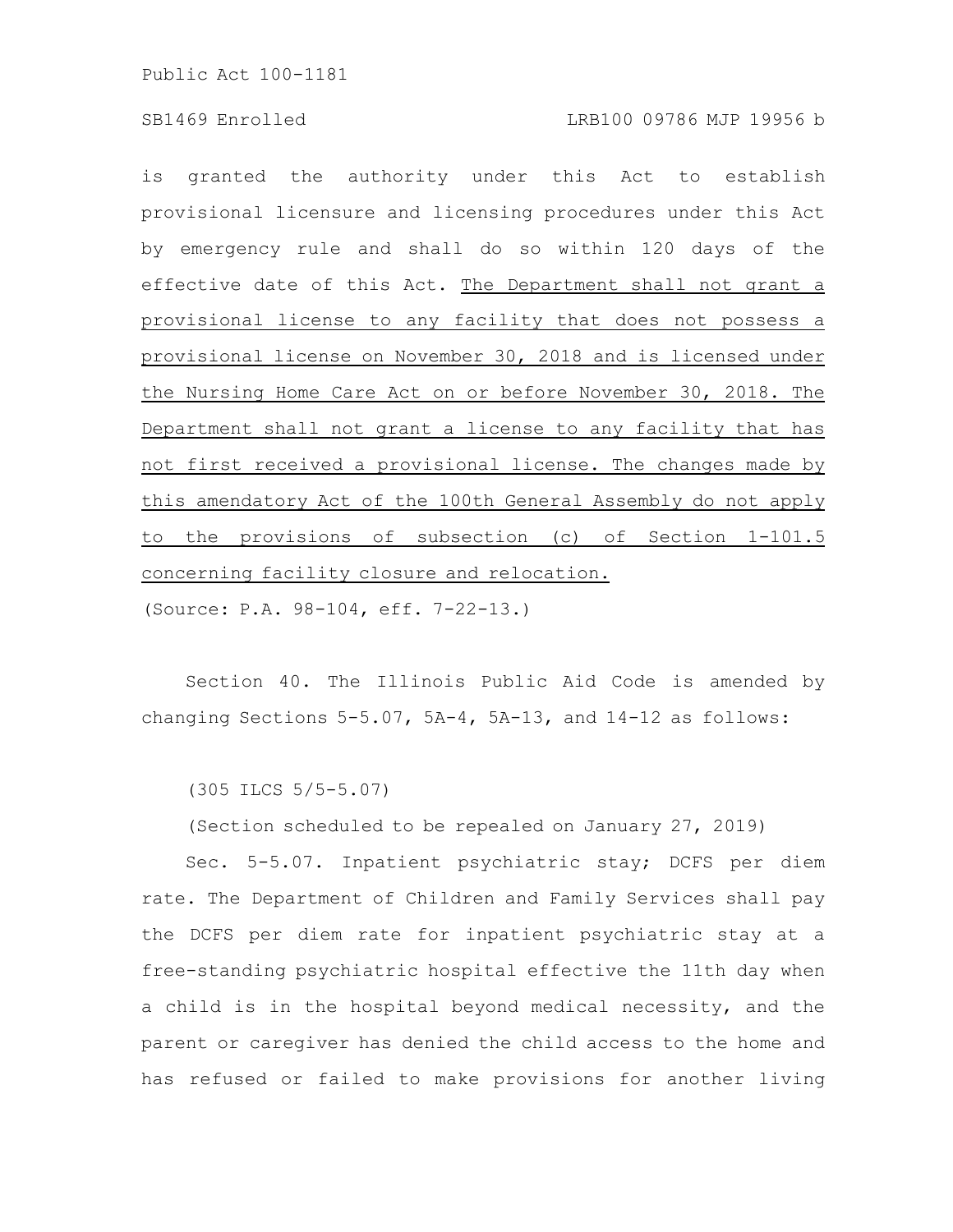arrangement for the child or the child's discharge is being delayed due to a pending inquiry or investigation by the Department of Children and Family Services. This Section is repealed on July 1, 2019 6 months after the effective date of this amendatory Act of the 100th General Assembly.

(Source: P.A. 100-646, eff. 7-27-18.)

(305 ILCS 5/5A-4) (from Ch. 23, par. 5A-4)

Sec. 5A-4. Payment of assessment; penalty.

(a) The assessment imposed by Section 5A-2 for State fiscal year 2009 through State fiscal year 2018 or as provided in Section 5A-16, shall be due and payable in monthly installments, each equaling one-twelfth of the assessment for the year, on the fourteenth State business day of each month. No installment payment of an assessment imposed by Section 5A-2 shall be due and payable, however, until after the Comptroller has issued the payments required under this Article.

Except as provided in subsection (a-5) of this Section, the assessment imposed by subsection (b-5) of Section 5A-2 for the portion of State fiscal year 2012 beginning June 10, 2012 through June 30, 2012, and for State fiscal year 2013 through State fiscal year 2018 or as provided in Section 5A-16, shall be due and payable in monthly installments, each equaling one-twelfth of the assessment for the year, on the 17th 14th State business day of each month. No installment payment of an assessment imposed by subsection (b-5) of Section 5A-2 shall be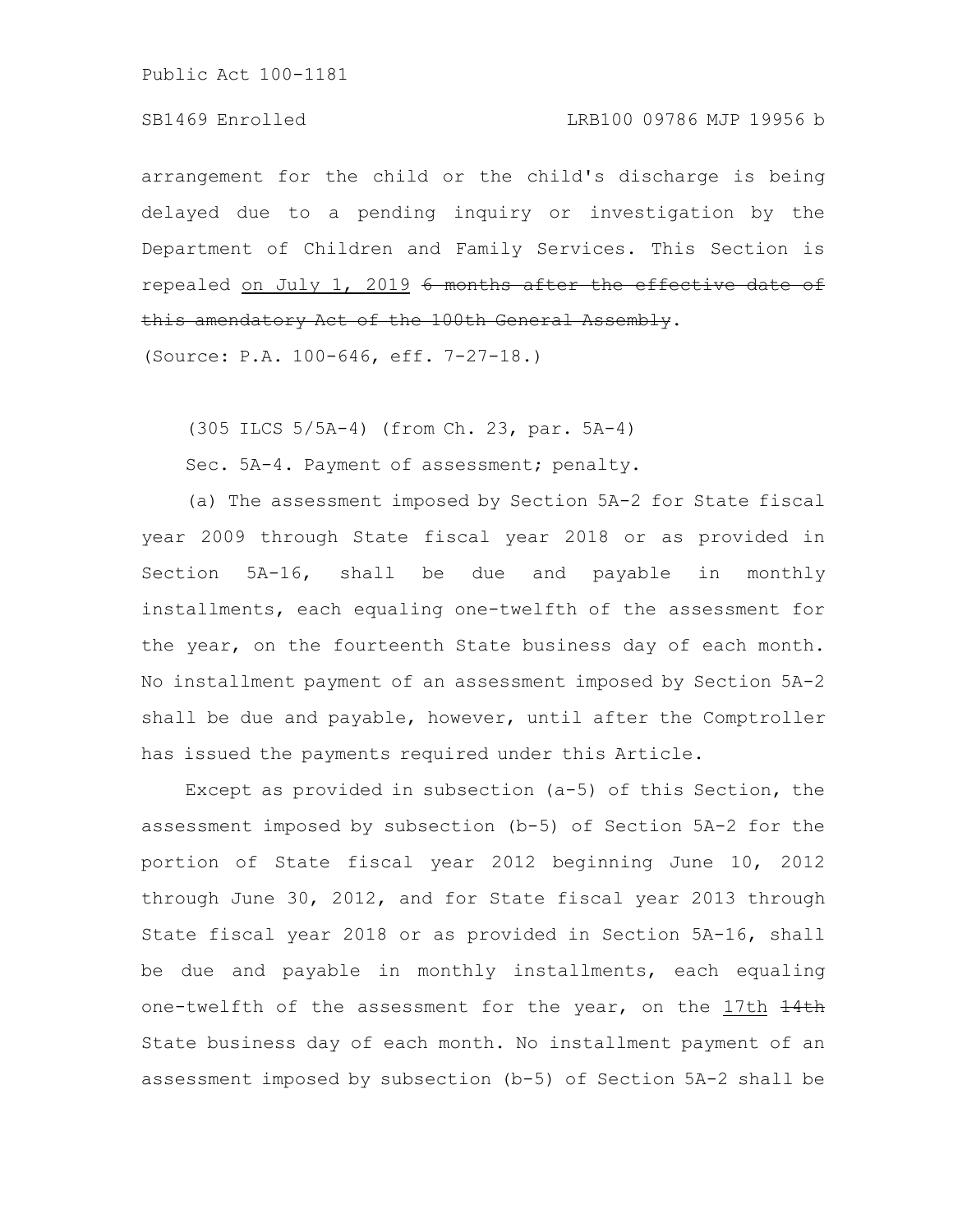due and payable, however, until after: (i) the Department notifies the hospital provider, in writing, that the payment methodologies to hospitals required under Section 5A-12.4, have been approved by the Centers for Medicare and Medicaid Services of the U.S. Department of Health and Human Services, and the waiver under 42 CFR 433.68 for the assessment imposed by subsection (b-5) of Section 5A-2, if necessary, has been granted by the Centers for Medicare and Medicaid Services of the U.S. Department of Health and Human Services; and (ii) the Comptroller has issued the payments required under Section 5A-12.4. Upon notification to the Department of approval of the payment methodologies required under Section 5A-12.4 and the waiver granted under 42 CFR 433.68, if necessary, all installments otherwise due under subsection (b-5) of Section 5A-2 prior to the date of notification shall be due and payable to the Department upon written direction from the Department and issuance by the Comptroller of the payments required under Section 5A-12.4.

Except as provided in subsection (a-5) of this Section, the assessment imposed under Section 5A-2 for State fiscal year 2019 and each subsequent State fiscal year shall be due and payable in monthly installments, each equaling one-twelfth of the assessment for the year, on the 14th State business day of each month. No installment payment of an assessment imposed by Section 5A-2 shall be due and payable, however, until after: (i) the Department notifies the hospital provider, in writing,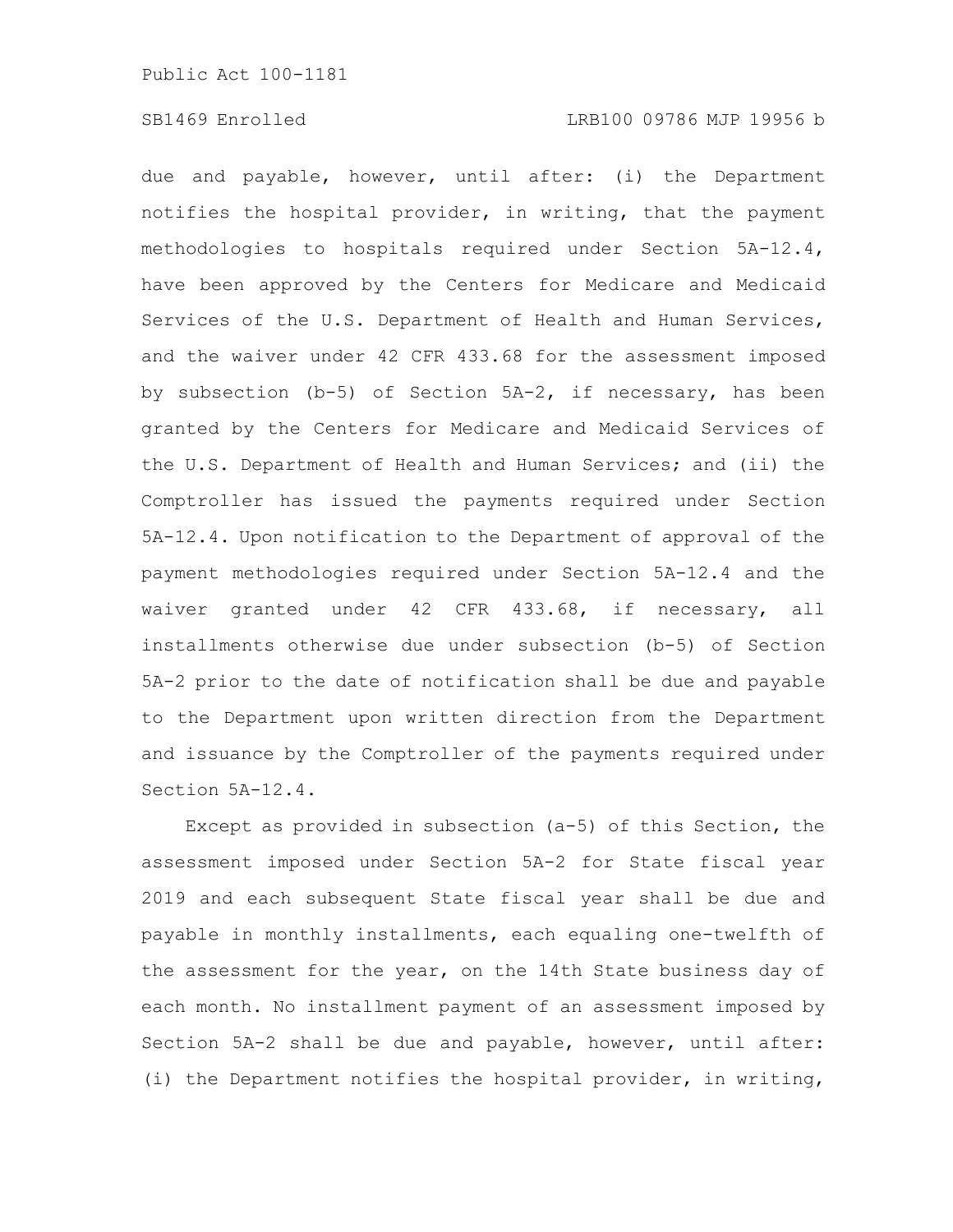that the payment methodologies to hospitals required under Section 5A-12.6 have been approved by the Centers for Medicare and Medicaid Services of the U.S. Department of Health and Human Services, and the waiver under 42 CFR 433.68 for the assessment imposed by Section 5A-2, if necessary, has been granted by the Centers for Medicare and Medicaid Services of the U.S. Department of Health and Human Services; and (ii) the Comptroller has issued the payments required under Section 5A-12.6. Upon notification to the Department of approval of the payment methodologies required under Section 5A-12.6 and the waiver granted under 42 CFR 433.68, if necessary, all installments otherwise due under Section 5A-2 prior to the date of notification shall be due and payable to the Department upon written direction from the Department and issuance by the Comptroller of the payments required under Section 5A-12.6.

(a-5) The Illinois Department may accelerate the schedule upon which assessment installments are due and payable by hospitals with a payment ratio greater than or equal to one. Such acceleration of due dates for payment of the assessment may be made only in conjunction with a corresponding acceleration in access payments identified in Section 5A-12.2, Section 5A-12.4, or Section 5A-12.6 to the same hospitals. For the purposes of this subsection (a-5), a hospital's payment ratio is defined as the quotient obtained by dividing the total payments for the State fiscal year, as authorized under Section 5A-12.2, Section 5A-12.4, or Section 5A-12.6, by the total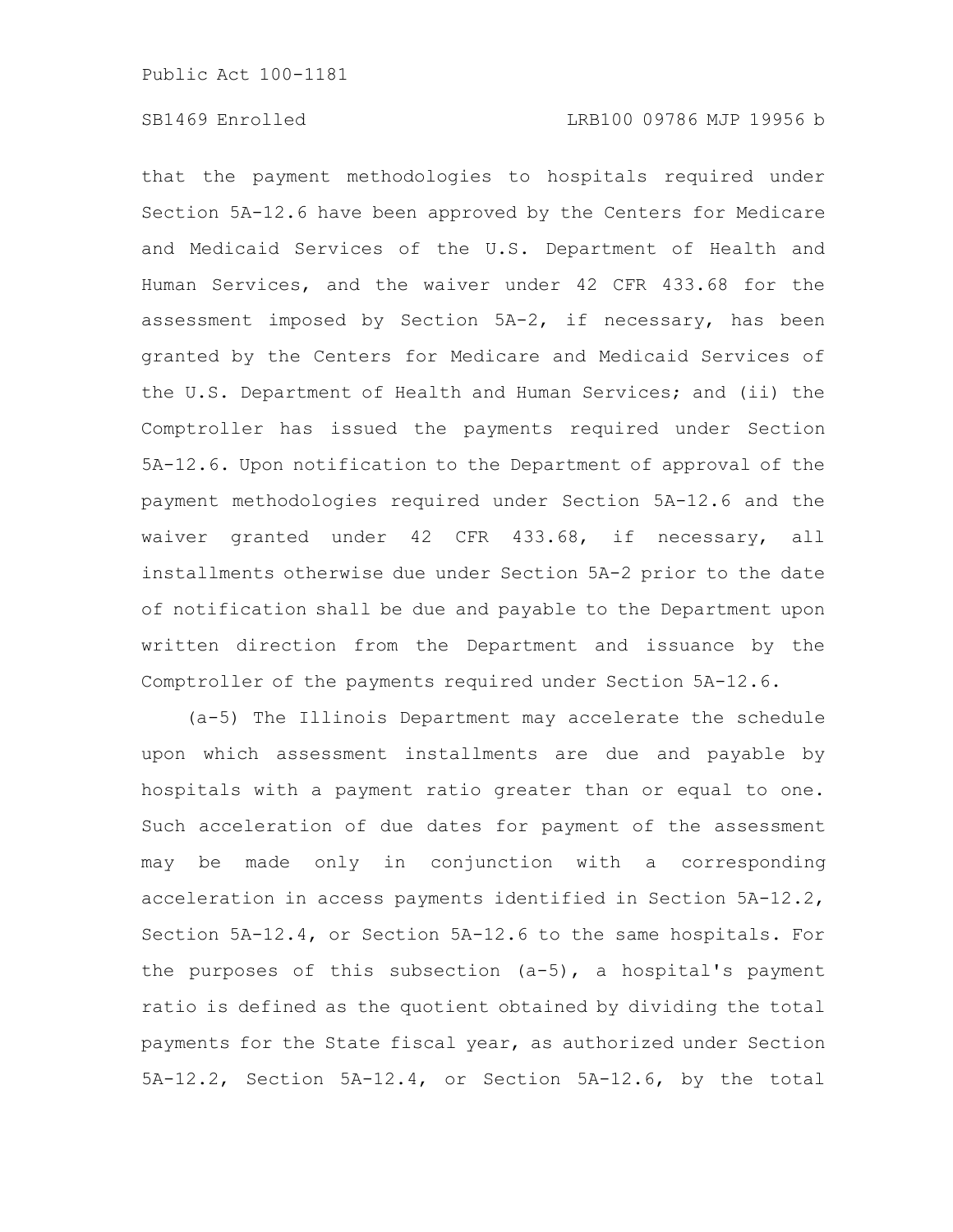assessment for the State fiscal year imposed under Section 5A-2 or subsection (b-5) of Section 5A-2.

(b) The Illinois Department is authorized to establish delayed payment schedules for hospital providers that are unable to make installment payments when due under this Section due to financial difficulties, as determined by the Illinois Department.

(c) If a hospital provider fails to pay the full amount of an installment when due (including any extensions granted under subsection (b)), there shall, unless waived by the Illinois Department for reasonable cause, be added to the assessment imposed by Section 5A-2 a penalty assessment equal to the lesser of (i) 5% of the amount of the installment not paid on or before the due date plus 5% of the portion thereof remaining unpaid on the last day of each 30-day period thereafter or (ii) 100% of the installment amount not paid on or before the due date. For purposes of this subsection, payments will be credited first to unpaid installment amounts (rather than to penalty or interest), beginning with the most delinquent installments.

(d) Any assessment amount that is due and payable to the Illinois Department more frequently than once per calendar quarter shall be remitted to the Illinois Department by the hospital provider by means of electronic funds transfer. The Illinois Department may provide for remittance by other means if (i) the amount due is less than \$10,000 or (ii) electronic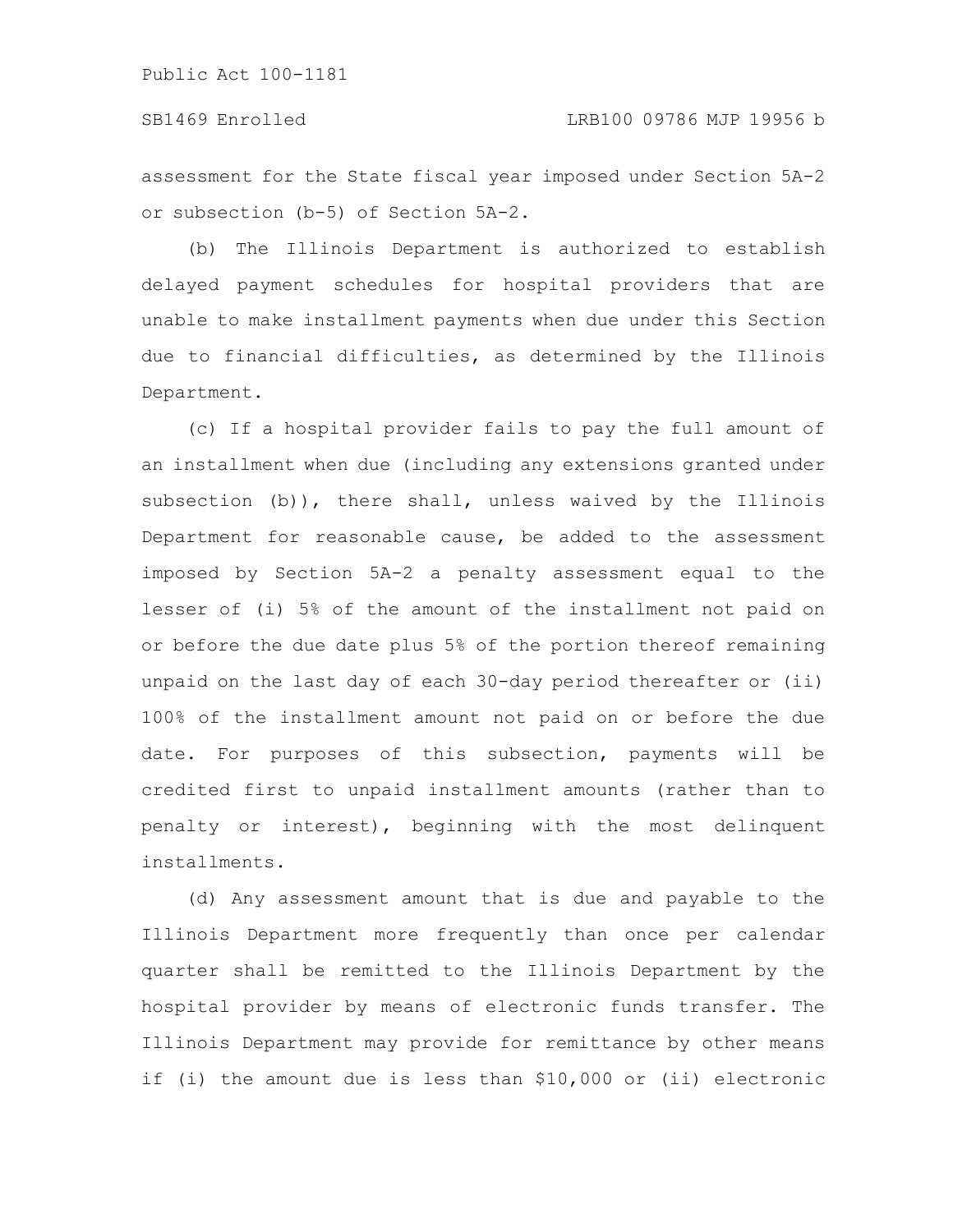funds transfer is unavailable for this purpose. (Source: P.A. 100-581, eff. 3-12-18.)

(305 ILCS 5/5A-13)

Sec. 5A-13. Emergency rulemaking.

(a) The Department of Healthcare and Family Services (formerly Department of Public Aid) may adopt rules necessary to implement this amendatory Act of the 94th General Assembly through the use of emergency rulemaking in accordance with Section 5-45 of the Illinois Administrative Procedure Act. For purposes of that Act, the General Assembly finds that the adoption of rules to implement this amendatory Act of the 94th General Assembly is deemed an emergency and necessary for the public interest, safety, and welfare.

(b) The Department of Healthcare and Family Services may adopt rules necessary to implement this amendatory Act of the 97th General Assembly through the use of emergency rulemaking in accordance with Section 5-45 of the Illinois Administrative Procedure Act. For purposes of that Act, the General Assembly finds that the adoption of rules to implement this amendatory Act of the 97th General Assembly is deemed an emergency and necessary for the public interest, safety, and welfare.

(c) The Department of Healthcare and Family Services may adopt rules necessary to initially implement the changes to Articles 5, 5A, 12, and 14 of this Code under this amendatory Act of the 100th General Assembly through the use of emergency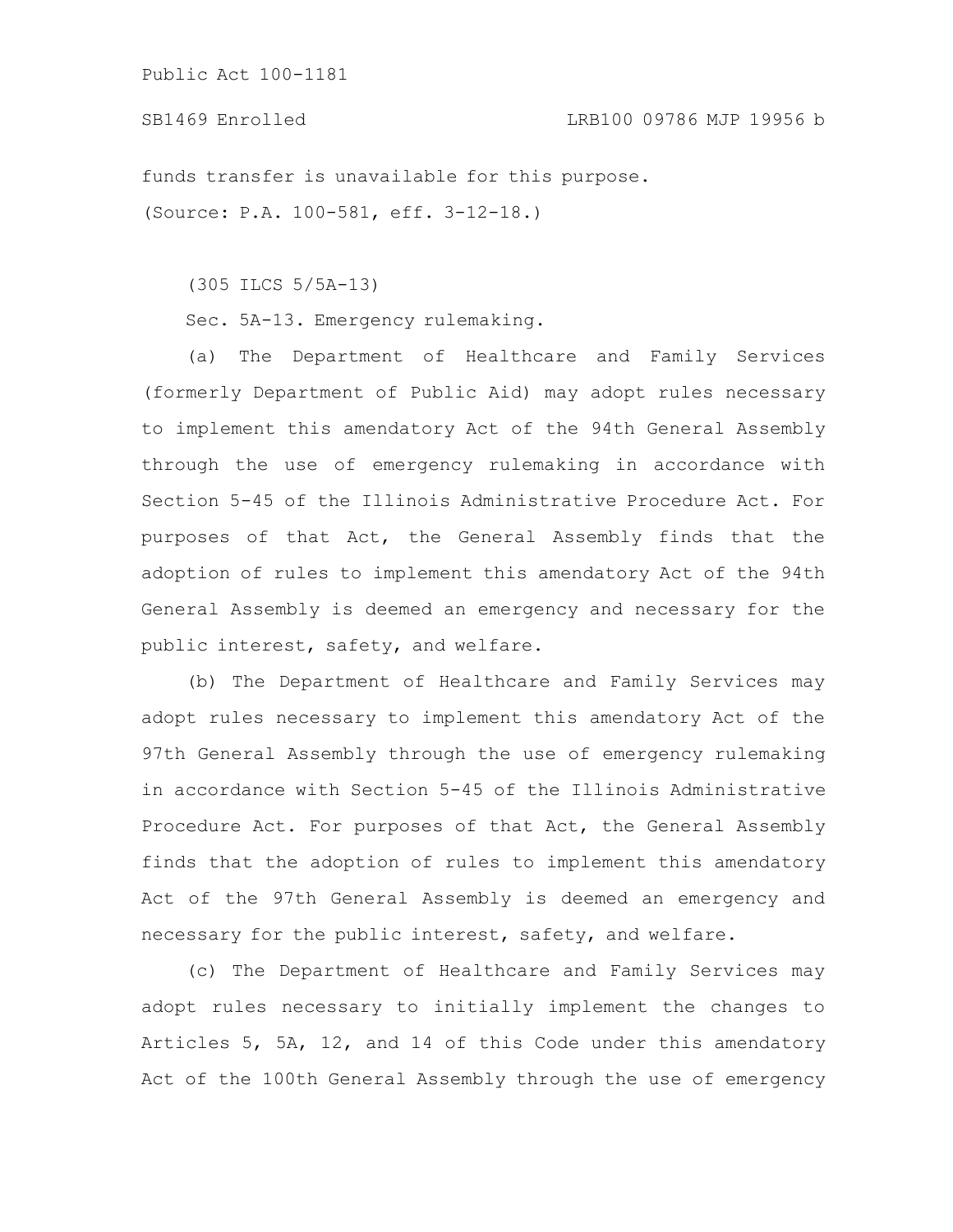rulemaking in accordance with subsection (aa) of Section 5-45 of the Illinois Administrative Procedure Act. For purposes of that Act, the General Assembly finds that the adoption of rules to implement the changes to Articles 5, 5A, 12, and 14 of this Code under this amendatory Act of the 100th General Assembly is deemed an emergency and necessary for the public interest, safety, and welfare. The 24-month limitation on the adoption of emergency rules does not apply to rules adopted to initially implement the changes to Articles 5, 5A, 12, and 14 of this Code under this amendatory Act of the 100th General Assembly. For purposes of this subsection, "initially" means any emergency rules necessary to immediately implement the changes authorized to Articles 5, 5A, 12, and 14 of this Code under this amendatory Act of the 100th General Assembly; however, emergency rulemaking authority shall not be used to make changes that could otherwise be made following the process established in the Illinois Administrative Procedure Act.

(d) The Department of Healthcare and Family Services may on a one-time-only basis adopt rules necessary to initially implement the changes to Articles 5A and 14 of this Code under this amendatory Act of the 100th General Assembly through the use of emergency rulemaking in accordance with subsection (ee) of Section 5-45 of the Illinois Administrative Procedure Act. For purposes of that Act, the General Assembly finds that the adoption of rules on a one-time-only basis to implement the changes to Articles 5A and 14 of this Code under this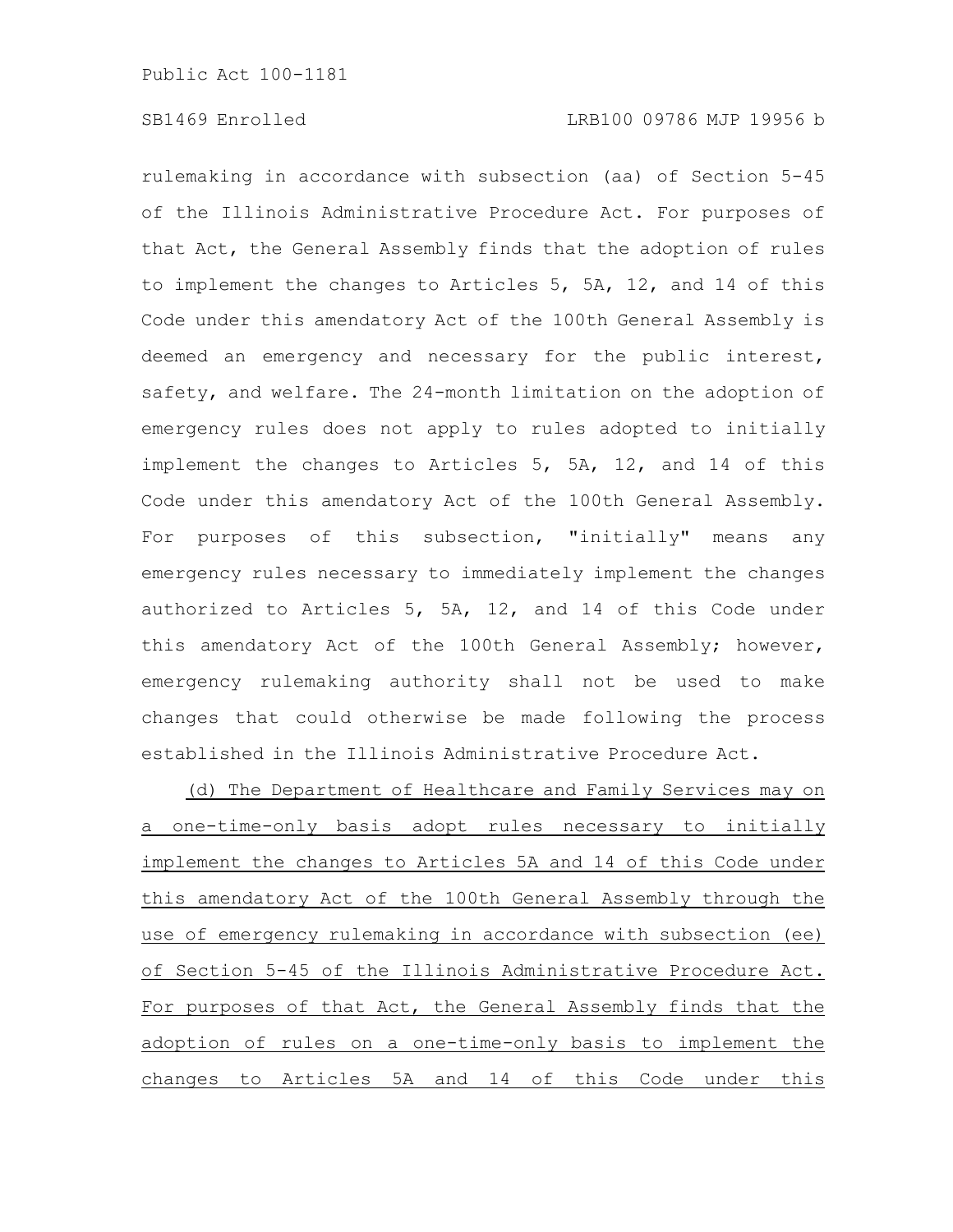amendatory Act of the 100th General Assembly is deemed an emergency and necessary for the public interest, safety, and welfare. The 24-month limitation on the adoption of emergency rules does not apply to rules adopted to initially implement the changes to Articles 5A and 14 of this Code under this amendatory Act of the 100th General Assembly.

(Source: P.A. 100-581, eff. 3-12-18.)

(305 ILCS 5/14-12)

Sec. 14-12. Hospital rate reform payment system. The hospital payment system pursuant to Section 14-11 of this Article shall be as follows:

(a) Inpatient hospital services. Effective for discharges on and after July 1, 2014, reimbursement for inpatient general acute care services shall utilize the All Patient Refined Diagnosis Related Grouping (APR-DRG) software, version 30, distributed by  $3M<sup>TM</sup>$  Health Information System.

(1) The Department shall establish Medicaid weighting factors to be used in the reimbursement system established under this subsection. Initial weighting factors shall be the weighting factors as published by 3M Health Information System, associated with Version 30.0 adjusted for the Illinois experience.

(2) The Department shall establish a statewide-standardized amount to be used in the inpatient reimbursement system. The Department shall publish these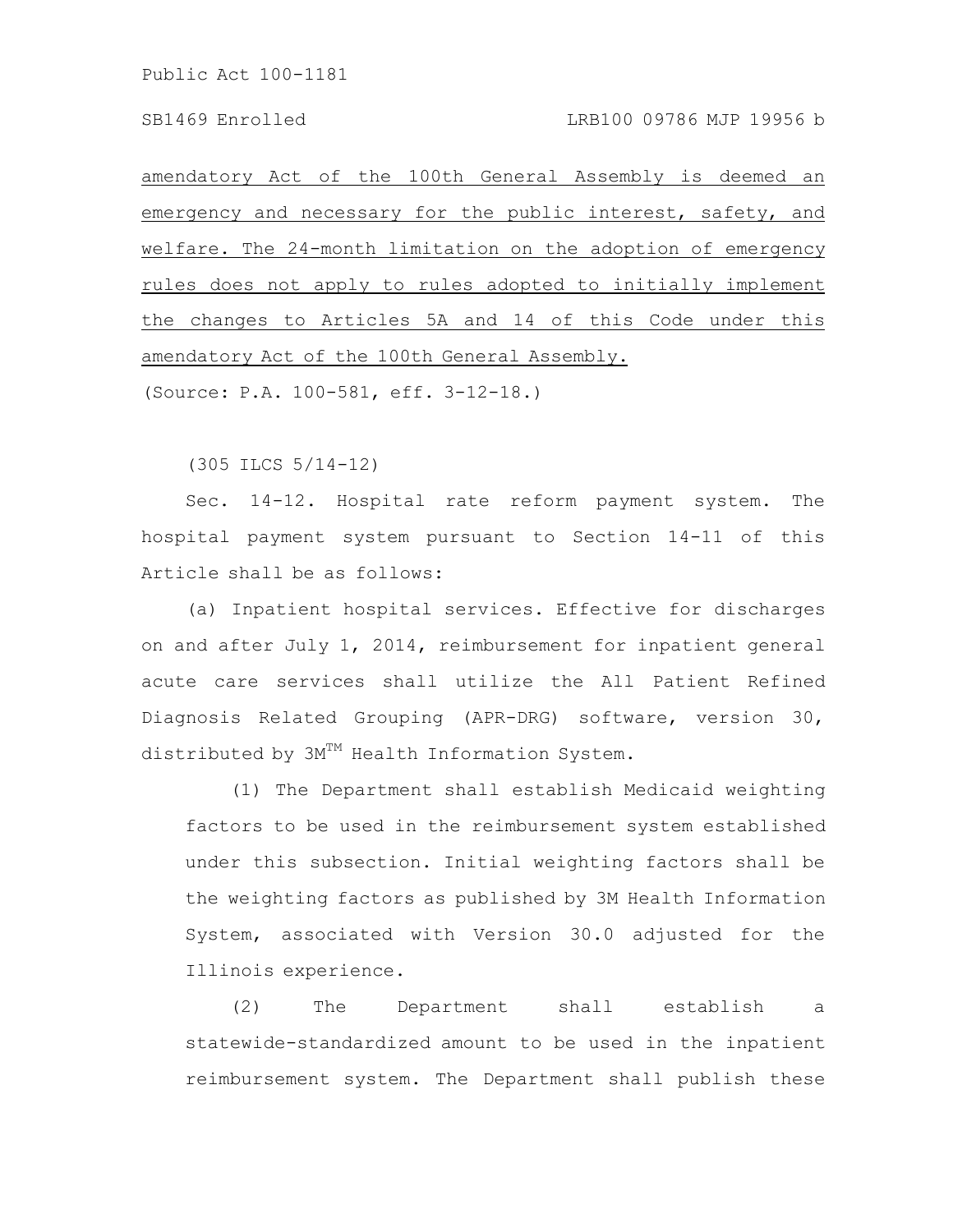amounts on its website no later than 10 calendar days prior to their effective date.

(3) In addition to the statewide-standardized amount, the Department shall develop adjusters to adjust the rate of reimbursement for critical Medicaid providers or services for trauma, transplantation services, perinatal care, and Graduate Medical Education (GME).

(4) The Department shall develop add-on payments to account for exceptionally costly inpatient stays, consistent with Medicare outlier principles. Outlier fixed loss thresholds may be updated to control for excessive growth in outlier payments no more frequently than on an annual basis, but at least triennially. Upon updating the fixed loss thresholds, the Department shall be required to update base rates within 12 months.

(5) The Department shall define those hospitals or distinct parts of hospitals that shall be exempt from the APR-DRG reimbursement system established under this Section. The Department shall publish these hospitals' inpatient rates on its website no later than 10 calendar days prior to their effective date.

(6) Beginning July 1, 2014 and ending on June 30, 2024, in addition to the statewide-standardized amount, the Department shall develop an adjustor to adjust the rate of reimbursement for safety-net hospitals defined in Section 5-5e.1 of this Code excluding pediatric hospitals.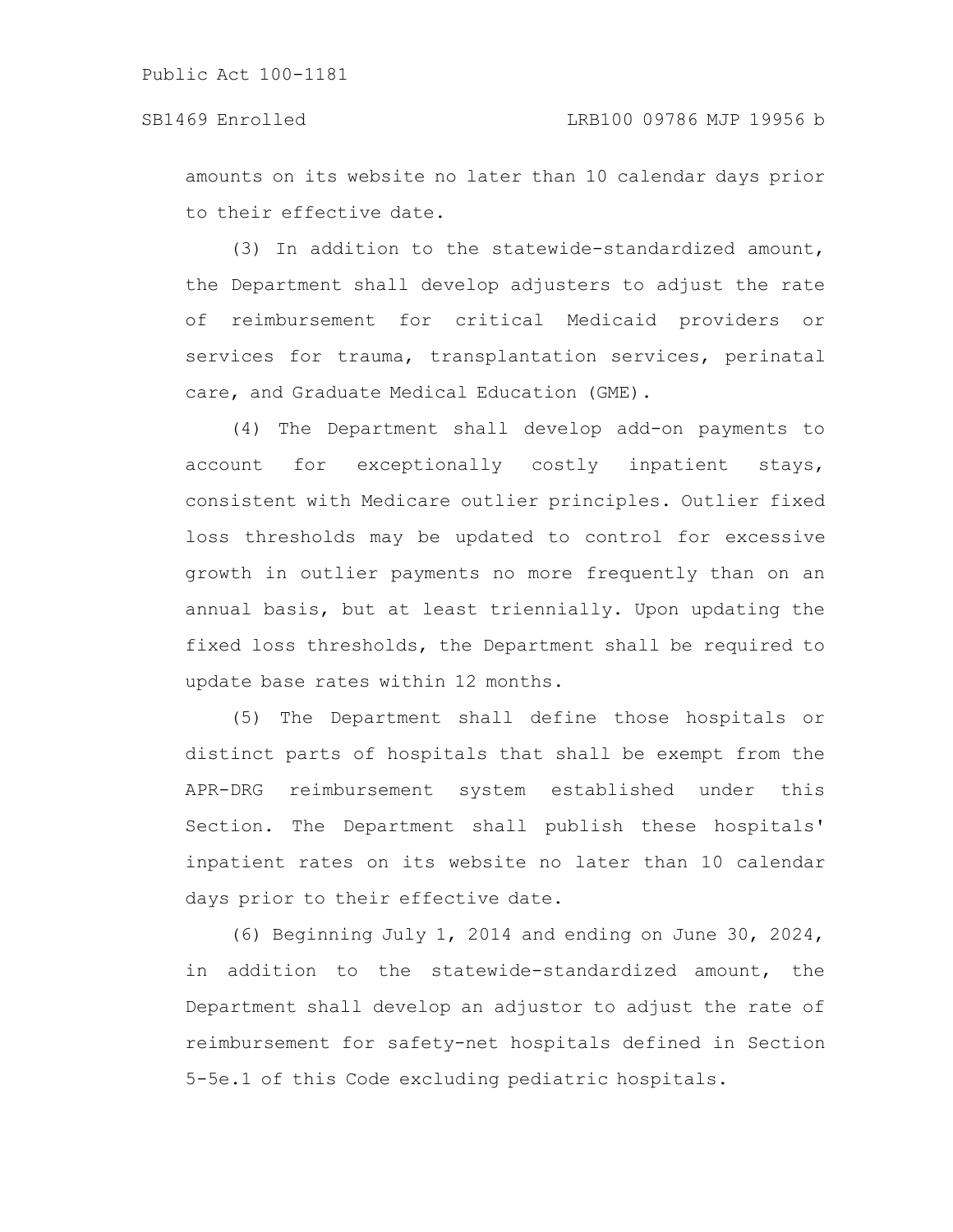(7) Beginning July 1, 2014 and ending on June 30, 2020, or upon implementation of inpatient psychiatric rate increases as described in subsection (n) of Section 5A-12.6, in addition to the statewide-standardized amount, the Department shall develop an adjustor to adjust the rate of reimbursement for Illinois freestanding inpatient psychiatric hospitals that are not designated as children's hospitals by the Department but are primarily treating patients under the age of 21.

(7.5) Beginning July 1, 2020, the reimbursement for inpatient psychiatric services shall be so that base claims projected reimbursement is increased by an amount equal to the funds allocated in paragraph (2) of subsection (b) of Section 5A-12.6, less the amount allocated under paragraphs (8) and (9) of this subsection and paragraphs (3) and (4) of subsection (b) multiplied by 13%. Beginning July 1, 2022, the reimbursement for inpatient psychiatric services shall be so that base claims projected reimbursement is increased by an amount equal to the funds allocated in paragraph (3) of subsection (b) of Section 5A-12.6, less the amount allocated under paragraphs (8) and (9) of this subsection and paragraphs (3) and (4) of subsection (b) multiplied by 13%. Beginning July 1, 2024, the reimbursement for inpatient psychiatric services shall be so that base claims projected reimbursement is increased by an amount equal to the funds allocated in paragraph (4)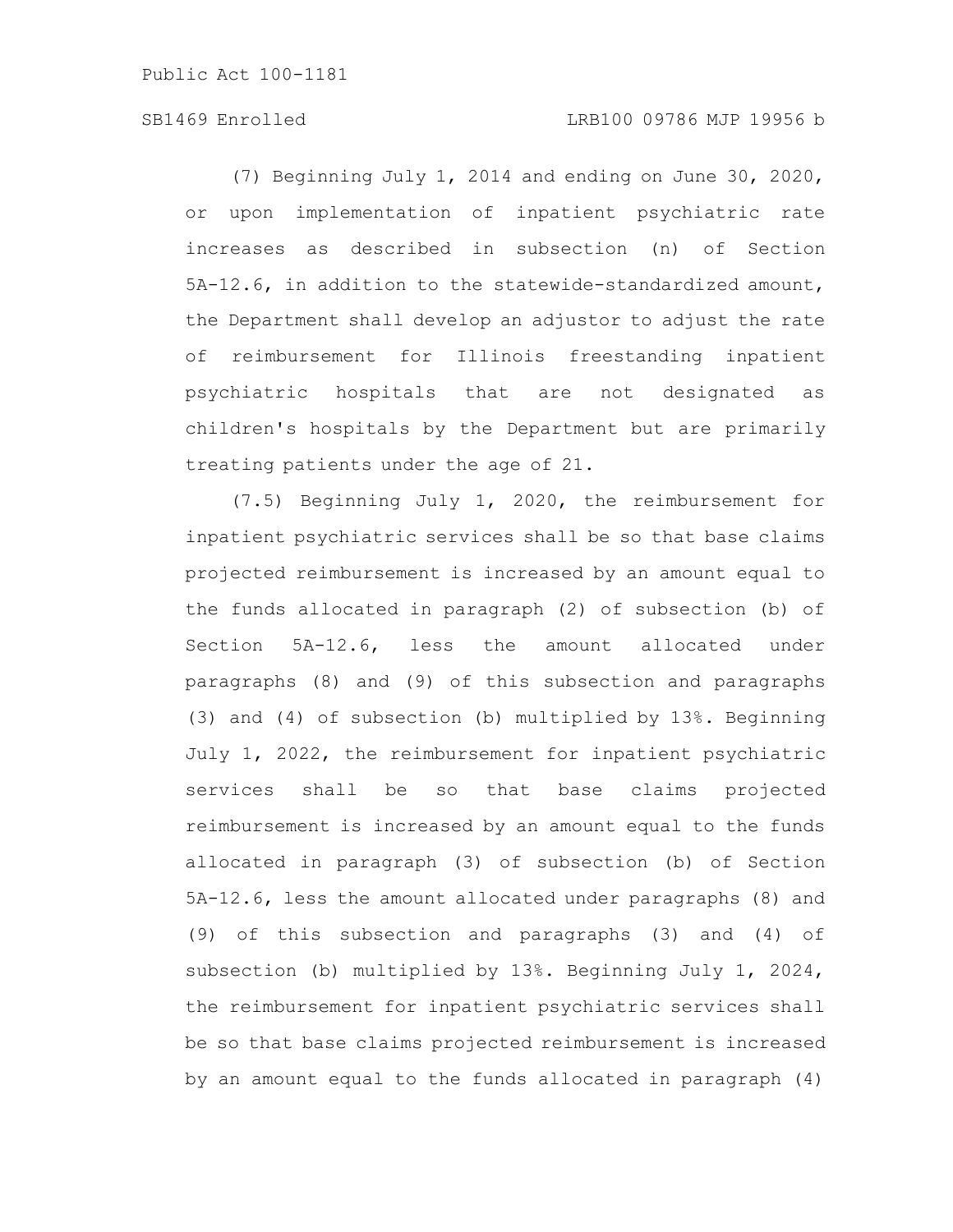of subsection (b) of Section 5A-12.6, less the amount allocated under paragraphs (8) and (9) of this subsection and paragraphs (3) and (4) of subsection (b) multiplied by 13%.

(8) Beginning July 1, 2018, in addition to the statewide-standardized amount, the Department shall adjust the rate of reimbursement for hospitals designated by the Department of Public Health as a Perinatal Level II or II+ center by applying the same adjustor that is applied to Perinatal and Obstetrical care cases for Perinatal Level III centers, as of December 31, 2017.

(9) Beginning July 1, 2018, in addition to the statewide-standardized amount, the Department shall apply the same adjustor that is applied to trauma cases as of December 31, 2017 to inpatient claims to treat patients with burns, including, but not limited to, APR-DRGs 841, 842, 843, and 844.

(10) Beginning July 1, 2018, the statewide-standardized amount for inpatient general acute care services shall be uniformly increased so that base claims projected reimbursement is increased by an amount equal to the funds allocated in paragraph (1) of subsection (b) of Section 5A-12.6, less the amount allocated under paragraphs (8) and (9) of this subsection and paragraphs (3) and (4) of subsection (b) multiplied by 40%. Beginning July 1, 2020, the statewide-standardized amount for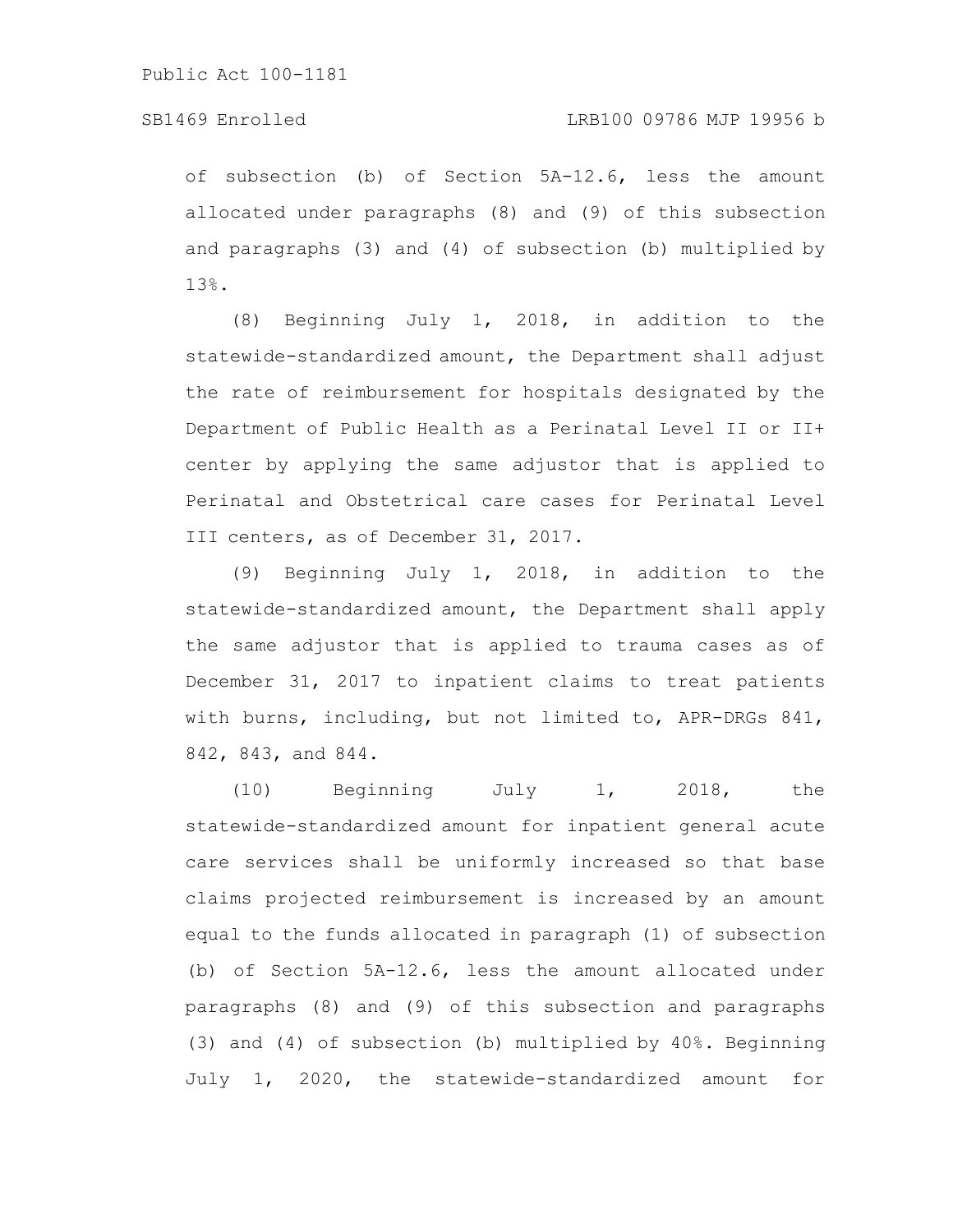inpatient general acute care services shall be uniformly increased so that base claims projected reimbursement is increased by an amount equal to the funds allocated in paragraph (2) of subsection (b) of Section 5A-12.6, less the amount allocated under paragraphs (8) and (9) of this subsection and paragraphs (3) and (4) of subsection (b) multiplied by 40%. Beginning July 1, 2022, the statewide-standardized amount for inpatient general acute care services shall be uniformly increased so that base claims projected reimbursement is increased by an amount equal to the funds allocated in paragraph (3) of subsection (b) of Section 5A-12.6, less the amount allocated under paragraphs (8) and (9) of this subsection and paragraphs (3) and (4) of subsection (b) multiplied by 40%. Beginning July 1, 2023 the statewide-standardized amount for inpatient general acute care services shall be uniformly increased so that base claims projected reimbursement is increased by an amount equal to the funds allocated in paragraph (4) of subsection (b) of Section 5A-12.6, less the amount allocated under paragraphs (8) and (9) of this subsection and paragraphs (3) and (4) of subsection (b) multiplied by 40%.

(11) Beginning July 1, 2018, the reimbursement for inpatient rehabilitation services shall be increased by the addition of a \$96 per day add-on.

Beginning July 1, 2020, the reimbursement for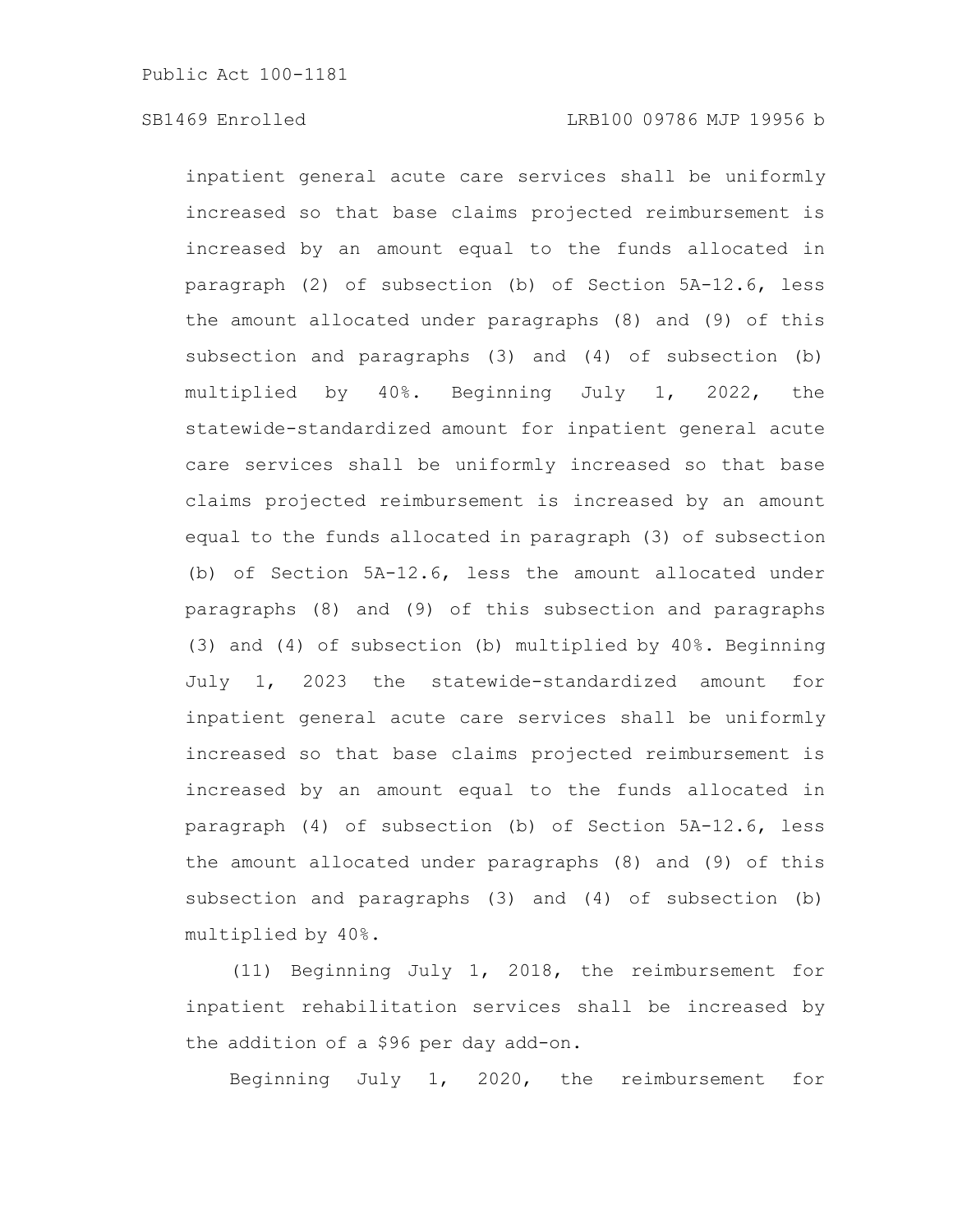inpatient rehabilitation services shall be uniformly increased so that the \$96 per day add-on is increased by an amount equal to the funds allocated in paragraph (2) of subsection (b) of Section 5A-12.6, less the amount allocated under paragraphs (8) and (9) of this subsection and paragraphs (3) and (4) of subsection (b) multiplied by 0.9%.

Beginning July 1, 2022, the reimbursement for inpatient rehabilitation services shall be uniformly increased so that the \$96 per day add-on as adjusted by the July 1, 2020 increase, is increased by an amount equal to the funds allocated in paragraph (3) of subsection (b) of Section 5A-12.6, less the amount allocated under paragraphs (8) and (9) of this subsection and paragraphs (3) and (4) of subsection (b) multiplied by 0.9%.

Beginning July 1, 2023, the reimbursement for inpatient rehabilitation services shall be uniformly increased so that the \$96 per day add-on as adjusted by the July 1, 2022 increase, is increased by an amount equal to the funds allocated in paragraph (4) of subsection (b) of Section 5A-12.6, less the amount allocated under paragraphs (8) and (9) of this subsection and paragraphs (3) and (4) of subsection (b) multiplied by 0.9%.

(b) Outpatient hospital services. Effective for dates of service on and after July 1, 2014, reimbursement for outpatient services shall utilize the Enhanced Ambulatory Procedure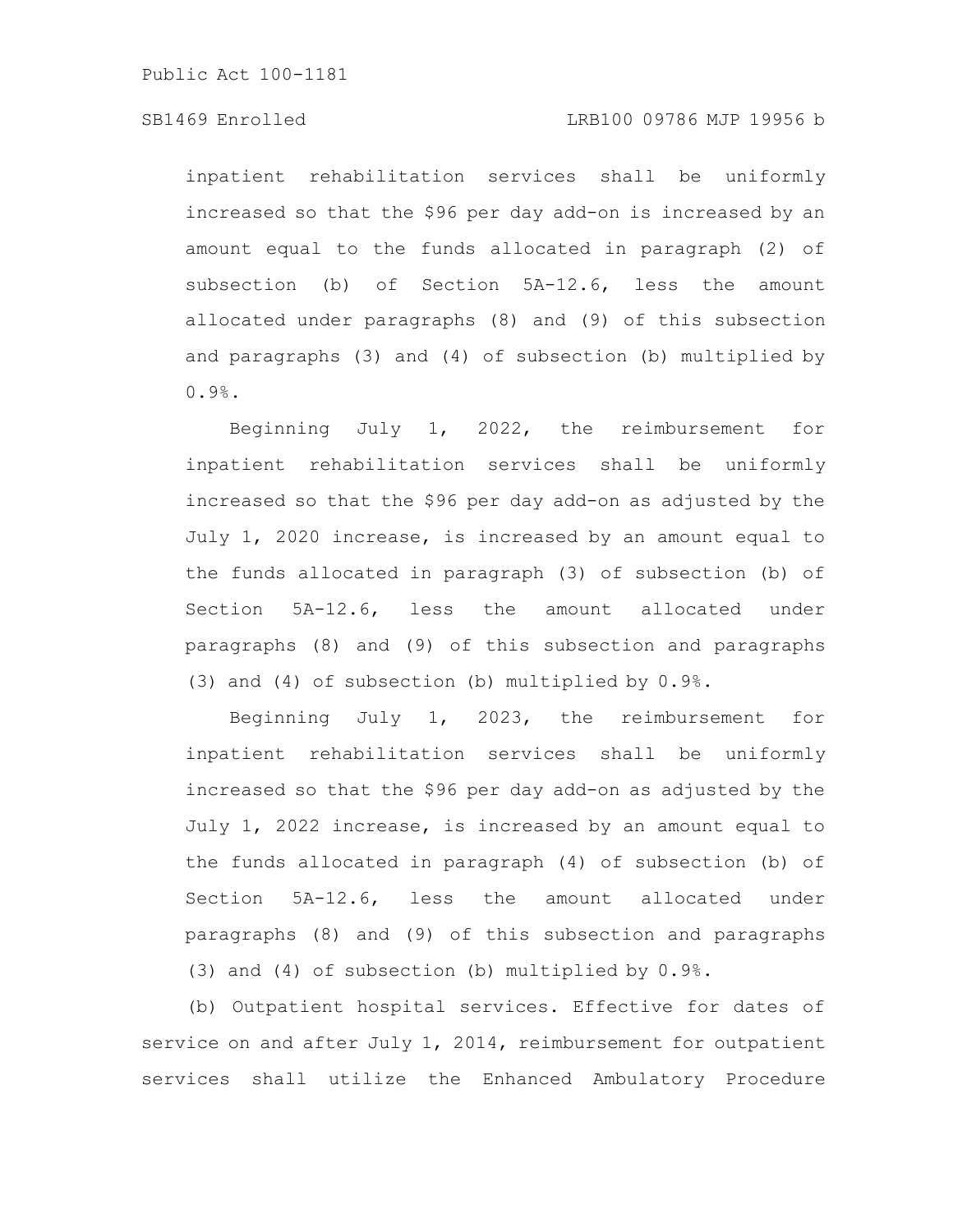Grouping (EAPG  $E-$ APG) software, version 3.7 distributed by  $3M<sup>TM</sup>$ Health Information System.

(1) The Department shall establish Medicaid weighting factors to be used in the reimbursement system established under this subsection. The initial weighting factors shall be the weighting factors as published by 3M Health Information System, associated with Version 3.7.

(2) The Department shall establish service specific statewide-standardized amounts to be used in the reimbursement system.

(A) The initial statewide standardized amounts, with the labor portion adjusted by the Calendar Year 2013 Medicare Outpatient Prospective Payment System wage index with reclassifications, shall be published by the Department on its website no later than 10 calendar days prior to their effective date.

(B) The Department shall establish adjustments to the statewide-standardized amounts for each Critical Access Hospital, as designated by the Department of Public Health in accordance with 42 CFR 485, Subpart F. For outpatient services provided on or before June 30, 2018, the The EAPG standardized amounts are determined separately for each critical access hospital such that simulated EAPG payments using outpatient base period paid claim data plus payments under Section 5A-12.4 of this Code net of the associated tax costs are equal to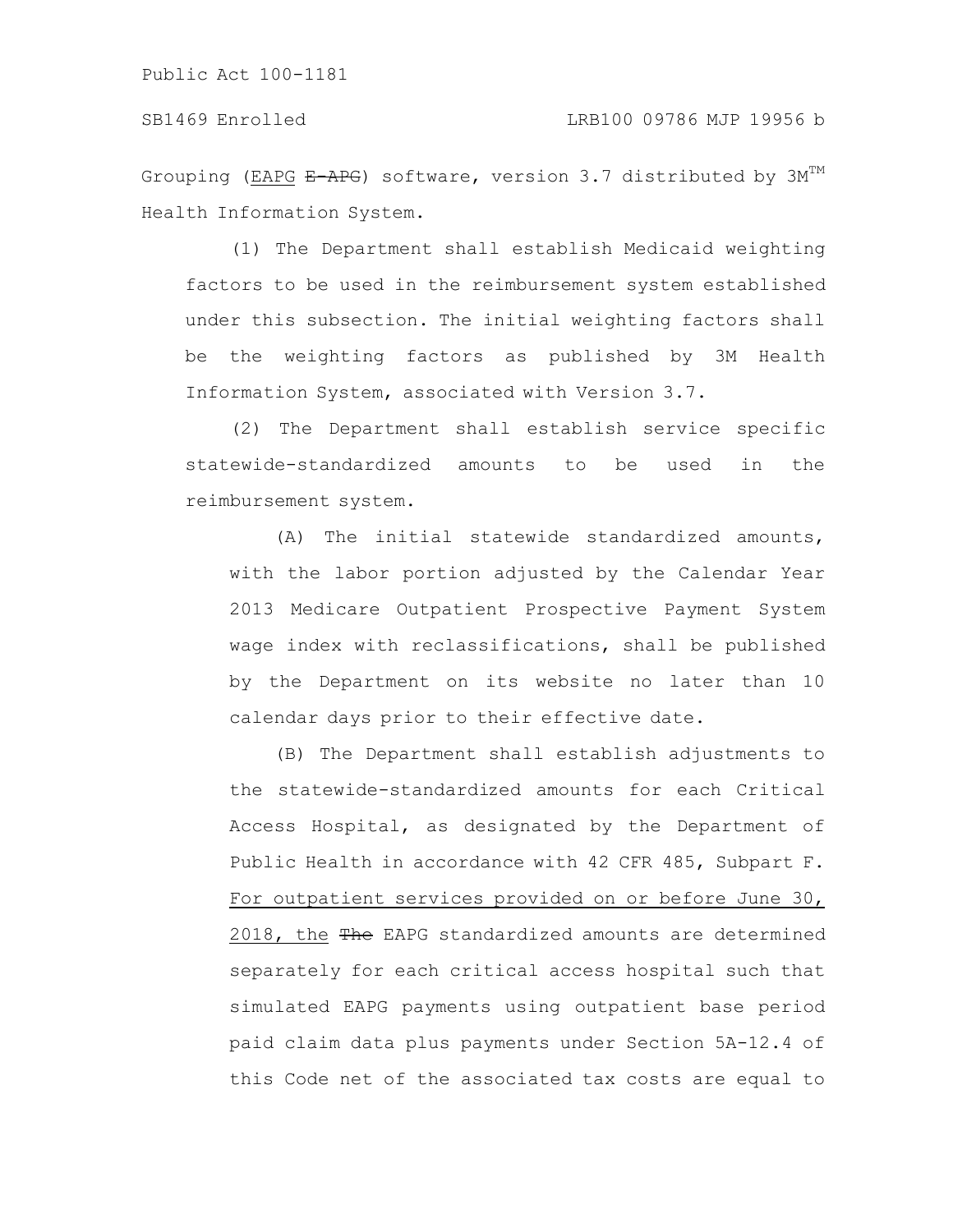the estimated costs of outpatient base period claims data with a rate year cost inflation factor applied.

(3) In addition to the statewide-standardized amounts, the Department shall develop adjusters to adjust the rate of reimbursement for critical Medicaid hospital outpatient providers or services, including outpatient high volume or safety-net hospitals. Beginning July 1, 2018, the outpatient high volume adjustor shall be increased to increase annual expenditures associated with this adjustor by \$79,200,000, based on the State Fiscal Year 2015 base year data and this adjustor shall apply to public hospitals, except for large public hospitals, as defined under 89 Ill. Adm. Code 148.25(a).

(4) Beginning July 1, 2018, in addition to the statewide standardized amounts, the Department shall make an add-on payment for outpatient expensive devices and drugs. This add-on payment shall at least apply to claim lines that: (i) are assigned with one of the following EAPGs: 490, 1001 to 1020, and coded with one of the following revenue codes: 0274 to 0276, 0278; or (ii) are assigned with one of the following EAPGs: 430 to 441, 443, 444, 460 to 465, 495, 496, 1090. The add-on payment shall be calculated as follows: the claim line's covered charges multiplied by the hospital's total acute cost to charge ratio, less the claim line's EAPG payment plus \$1,000, multiplied by 0.8.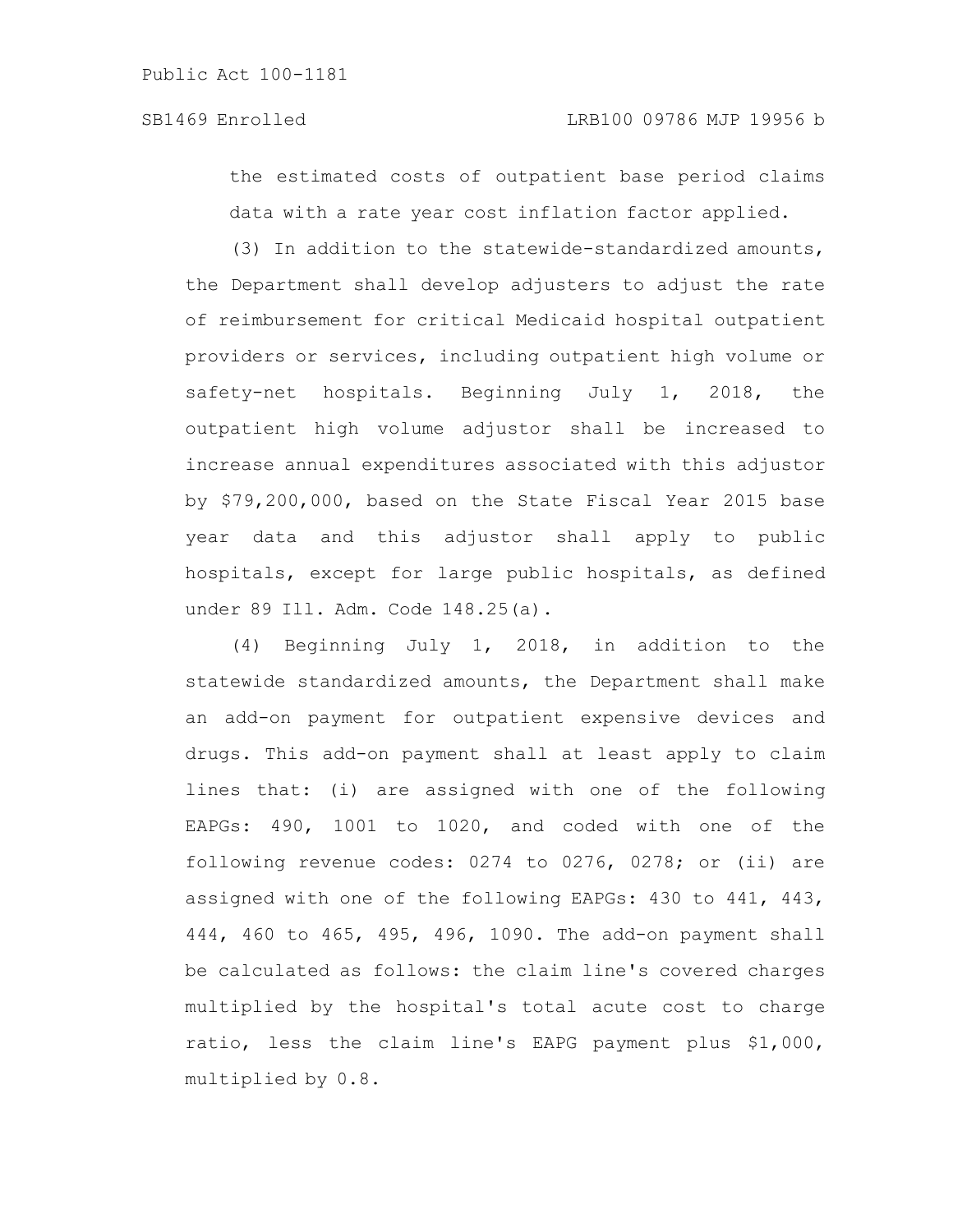(5) Beginning July 1, 2018, the statewide-standardized amounts for outpatient services shall be increased by a uniform percentage so that base claims projected reimbursement is increased by an amount equal to no less than the funds allocated in paragraph (1) of subsection (b) of Section 5A-12.6, less the amount allocated under paragraphs (8) and (9) of subsection (a) and paragraphs (3) and (4) of this subsection multiplied by 46%. Beginning July 1, 2020, the statewide-standardized amounts for outpatient services shall be increased by a uniform percentage so that base claims projected reimbursement is increased by an amount equal to no less than the funds allocated in paragraph (2) of subsection (b) of Section 5A-12.6, less the amount allocated under paragraphs (8) and (9) of subsection (a) and paragraphs (3) and (4) of this subsection multiplied by 46%. Beginning July 1, 2022, the statewide-standardized amounts for outpatient services shall be increased by a uniform percentage so that base claims projected reimbursement is increased by an amount equal to the funds allocated in paragraph (3) of subsection (b) of Section 5A-12.6, less the amount allocated under paragraphs (8) and (9) of subsection (a) and paragraphs (3) and (4) of this subsection multiplied by 46%. Beginning July 1, 2023, the statewide-standardized amounts for outpatient services shall be increased by a uniform percentage so that base claims projected reimbursement is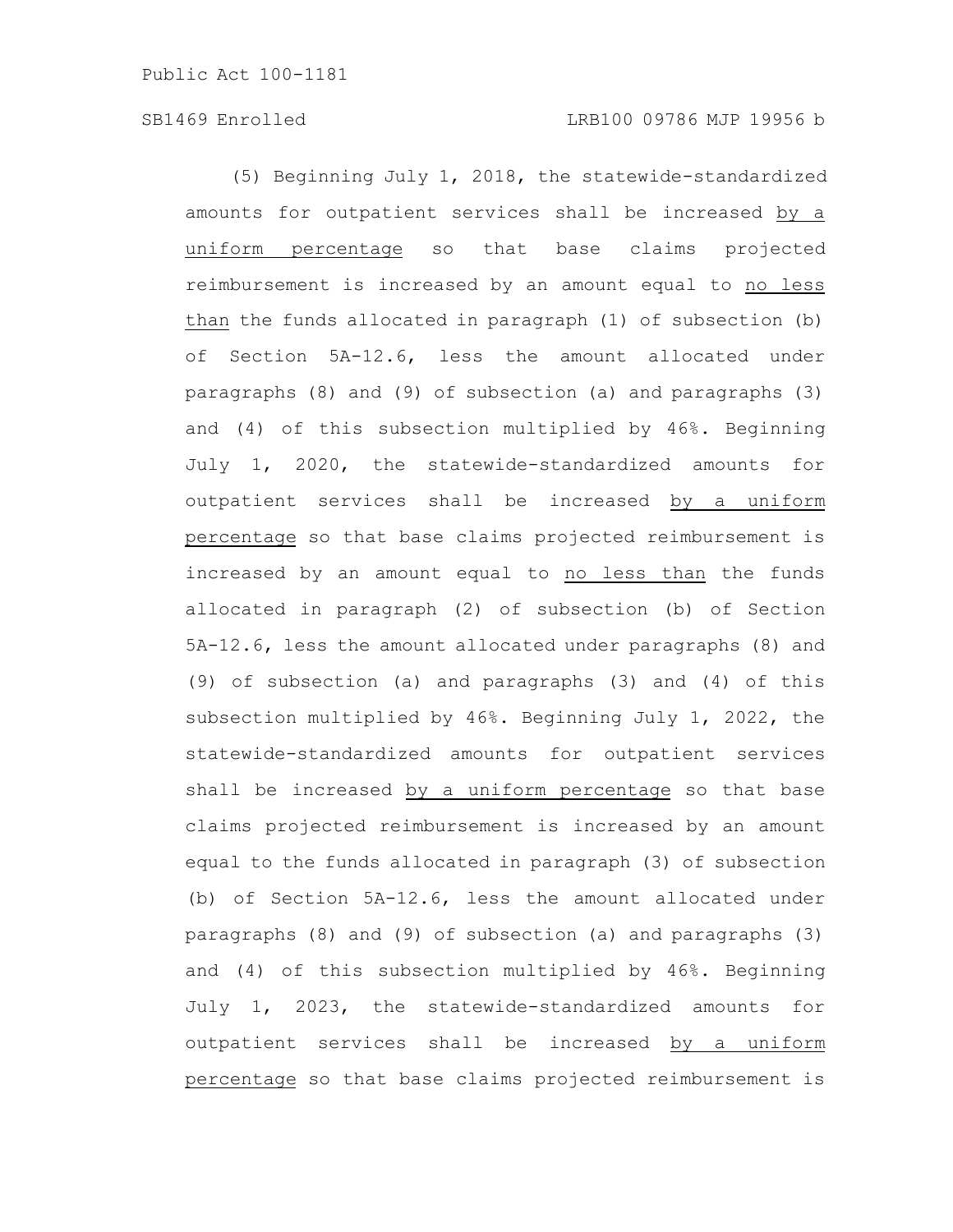increased by an amount equal to no less than the funds allocated in paragraph (4) of subsection (b) of Section 5A-12.6, less the amount allocated under paragraphs (8) and (9) of subsection (a) and paragraphs (3) and (4) of this subsection multiplied by 46%.

(6) Effective for dates of service on or after July 1, 2018, the Department shall establish adjustments to the statewide-standardized amounts for each Critical Access Hospital, as designated by the Department of Public Health in accordance with 42 CFR 485, Subpart F, such that each Critical Access Hospital's standardized amount for outpatient services shall be increased by the applicable uniform percentage determined pursuant to paragraph (5) of this subsection. It is the intent of the General Assembly that the adjustments required under this paragraph (6) by this amendatory Act of the 100th General Assembly shall be applied retroactively to claims for dates of service provided on or after July 1, 2018.

(7) Effective for dates of service on or after the effective date of this amendatory Act of the 100th General Assembly, the Department shall recalculate and implement an updated statewide-standardized amount for outpatient services provided by hospitals that are not Critical Access Hospitals to reflect the applicable uniform percentage determined pursuant to paragraph (5).

(1) Any recalculation to the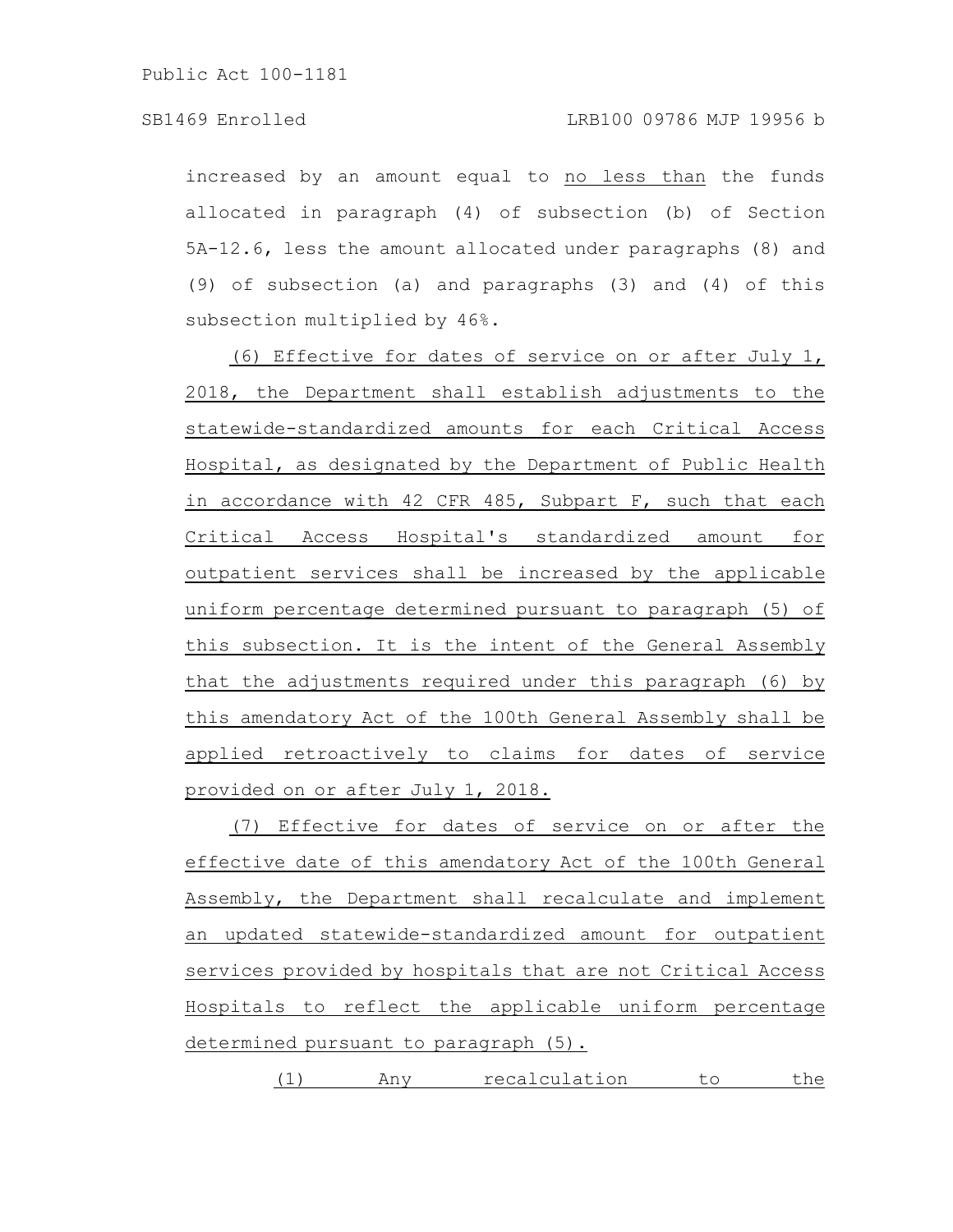statewide-standardized amounts for outpatient services provided by hospitals that are not Critical Access Hospitals shall be the amount necessary to achieve the increase in the statewide-standardized amounts for outpatient services increased by a uniform percentage, so that base claims projected reimbursement is increased by an amount equal to no less than the funds allocated in paragraph (1) of subsection (b) of Section 5A-12.6, less the amount allocated under paragraphs (8) and (9) of subsection (a) and paragraphs (3) and (4) of this subsection, for all hospitals that are not Critical Access Hospitals, multiplied by 46%.

(2) It is the intent of the General Assembly that the recalculations required under this paragraph (7) by this amendatory Act of the 100th General Assembly shall be applied prospectively to claims for dates of service provided on or after the effective date of this amendatory Act of the 100th General Assembly and that no recoupment or repayment by the Department or an MCO of payments attributable to recalculation under this paragraph (7), issued to the hospital for dates of service on or after July 1, 2018 and before the effective date of this amendatory Act of the 100th General Assembly, shall be permitted.

(8) The Department shall ensure that all necessary adjustments to the managed care organization capitation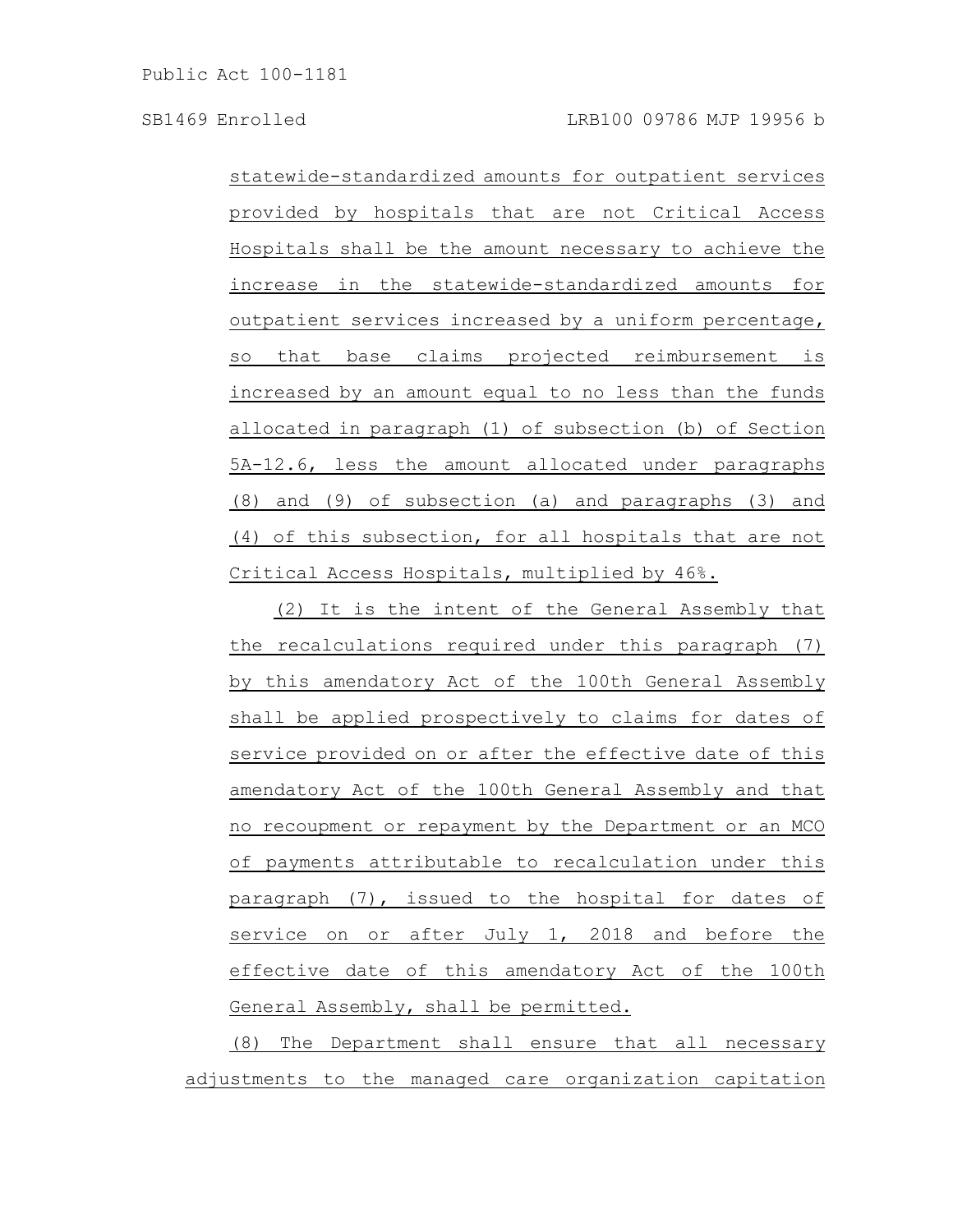base rates necessitated by the adjustments under subparagraph (6) or (7) of this subsection are completed and applied retroactively in accordance with Section 5-30.8 of this Code within 90 days of the effective date of this amendatory Act of the 100th General Assembly.

(c) In consultation with the hospital community, the Department is authorized to replace 89 Ill. Admin. Code 152.150 as published in 38 Ill. Reg. 4980 through 4986 within 12 months of June 16, 2014 (the effective date of Public Act  $98-651$ ) this amendatory Act of the 98th General Assembly. If the Department does not replace these rules within 12 months of June 16, 2014 (the effective date of Public Act 98-651) this amendatory Act of the 98th General Assembly, the rules in effect for 152.150 as published in 38 Ill. Reg. 4980 through 4986 shall remain in effect until modified by rule by the Department. Nothing in this subsection shall be construed to mandate that the Department file a replacement rule.

(d) Transition period. There shall be a transition period to the reimbursement systems authorized under this Section that shall begin on the effective date of these systems and continue until June 30, 2018, unless extended by rule by the Department. To help provide an orderly and predictable transition to the new reimbursement systems and to preserve and enhance access to the hospital services during this transition, the Department shall allocate a transitional hospital access pool of at least \$290,000,000 annually so that transitional hospital access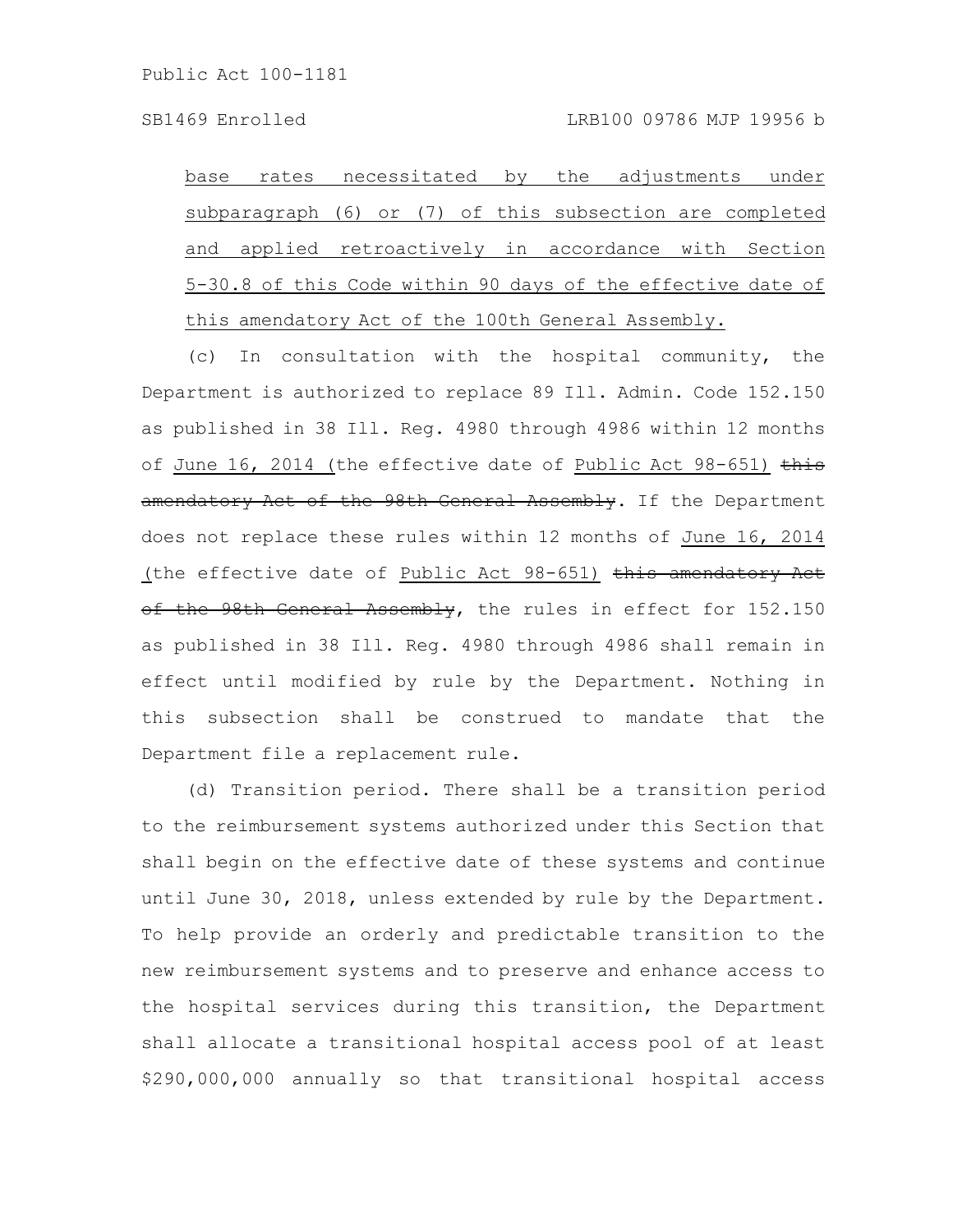payments are made to hospitals.

(1) After the transition period, the Department may begin incorporating the transitional hospital access pool into the base rate structure; however, the transitional hospital access payments in effect on June 30, 2018 shall continue to be paid, if continued under Section 5A-16.

(2) After the transition period, if the Department reduces payments from the transitional hospital access pool, it shall increase base rates, develop new adjustors, adjust current adjustors, develop new hospital access payments based on updated information, or any combination thereof by an amount equal to the decreases proposed in the transitional hospital access pool payments, ensuring that the entire transitional hospital access pool amount shall continue to be used for hospital payments.

(d-5) Hospital transformation program. The Department, in conjunction with the Hospital Transformation Review Committee created under subsection (d-5), shall develop a hospital transformation program to provide financial assistance to hospitals in transforming their services and care models to better align with the needs of the communities they serve. The payments authorized in this Section shall be subject to approval by the federal government.

(1) Phase 1. In State fiscal years 2019 through 2020, the Department shall allocate funds from the transitional access hospital pool to create a hospital transformation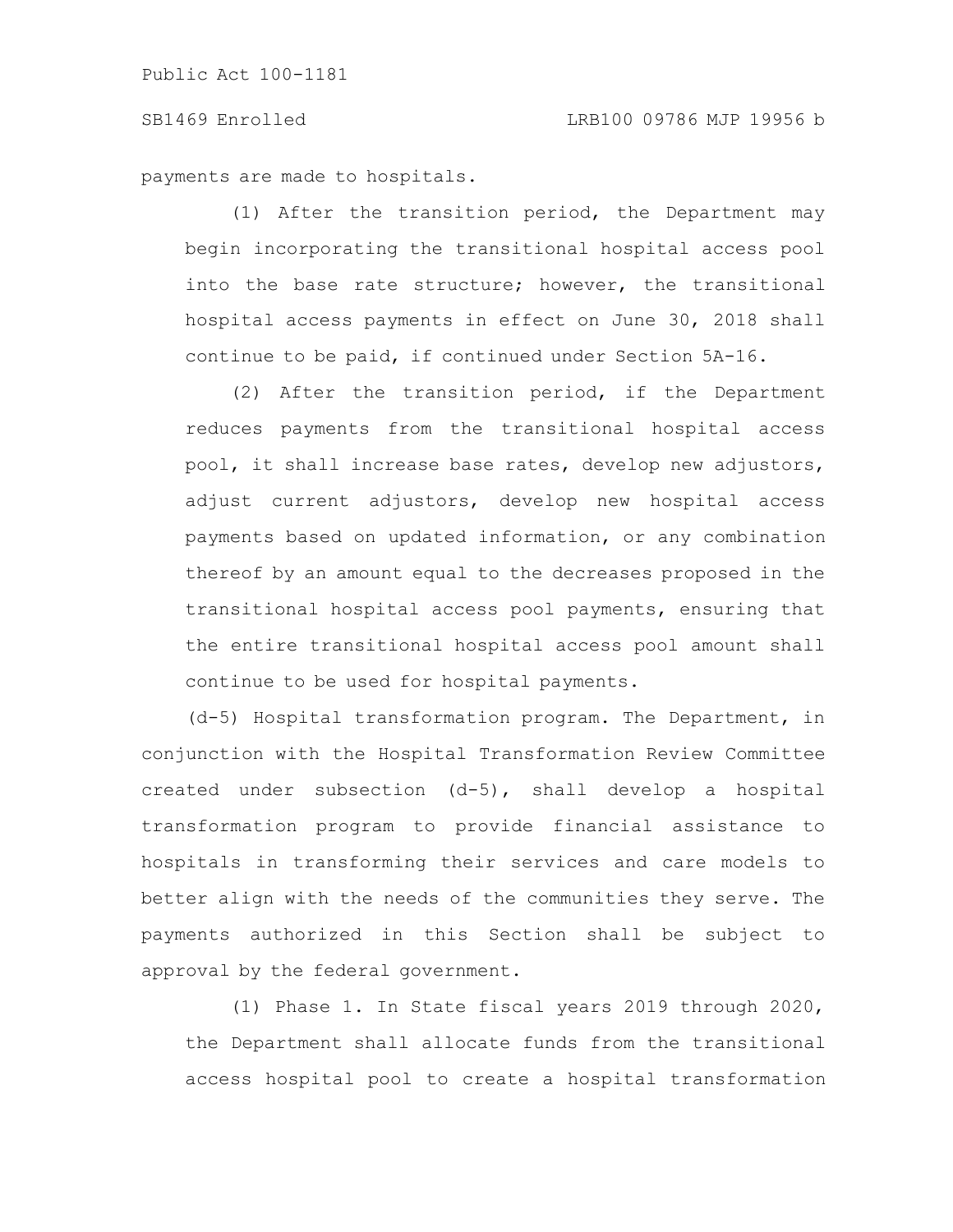# SB1469 Enrolled LRB100 09786 MJP 19956 b

pool of at least \$262,906,870 annually and make hospital transformation payments to hospitals. Subject to Section 5A-16, in State fiscal years 2019 and 2020, an Illinois hospital that received either a transitional hospital access payment under subsection (d) or a supplemental payment under subsection (f) of this Section in State fiscal year 2018, shall receive a hospital transformation payment as follows:

(A) If the hospital's Rate Year 2017 Medicaid inpatient utilization rate is equal to or greater than 45%, the hospital transformation payment shall be equal to 100% of the sum of its transitional hospital access payment authorized under subsection (d) and any supplemental payment authorized under subsection (f).

(B) If the hospital's Rate Year 2017 Medicaid inpatient utilization rate is equal to or greater than 25% but less than 45%, the hospital transformation payment shall be equal to 75% of the sum of its transitional hospital access payment authorized under subsection (d) and any supplemental payment authorized under subsection (f).

(C) If the hospital's Rate Year 2017 Medicaid inpatient utilization rate is less than 25%, the hospital transformation payment shall be equal to 50% of the sum of its transitional hospital access payment authorized under subsection (d) and any supplemental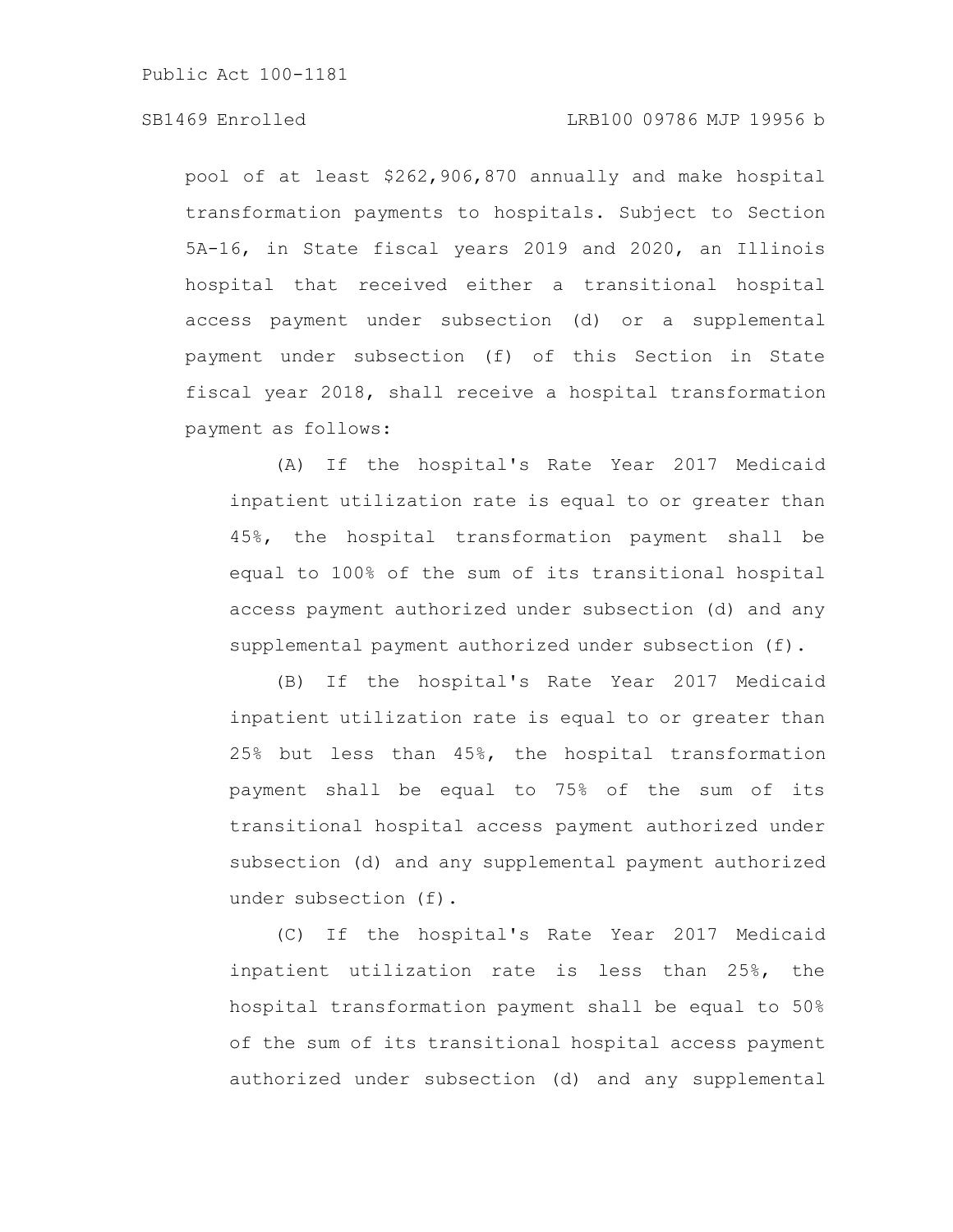payment authorized under subsection (f).

(2) Phase 2. During State fiscal years 2021 and 2022, the Department shall allocate funds from the transitional access hospital pool to create a hospital transformation pool annually and make hospital transformation payments to hospitals participating in the transformation program. Any hospital may seek transformation funding in Phase 2. Any hospital that seeks transformation funding in Phase 2 to update or repurpose the hospital's physical structure to transition to a new delivery model, must submit to the Department in writing a transformation plan, based on the Department's guidelines, that describes the desired delivery model with projections of patient volumes by service lines and projected revenues, expenses, and net income that correspond to the new delivery model. In Phase 2, subject to the approval of rules, the Department may use the hospital transformation pool to increase base rates, develop new adjustors, adjust current adjustors, or develop new access payments in order to support and incentivize hospitals to pursue such transformation. In developing such methodologies, the Department shall ensure that the entire hospital transformation pool continues to be expended to ensure access to hospital services or to support organizations that had received hospital transformation payments under this Section.

(A) Any hospital participating in the hospital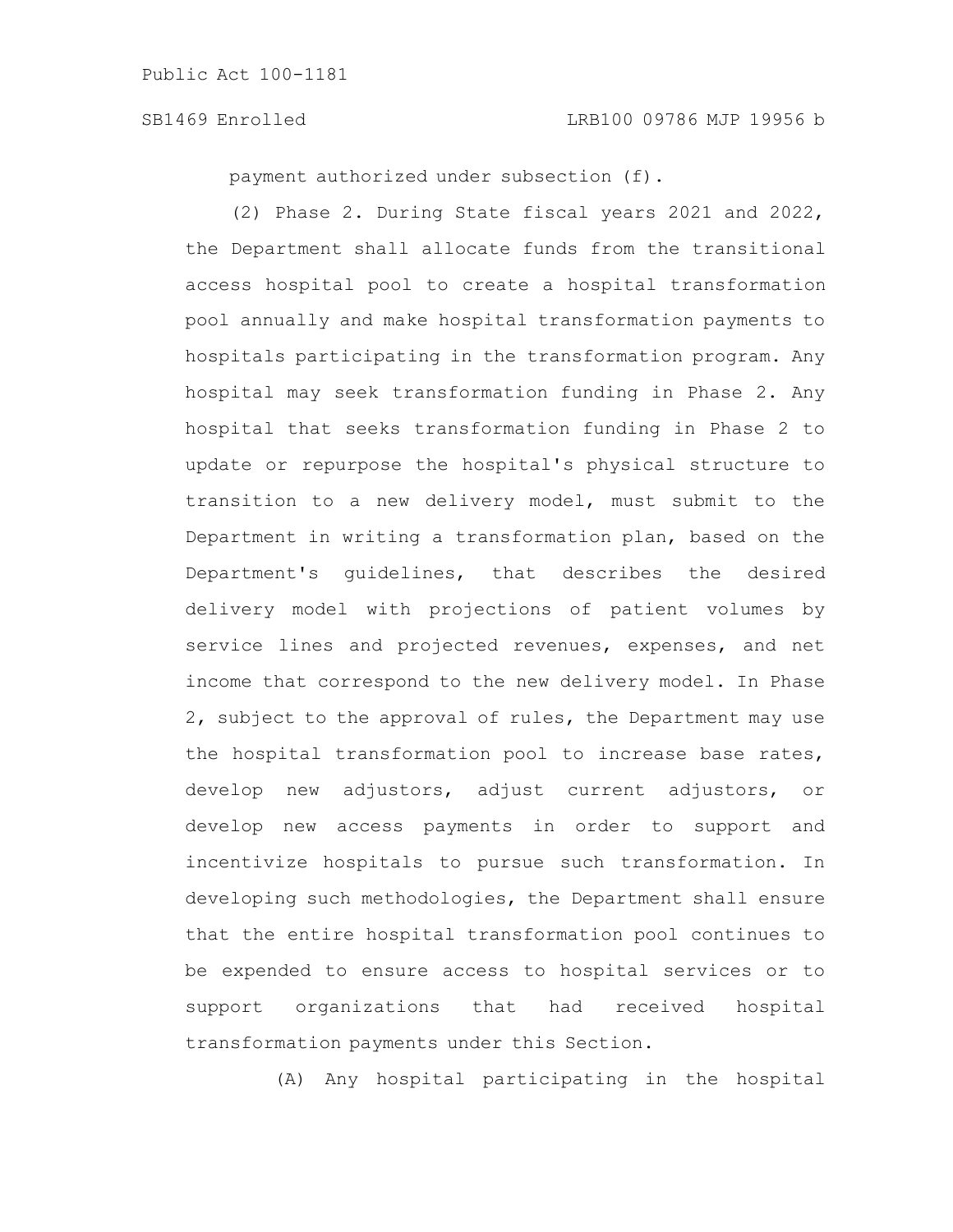transformation program shall provide an opportunity for public input by local community groups, hospital workers, and healthcare professionals and assist in facilitating discussions about any transformations or changes to the hospital.

(B) As provided in paragraph (9) of Section 3 of the Illinois Health Facilities Planning Act, any hospital participating in the transformation program may be excluded from the requirements of the Illinois Health Facilities Planning Act for those projects related to the hospital's transformation. To be eligible, the hospital must submit to the Health Facilities and Services Review Board certification from the Department, approved by the Hospital Transformation Review Committee, that the project is a part of the hospital's transformation.

(C) As provided in subsection (a-20) of Section 32.5 of the Emergency Medical Services (EMS) Systems Act, a hospital that received hospital transformation payments under this Section may convert to a freestanding emergency center. To be eligible for such a conversion, the hospital must submit to the Department of Public Health certification from the Department, approved by the Hospital Transformation Review Committee, that the project is a part of the hospital's transformation.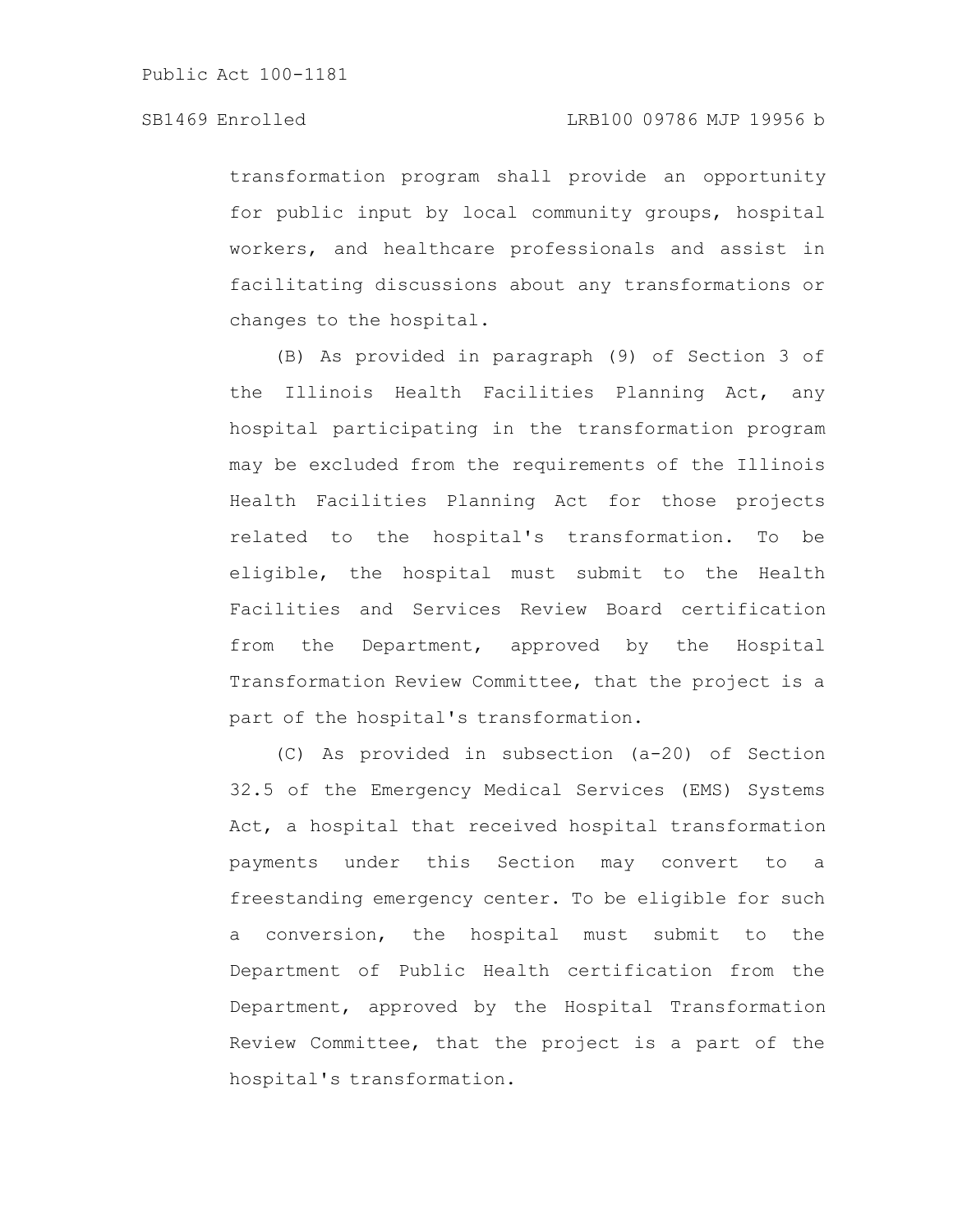(3) By April 1, 2019 Within 6 months after the effective date of this amendatory Act of the 100th General Assembly, the Department, in conjunction with the Hospital Transformation Review Committee, shall develop and file as an administrative rule with the Secretary of State adopt, by rule, the goals, objectives, policies, standards, payment models, or criteria to be applied in Phase 2 of the program to allocate the hospital transformation funds. The goals, objectives, and policies to be considered may include, but are not limited to, achieving unmet needs of a community that a hospital serves such as behavioral health services, outpatient services, or drug rehabilitation services; attaining certain quality or patient safety benchmarks for health care services; or improving the coordination, effectiveness, and efficiency of care delivery. Notwithstanding any other provision of law, any rule adopted in accordance with this subsection (d-5) may be submitted to the Joint Committee on Administrative Rules for approval only if the rule has first been approved by 9 of the 14 members of the Hospital Transformation Review Committee.

(4) Hospital Transformation Review Committee. There is created the Hospital Transformation Review Committee. The Committee shall consist of 14 members. No later than 30 days after March 12, 2018 (the effective date of Public Act 100-581) this amendatory Act of the 100th General Assembly,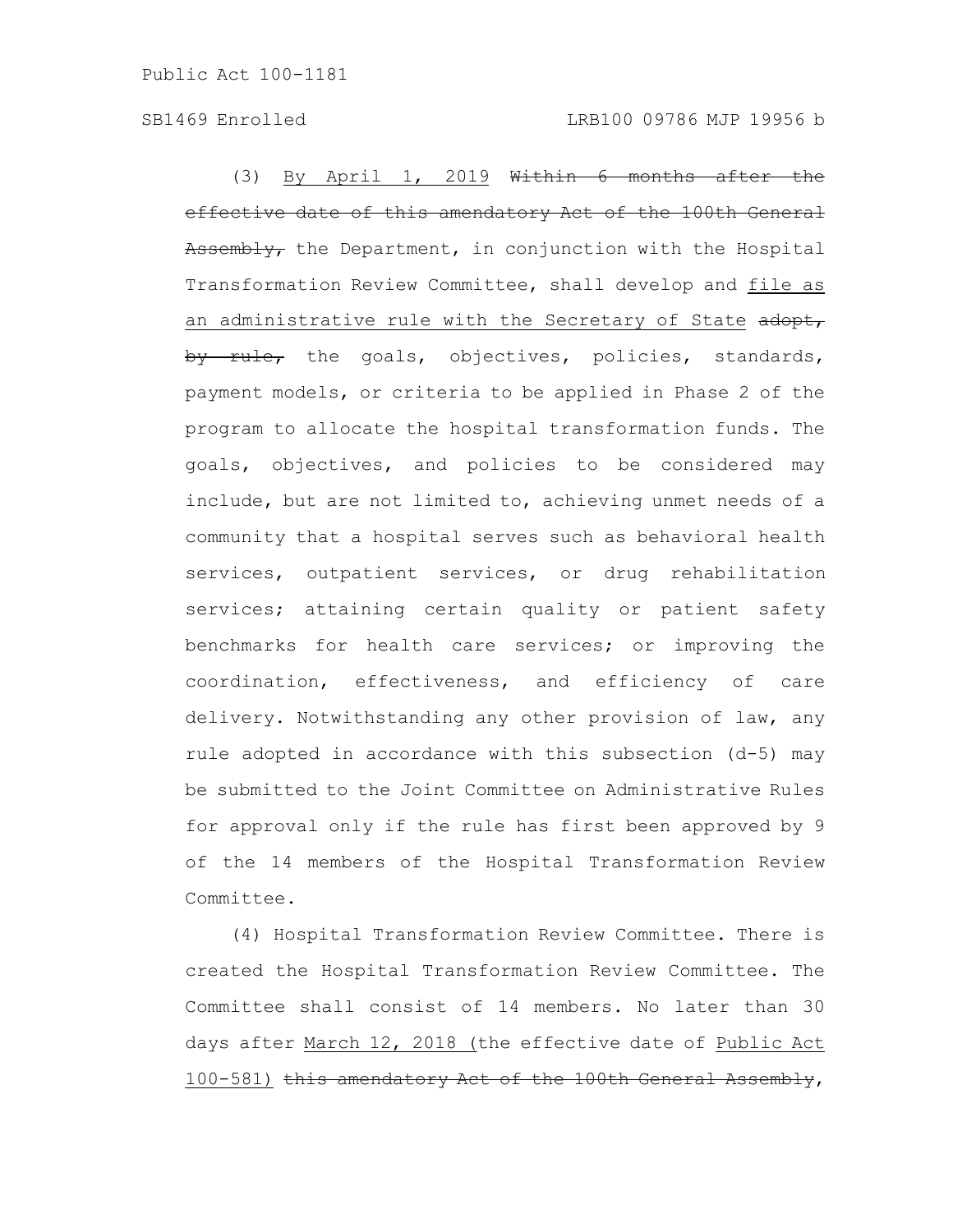the 4 legislative leaders shall each appoint 3 members; the Governor shall appoint the Director of Healthcare and Family Services, or his or her designee, as a member; and the Director of Healthcare and Family Services shall appoint one member. Any vacancy shall be filled by the applicable appointing authority within 15 calendar days. The members of the Committee shall select a Chair and a Vice-Chair from among its members, provided that the Chair and Vice-Chair cannot be appointed by the same appointing authority and must be from different political parties. The Chair shall have the authority to establish a meeting schedule and convene meetings of the Committee, and the Vice-Chair shall have the authority to convene meetings in the absence of the Chair. The Committee may establish its own rules with respect to meeting schedule, notice of meetings, and the disclosure of documents; however, the Committee shall not have the power to subpoena individuals or documents and any rules must be approved by 9 of the 14 members. The Committee shall perform the functions described in this Section and advise and consult with the Director in the administration of this Section. In addition to reviewing and approving the policies, procedures, and rules for the hospital transformation program, the Committee shall consider and make recommendations related to qualifying criteria and payment methodologies related to safety-net hospitals and children's hospitals. Members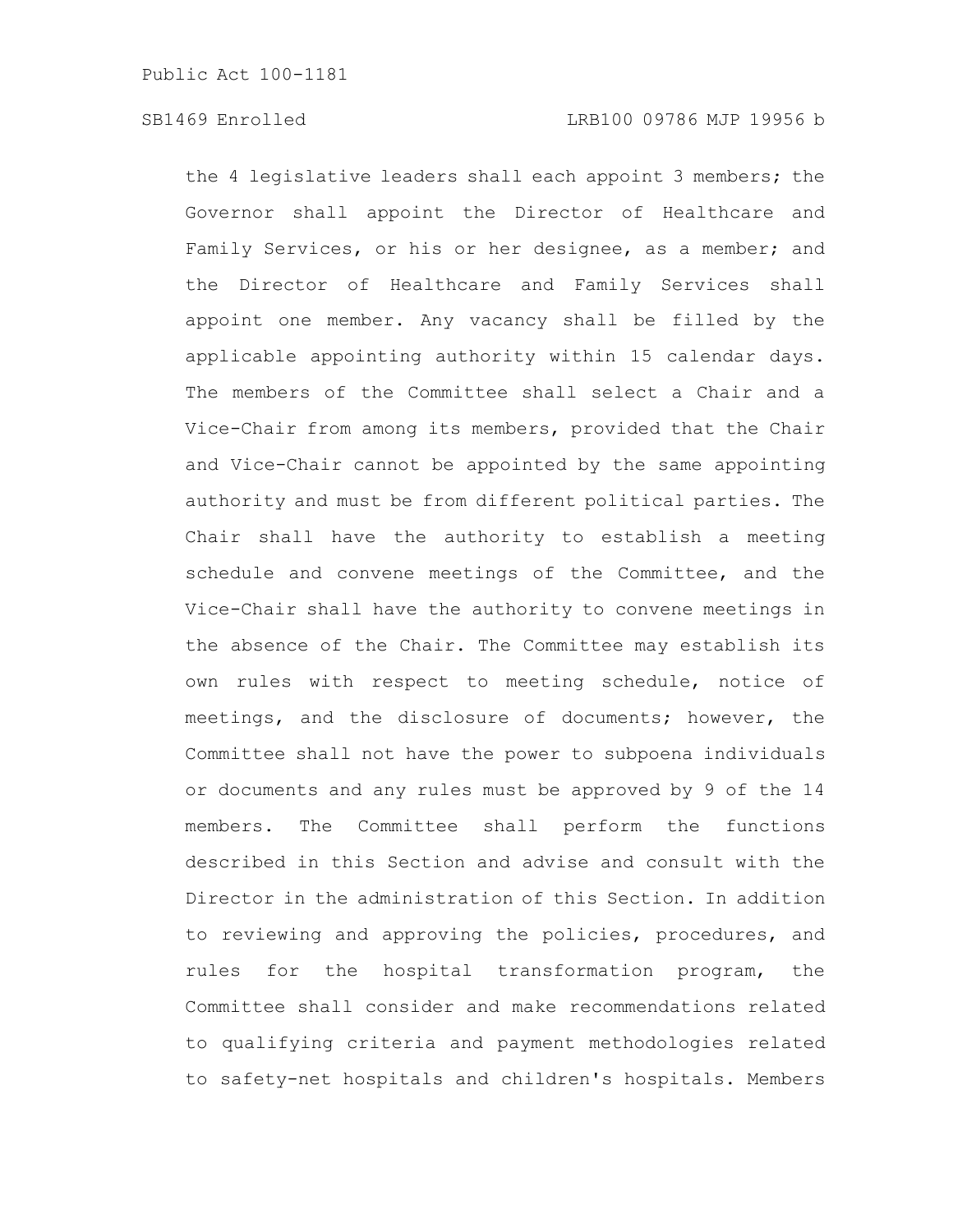of the Committee appointed by the legislative leaders shall be subject to the jurisdiction of the Legislative Ethics Commission, not the Executive Ethics Commission, and all requests under the Freedom of Information Act shall be directed to the applicable Freedom of Information officer for the General Assembly. The Department shall provide operational support to the Committee as necessary. The Committee is dissolved on April 1, 2019.

(e) Beginning 36 months after initial implementation, the Department shall update the reimbursement components in subsections (a) and (b), including standardized amounts and weighting factors, and at least triennially and no more frequently than annually thereafter. The Department shall publish these updates on its website no later than 30 calendar days prior to their effective date.

(f) Continuation of supplemental payments. Any supplemental payments authorized under Illinois Administrative Code 148 effective January 1, 2014 and that continue during the period of July 1, 2014 through December 31, 2014 shall remain in effect as long as the assessment imposed by Section 5A-2 that is in effect on December 31, 2017 remains in effect.

(g) Notwithstanding subsections (a) through (f) of this Section and notwithstanding the changes authorized under Section 5-5b.1, any updates to the system shall not result in any diminishment of the overall effective rates of reimbursement as of the implementation date of the new system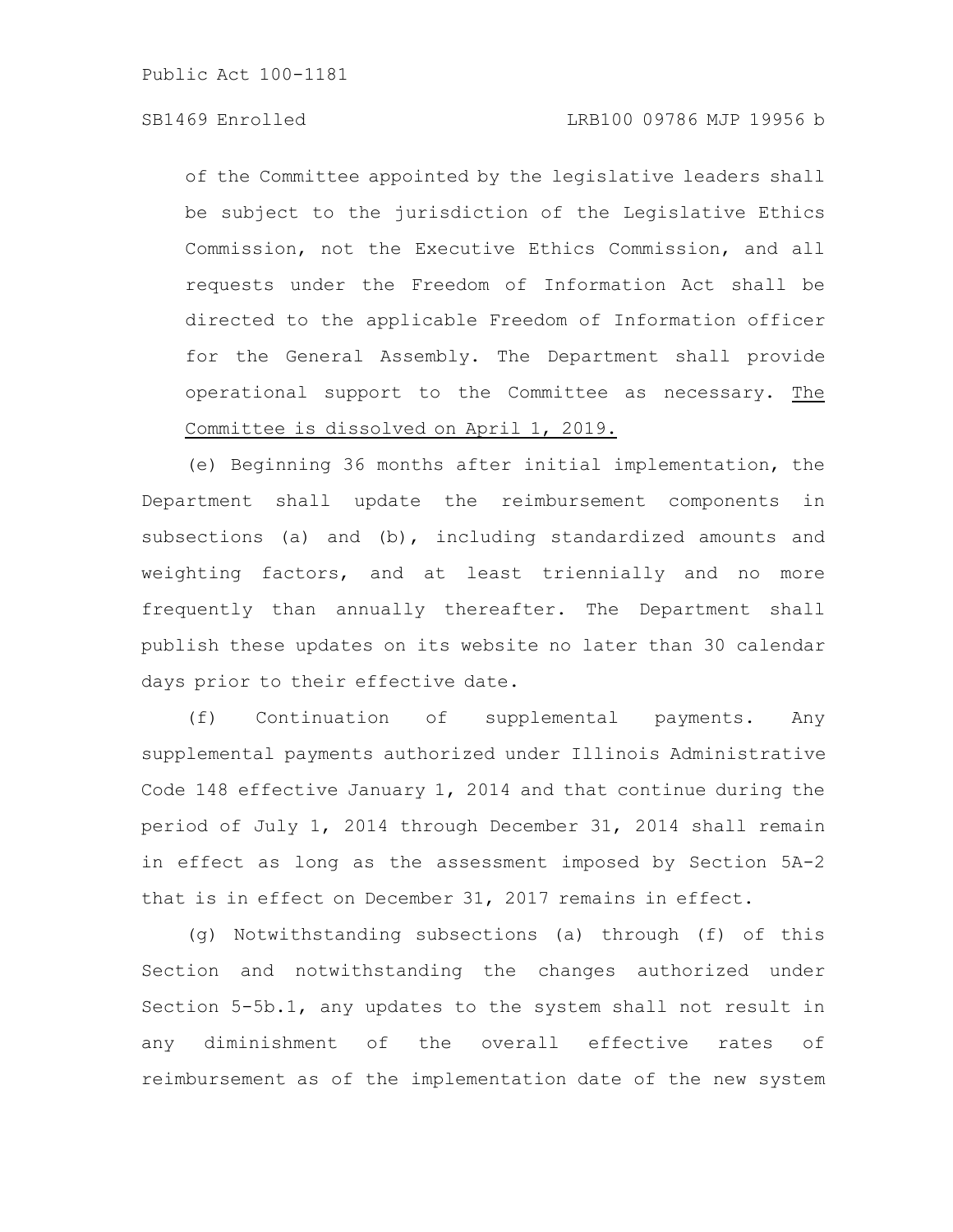# SB1469 Enrolled LRB100 09786 MJP 19956 b

(July 1, 2014). These updates shall not preclude variations in any individual component of the system or hospital rate variations. Nothing in this Section shall prohibit the Department from increasing the rates of reimbursement or developing payments to ensure access to hospital services. Nothing in this Section shall be construed to guarantee a minimum amount of spending in the aggregate or per hospital as spending may be impacted by factors including but not limited to the number of individuals in the medical assistance program and the severity of illness of the individuals.

(h) The Department shall have the authority to modify by rulemaking any changes to the rates or methodologies in this Section as required by the federal government to obtain federal financial participation for expenditures made under this Section.

(i) Except for subsections (g) and (h) of this Section, the Department shall, pursuant to subsection (c) of Section 5-40 of the Illinois Administrative Procedure Act, provide for presentation at the June 2014 hearing of the Joint Committee on Administrative Rules (JCAR) additional written notice to JCAR of the following rules in order to commence the second notice period for the following rules: rules published in the Illinois Register, rule dated February 21, 2014 at 38 Ill. Reg. 4559 (Medical Payment), 4628 (Specialized Health Care Delivery Systems), 4640 (Hospital Services), 4932 (Diagnostic Related Grouping (DRG) Prospective Payment System (PPS)), and 4977